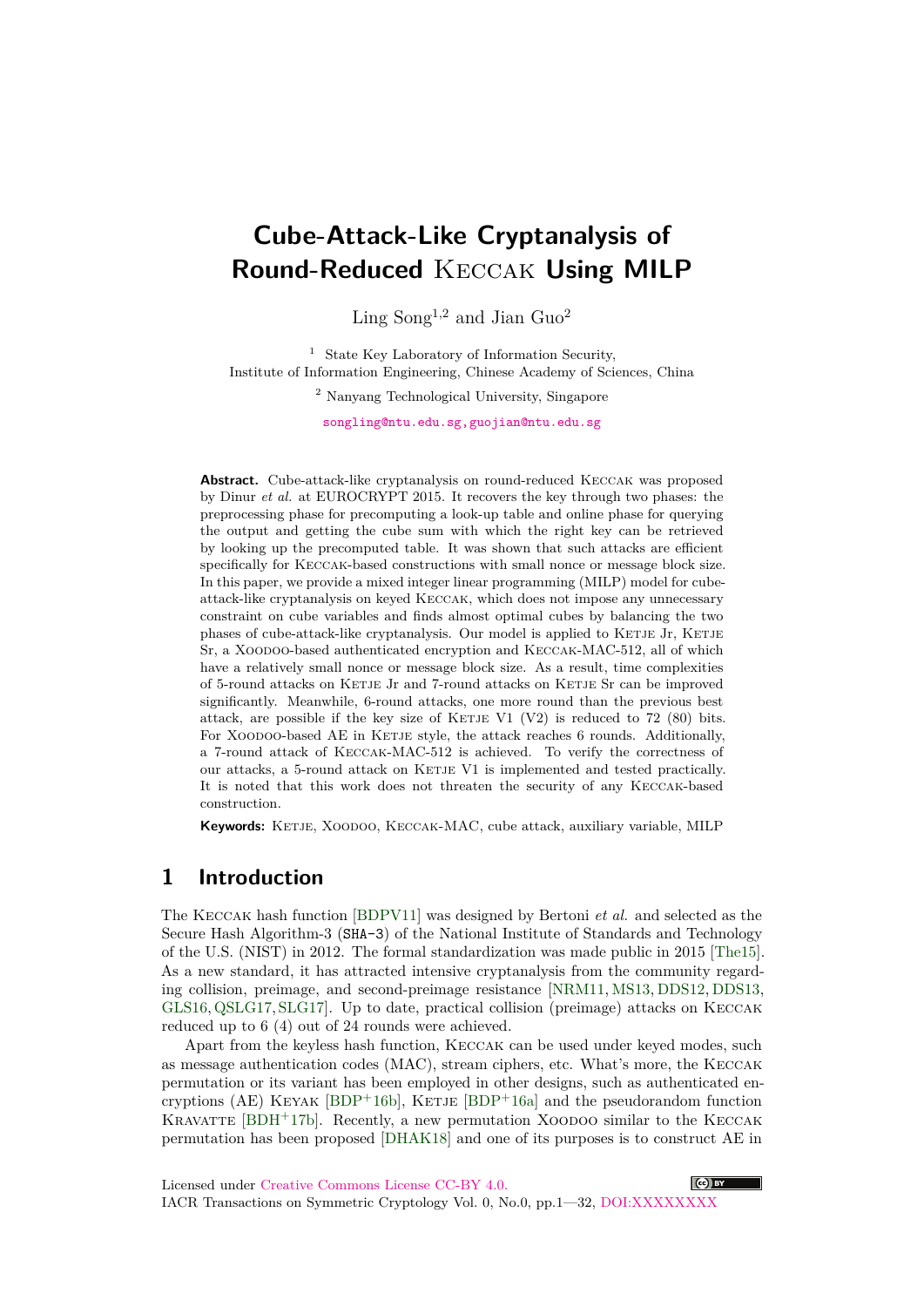KETJE style. In the literature, there is a line of cryptanalysis focusing on keyed KECCAKbased constructions. In [DMP+15], Dinur *et al.* analyzed keyed Keccak with cube attacks [DS09]. Specifically, key recovery attacks and forgery attacks were mounted against Keyak and Keccak used as MAC and stream ciphers with reduced rounds. Particularly, a type of cube attacks (cube-attack-like cryptanalysis) which proceeds in preprocessing and online phases was pr[oposed. In](#page-20-4) the cube-attack-like cryptanalysis, auxiliary variables which [are su](#page-20-5)pposed to be equal to certain key bits are used to balance the two phases such that the time complexity of the whole attack is reduced. Following  $[DMP+15]$ , Dong *et al.* provided cube-attack-like cryptanalysis on round-reduced KETJE in  $[DLWQ17]$ , where dynamic variables inspired by dynamic cube attacks [DS11] are used. Auxiliary variables help reduce the diffusion of key bits, whereas dynamic variables, which depend on some of the cube variables and some key bits, help reduce the diff[usion of bo](#page-20-4)th key bits and cube variables. In  $[HWX^+17]$ , Huang *et al.* proposed conditional cu[be attack](#page-20-6)s for Keccak where the propagation of cube variables is con[trolled](#page-20-7) under conditions in the first two rounds, resulting in improved attacks on round-reduced Keyak and Kec-CAK used as MAC. In  $[HWX^+17]$ , conditional cubes were obtained through a program that has not been optimize[d, which a](#page-20-8)llows further improvements via a mixed integer linear programming (MILP) model [LBDW17]. MILP-based methods have become popular in the search for differential/linear characteristics since Mouha *et al.*'s pioneering work [MWGP11]. Ho[wever, it is](#page-20-8) the first time that MILP has been applied to cube attacks on keyed Keccak. Later, a new MILP model for searching conditional cubes was proposed in [SGSL17], showing [further im](#page-20-9)provements on attacks against most keyed KECCAK constructions, such as KECCAK used as MAC, KEYAK and KETJE except the smalle[st instance](#page-21-3) of KETJE, KETJE Jr. Instead of analyzing a round-reduced target in cube attacks, Fuhr *et al.* [FNR18] proposed a state-recovery attack against full KETJE Jr with increased ra[te size. A](#page-21-4)gainst KRAVATTE, algebraic attacks which utilize its structural properties were proposed in [CFG<sup>+</sup>18].

As can be seen from the previous works [DLWQ17, SGSL17], cube-attack-like cryptanalysis has an advantage [over con](#page-20-10)ditional cube attacks in analyzing keyed Keccak-based constructions with small degrees of freedom, *i.e.*, small message block size or nonce size. On the other hand, MILP-ba[sed meth](#page-20-11)ods have shown their efficiency in conditional cube attacks with significantly improved results. I[n this pap](#page-20-6)[er, we ta](#page-21-4)ke the advantage of this efficiency and apply it to cube-attack-like cryptanalysis on keyed Keccak-based constructions with small degrees of freedom.

**Our contributions.** We develop techniques for building an MILP model for cube-attacklike cryptanalysis, which takes both auxiliary and dynamic variables into consideration and aims to find almost optimal attacks by balancing the two phases of cube-attack-like cryptanalysis. In many of previous works, cube variables are forced to be from the so-called column-parity-like (CP-like) kernel, while our model does not impose any unnecessary constraint on cube variables, and hence finds optimal cubes in terms of dimension. With regard to attack complexities, cubes found by our model are almost optimal. We apply our MILP model to keyed Keccak constructions with small nonce or message block length, including two smaller versions of KETJE Jr, KETJE Sr, a XOODOO-based AE and Keccak-MAC-512. The results are as follows.

- Improved 5-round attacks on KETJE Jr V1 and V2, with time complexity significantly reduced;
- 6-round attacks on KETJE V1 and V2, with key size reduced to 72 and 80 bits;
- Improved 7-round attack on KETJE Sr V2;
- 6-round attack on XOODOO-based AE in KETJE style;
- *•* 7-round attack on Keccak-MAC-512.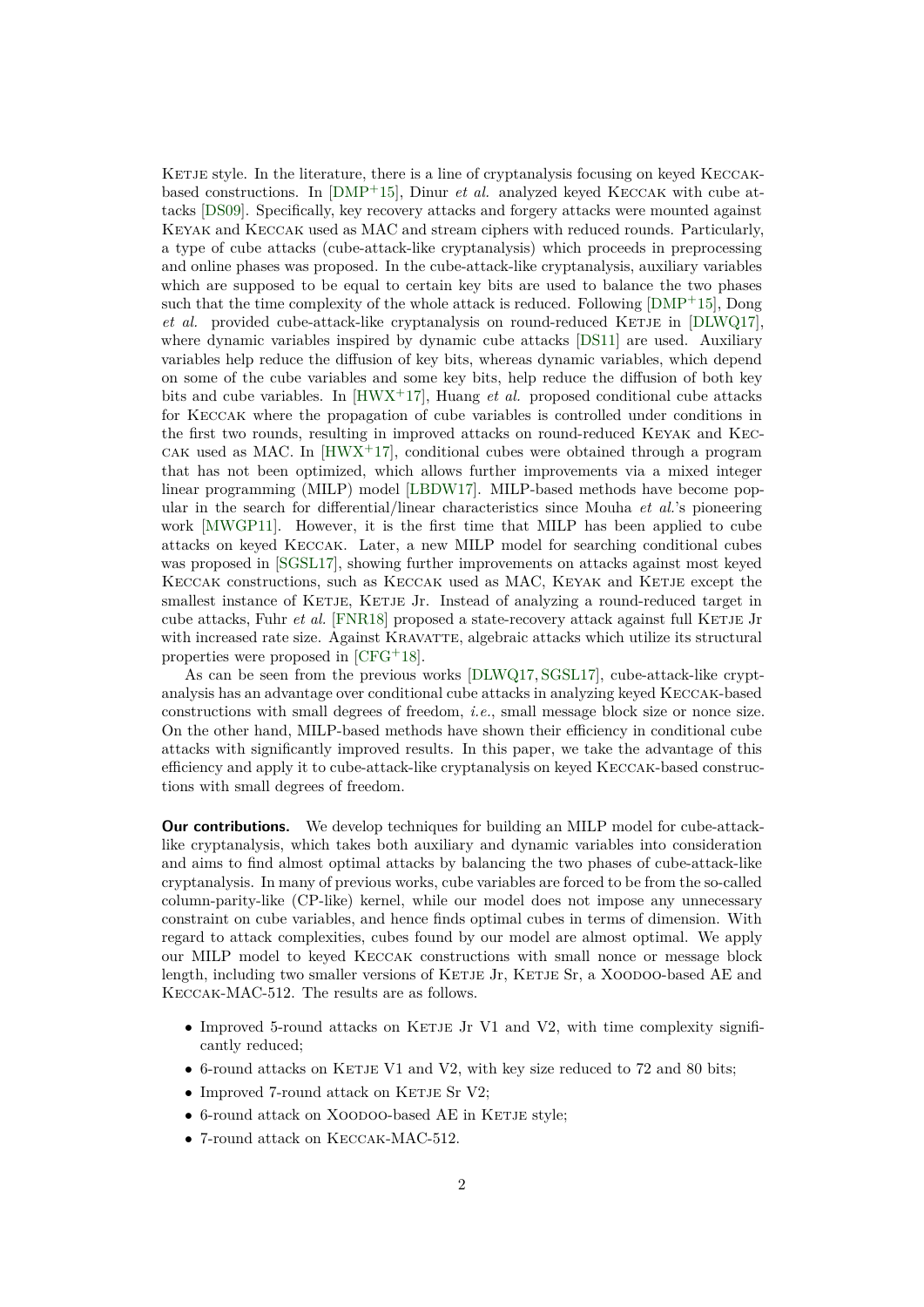<span id="page-2-0"></span>

| Target             | b    | $K\vert$ | $DF^{\dagger}$ | Rounds | T                   | М                        | Source     | $Type^{\ddagger}$ |
|--------------------|------|----------|----------------|--------|---------------------|--------------------------|------------|-------------------|
| KETJE Jr V1        | 200  | 96       | 86             | 5/13   | 236.86              | $2^{18}$                 | Sect. 5.1  |                   |
|                    | 200  | 72       | 110            | 6/13   | $2^{68.04}$         | $2^{34}$                 | Sect. 5.3  |                   |
| KETJE Jr V2        | 200  | 96       | 86             | 5/13   | $2^{34.91}$         | $2^{15}$                 | Sect. 5.2  |                   |
|                    | 200  | 80       | 102            | 6/13   | $2^{59.17}$         | $2^{25}$                 | Sect. 5.4  | $\mathrm{CAL}_1$  |
| KETJE Sr V1        | 400  | 128      | 254            | 7/13   | $2^{114}$           | $2^{48}$                 | Sect. 5.5  |                   |
| KETJE Sr V2        | 400  | 128      | 254            | 7/13   | $2^{99}$            | $2^{33}$                 |            |                   |
| XOODOO             | 384  | 128      | 238            | $6/-$  | $2^{89}$            | $2^{55}$                 | Sect. 5.6  |                   |
| KECCAK-MAC-512     | 1600 | 128      | 447            | 7/24   | $2^{111}$           | $2^{46}$                 | Sect. 5.7  |                   |
| KETJE Jr V1        | 200  | 96       | 86             | 5/13   | $\overline{2^{56}}$ | $2^{38}$                 |            |                   |
| KETJE Jr V2        | 200  | 96       | 86             | 5/13   | $2^{50.32}$         | $2^{32}$                 |            |                   |
| KETJE Sr V1        | 400  | 128      | 254            | 7/13   | $2^{115.32}$        | $2^{50}$                 | [DLWQ17]   | $\mathrm{CAL}_2$  |
| KETJE Sr V2        | 400  | 128      | 254            | 7/13   | $2^{113.58}$        | $2^{48}$                 |            |                   |
| Lake KEYAK         | 1600 | 128      | 1200           | 8/12   | 271.01              |                          |            |                   |
| KETJE Major        | 1600 | 128      | 1454           | 7/13   | 271.24              | $\overline{\phantom{a}}$ |            |                   |
| KETJE Minor        | 800  | 128      | 654            | 7/13   | $2^{73.03}$         |                          | [SGSL17]   | CC                |
| KETJE Sr V1        | 400  | 128      | 254            | 7/13   | $2^{91}$            |                          |            |                   |
| KECCAK-MAC-512     | 1600 | 128      | 447            | 6/24   | $2^{40}$            | $\overline{\phantom{a}}$ |            |                   |
| Lake KEYAK         | 1600 | 128      | 1200           | 8/12   | $2^{79.6}$          | $2^{14}$                 |            |                   |
| KETJE Major        | 1600 | 128      | 1454           | 7/13   | $2^{94}$            | $2^{29}$                 | $[BDL+18]$ | $\mathrm{CAL}_1$  |
| <b>KETJE</b> Minor | 800  | 128      | 654            | 7/13   | $2^{113}$           | $2^{48}$                 |            |                   |
| KECCAK-MAC-512     | 1600 | 128      | 447            | 7/24   | $2^{112.6}$         | $2^{47}$                 |            |                   |

Table 1: Summary of our attacks on KETJE Jr, KETJE Sr, XOODOO and KECCAK-MAC-512 under the nonce respected setting and comparison with related works

 $\frac{\text{DF}}{\text{CC}}$  Degrees of freedom

Conditional cube attacks

 $\textsc{cat}_1$  Cube-attack-like cryptanalysis with the help of MILP

 $\textsc{cat}_2$  Cube-attack-like cryptanalysis without the help of MILP

The results are summarized in Table 1. It is worth noticing that more rounds can be attacked against KETJE Jr when the key size is reduced, *i.e.*, the security is reduced. Although 72 bits or 80 bits are not the recommended key size by the designers, it is good to see how the security is affected by varying the key/nonce sizes. For KETJE Sr V1, KETJE Major and Minor which have a rel[at](#page-2-0)ively large nonce size, cube-attack-like cryptanalysis does not outperform conditional cube attacks. In addition, our analysis shows that Xoodoo-based AE bears good resistance against cube-attack-like cryptanalysis.

**Comparison with Bi et al.'s model.** Concurrently, another model for cube-attack-like cryptanalysis on keyed Keccak was proposed by Bi *et al.* [BDL<sup>+</sup>18]. Bi *et al.*'s model utilizes auxiliary variables and finds cubes in the CP-like kernel with low complexity for the preprocessing phase. Balancing the two phases is processed independently from the model. In contrast, our model utilizes both auxiliary and dynamic variables and imposes no extra constraint on cube variables (thus covers the full [set of solu](#page-19-4)tions with respect to dimension). Moreover, balancing is considered inside the model. Even though both models are general to keyed Keccak constructions, our targets differentiate from those of Bi *et al.*'s. Specifically, Bi *et al.* focus on Keccak-MAC, Keyak and two larger versions of KETJE, which have relatively large degrees of freedom, while our targets are the smaller versions of KETJE, namely KETJE Jr, KETJE Sr and a XOODOO-based AE.We also apply our model to Keccak-MAC-512 and a slightly better result is obtained than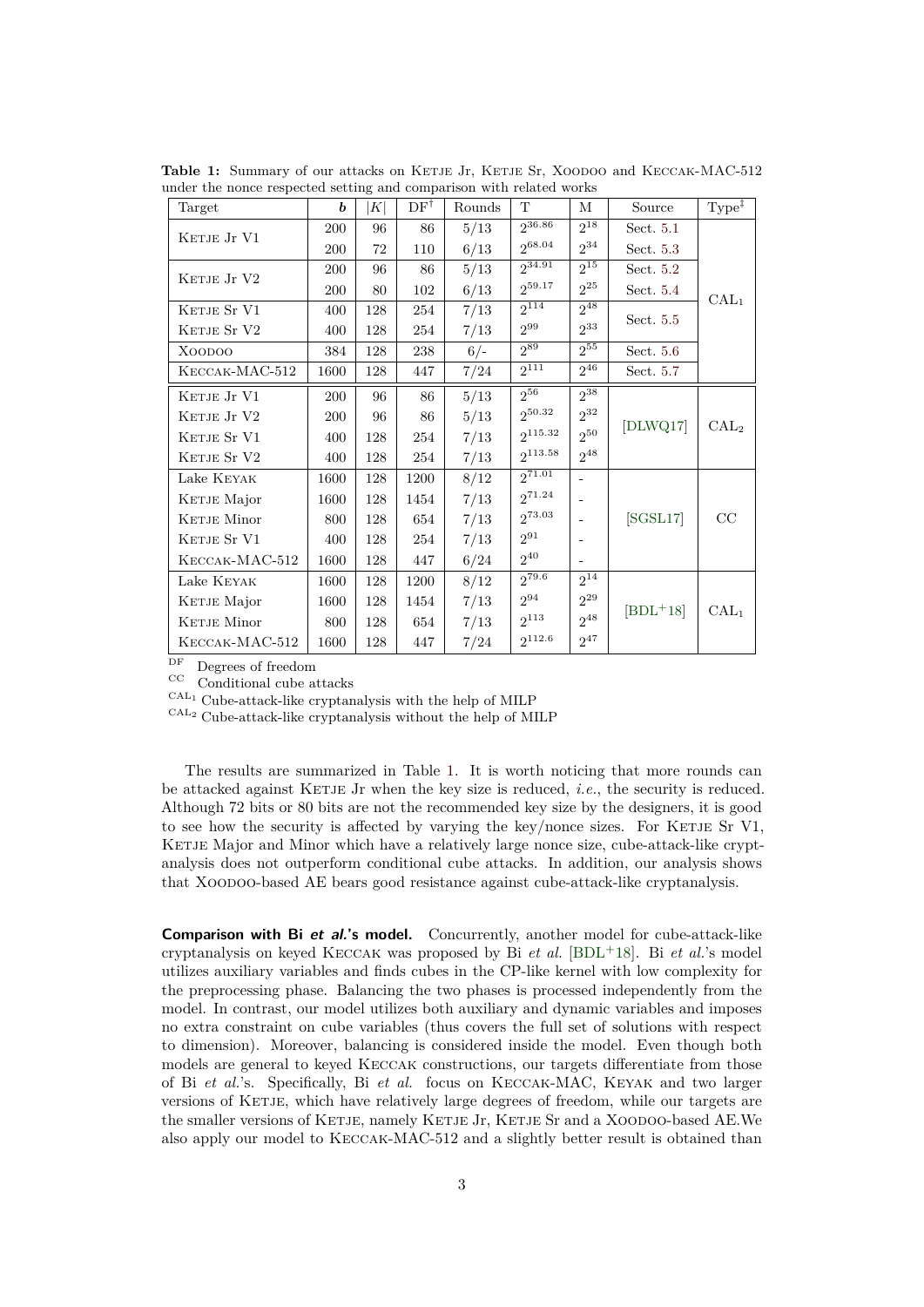that from  $[BDL+18]$ .

**Organization.** The rest of the paper is organized as follows. In Section 2, a brief description of KETJE, XOODOO and KECCAK-MAC is given, followed by an introduction of related wo[rks. The](#page-19-4) MILP model is sketched in Section 4, and its application to KETJE Jr, KETJE Sr, a XOODOO-based AE and KECCAK-MAC-512 is provided in Section 5. A comparison with related works is provided in Section 6. We conclude [t](#page-3-0)he paper in Section 7.

## 2 Description of KETJE and KECCAK[-M](#page-17-0)AC

### <span id="page-3-0"></span>**2.1 [No](#page-18-0)tations**

- *c* Capacity of a sponge function
- *r* Rate of a sponge function
- *b* Width of a KECCAK permutation in bits,  $\mathbf{b} = \mathbf{r} + \mathbf{c}$
- *n* Number of rounds in Keccak-*p*
- *d* Dimension of the cube
- *n<sup>i</sup>* Number of involved key bits
- *n<sup>a</sup>* Number of auxiliary variables
- *n<sup>k</sup>* Number of recovered key bits
- *⊕* XOR operation
	- *·* AND operation

### **2.2** Keccak**-p**

The KECCAK-*p* permutations, denoted by KECCAK- $p[\boldsymbol{b}, \boldsymbol{n}]$ , are specified with two parameters: the width of the permutation in bits  $\mathbf{b} = 25 \times 2^{l}, l = 0, \cdots, 6$ , and the number of rounds **n**. The **b**-bit state a of the KECCAK-p[**b**, **n**] can be seen as a three-dimensional array of bit  $a[5][5][w]$  with  $w=2^l$ . The expression  $a[x][y][z]$  represents the bit at position  $(x, y, z)$ , where expressions in the  $x$  and  $y$  coordinates are always implicitly taken modulo 5 and expressions in the *z* coordinate modulo *w*.

The two-dimensional part  $a[x][*][*]$  is called a *sheet*. The one-dimensional part  $a[*][y][z]$ is called a *row*,  $a[x][*][z]$  a *column* and  $a[x][y][*]$  a *lane*. A lane of the state is also denoted as  $a[x][y]$  by omitting the *z* index. At lane level, the state  $a[x][y]$  becomes a  $5 \times 5$  array with *x* for the column index and *y* for the row index. These notations are visualized in Figure 1.



**Figure 1:** Notations of Keccak-*p*

The round function of KECCAK- $p[\mathbf{b}, \mathbf{n}]$  consists of five steps  $\mathbf{R} = \iota \circ \chi \circ \pi \circ \rho \circ \theta$ , with details as follows.

- $\theta$ :  $a[x][y][z] = a[x][y][z] \oplus \bigoplus_{y=0}^{4} a[x-1][y][z] \oplus \bigoplus_{y=0}^{4} a[x+1][y][z-1]$ .
- $\rho: a[x][y][z] = a[x][y][(z-T(x,y))]$ , where  $T(x,y)s$  are rotation constants.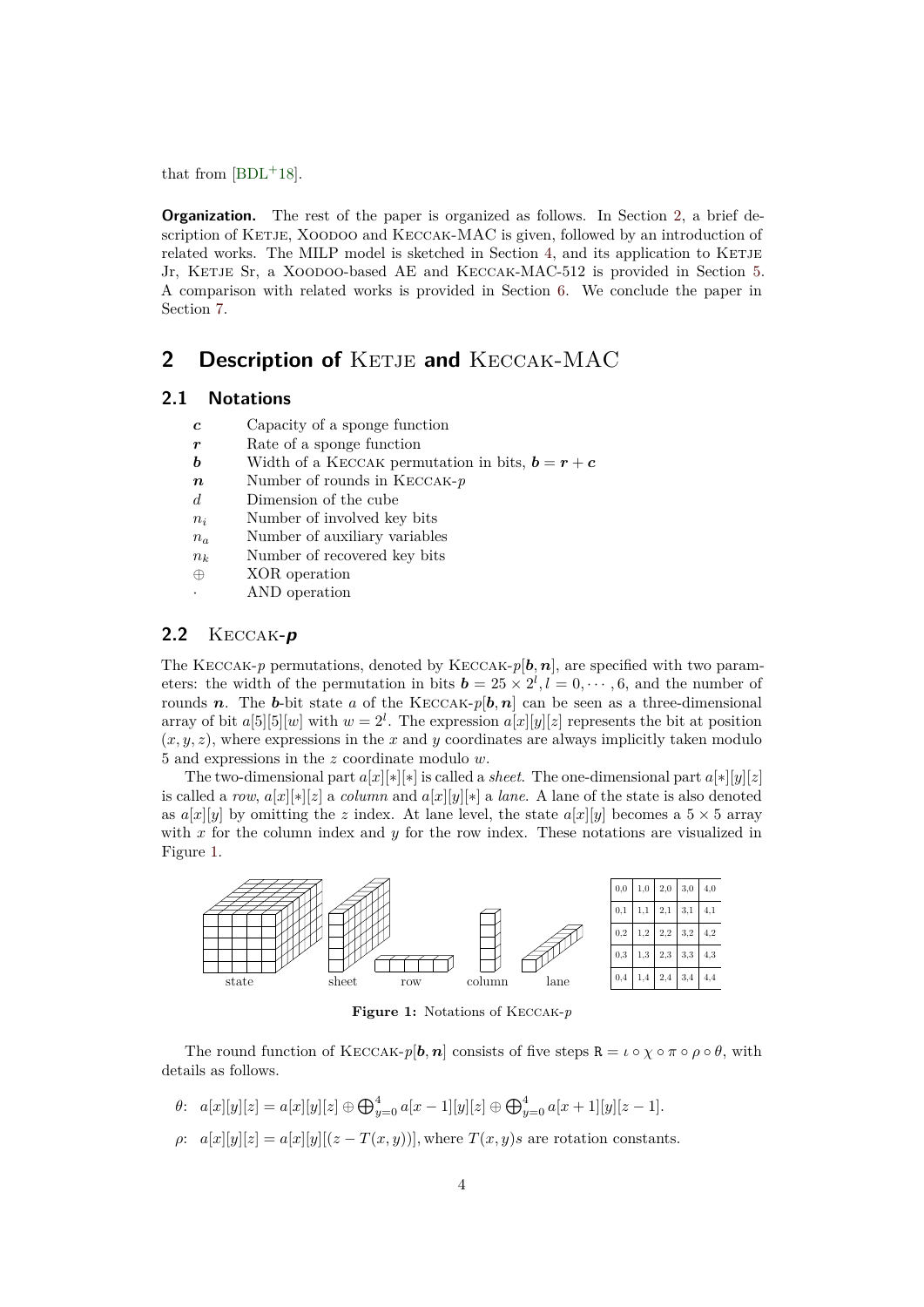- $\pi$ :  $a[y][2x+3y][z] = a[x][y][z].$
- *χ*:  $a[x][y][z] = a[x][y][z] \oplus ((a[x + 1)[y][z] \oplus 1) \cdot a[x + 2][y][z]).$
- *ι*:  $a[0][0] = a[0][0] \oplus RC_{i_r}$ , where  $RC_{i_r}$  is the *i<sub>r</sub>*-th round constant.

In the specification of KETJE V2, the twisted permutations KECCAK- $p^*$  are defined as

$$
\mathrm{KECCAK}\text{-} p^\star[\boldsymbol{b},\boldsymbol{n}]=\pi\circ\mathrm{KECCAK}\text{-} p[\boldsymbol{b},\boldsymbol{n}]\circ\pi^{-1},
$$

where  $\pi^{-1}$  is the inverse of the step mapping  $\pi$  which is expressed by

 $\pi^{-1}$ :  $a[x+3y][x][z] = a[x][y][z].$ 

The twist is to re-order the lanes in the state, as shown in Figure 2, so the twisted permutation is considered to apply the original permutation to the state  $\pi^{-1}(a)$ .

| $\vert 0,0 \vert 1,0 \vert 2,0 \vert 3,0 \vert 4,0$ |  |  |            | $0,0 \mid 0,2 \mid 0,4 \mid 0,1 \mid 0,3$ |  |  |
|-----------------------------------------------------|--|--|------------|-------------------------------------------|--|--|
| $\vert 0,1 \vert 1,1 \vert 2,1 \vert 3,1 \vert 4,1$ |  |  | $\pi^{-1}$ | $1,3$ 1,0 1,2 1,4 1,1                     |  |  |
|                                                     |  |  |            | $2,1$   $2,3$   $2,0$   $2,2$   $2,4$     |  |  |
|                                                     |  |  |            | $3,4$ 3,1 3,3 3,0 3,2                     |  |  |
| 0,4 1,4 2,4 3,4 4,4                                 |  |  |            | $4,2$   $4,4$   $4,1$   $4,3$   $4,0$     |  |  |

Figure 2:  $\pi^{-1}$ 

### 2.3 KETJE

KETJE is a set of authenticated encryption functions built on KECCAK-p. KETJE Jr and KETJE Sr are proposed in KETJE V1, of state size 200 and 400 bits respectively. Later, two larger instances, KETJE Minor and KETJE Major with 800-bit and 1600-bit state respectively, are added to the set in KETJE V2. The major difference between KETJE V1 and V2 is that KECCAK- $p$  is used in KETJE V1 while KECCAK- $p^*$  is used instead in KETJE V2. In the following, we give a brief description of KETJE V2.



Figure 3: Wrapping a header and a body with MonkeyWrap [BDP<sup>+</sup>16a]

The structure of KETJE follows the MonkeyWrap, as illustrated in Figure 3. Like other authenticated encryption functions, KETJE proceeds in four phases.

*• Initialization* The state is initialized with the packed key, the nonce *N* and some paddings. Then  $KECCAK-p^{\star}[b, n_{start}]$  is applied.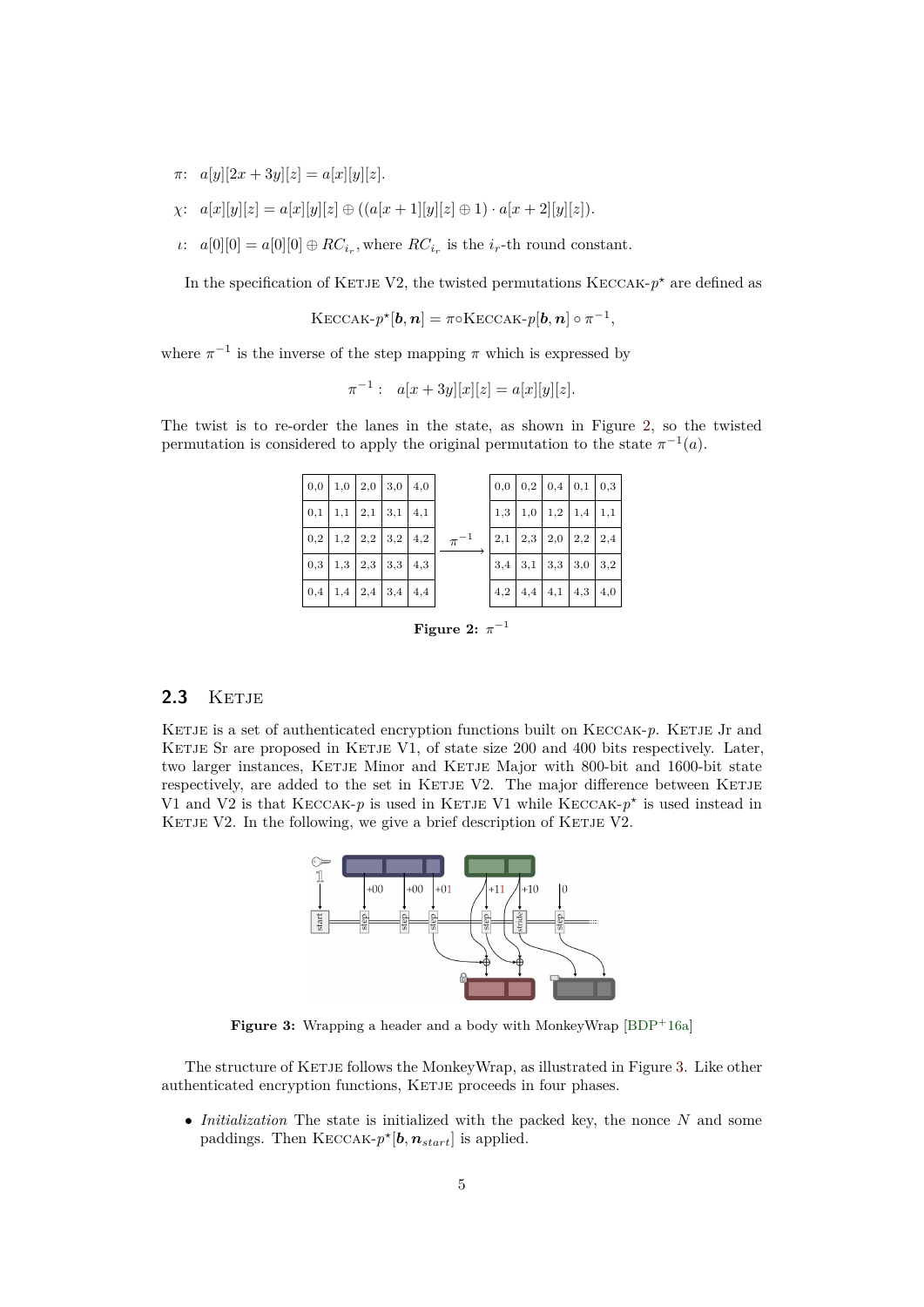- *• Processing associated data* The associated data is split into *δ*-bit blocks (except the last one). Each time an associated data block of length up to  $\delta$  bits is padded to  $\delta + 4$ bits and XORed to the state, followed by the application of KECCAK- $p^*$ [ $\boldsymbol{b}, \boldsymbol{n}_{step}$ ]. If the associated data is empty, then a single block padded from the empty string will be processed.
- *• Processing message* The message is also processed in *δ*-bit blocks in a similar way, where the ciphertext block is generated by XORing the message block and  $\delta$  bits of the internal state before the message block is absorbed.
- *Finalization* KECCAK- $p^*$ [ $b, n_{\text{stride}}$ ] is used to generate  $\delta$  bits. If  $\delta$  is greater than the required tag length, then the tag is extracted from the  $\delta$  bits; otherwise, KECCAK $p^{\star}[\boldsymbol{b}, \boldsymbol{n}_{step}]$  is applied until enough bits are collected for generating the tag.

The parameters of the four instances of KETJE V2 are summarized in Table 2, and for all four instances,  $n_{start} = 12$ ,  $n_{step} = 1$  and  $n_{stride} = 6$ . As can be seen from the above phases, the first ciphertext block is generated after at least  $n_{start} + n_{step} = 13$  rounds. Most attacks on KETJE in the literature, as well as this paper, consider versions of KETJE with this number reduced.

| <b>Lable 2.</b> Four motallies of INETTH V2 |          |                    |     |                 |  |  |
|---------------------------------------------|----------|--------------------|-----|-----------------|--|--|
| Name                                        | Key size | Permutation        |     | Confidentiality |  |  |
| KETJE Jr                                    | 96       | $KECCAK-p^*[200]$  | 16  | $\min(96,  K )$ |  |  |
| KETJE Sr                                    | 128      | $KECCAK-p^*[400]$  | 32  | min(128,  K )   |  |  |
| KETJE Minor                                 | 128      | $KECCAK-p*$ [800]  | 128 | min(128,  K )   |  |  |
| KETJE Major                                 | 128      | $KECCAK-p^*[1600]$ | 256 | min(128,  K )   |  |  |

**Table 2:** Four instances of KETIE V2

### **2.4** XOODOO

Xoodoo [DHAK18] is a 384-bit permutation designed by Daemen *et al.*. The design is very similar to KECCAK-*p*, but also inspired by the permutation Gimli  $|BKL+17|$  which also uses a 384-bit state and works efficiently on many platforms.

The 384-bit state of Xoodoo can be seen as a three-dimensional array of bit *a*[4][3][*w*], where  $w = 32$ . The round function of XOODOO has five steps as follows.

$$
\theta: \ \ a[x][y][z] = a[x][y][z] \oplus \bigoplus_{y=0}^{2} a[x-1][y][z-5] \oplus \bigoplus_{y=0}^{2} a[x-1][y][z-14].
$$

 $\rho_{west}: \quad a[x][1][z] = a[x-1][1][z], a[x][2][z] = a[x][2][z-11].$ 

- *ι*:  $a[0][0] = a[0][0] \oplus RC_{i_r}$ , where  $RC_{i_r}$  is the *i<sub>r</sub>*-th round constant.
- *χ*:  $a[x][y][z] = a[x][y][z] \oplus ((a[x][y + 1][z] \oplus 1) \cdot a[x][y + 2][z]).$

 $\rho_{east}: \quad a[x][1][z] = a[x][1][z-1], \quad a[x][2][z] = a[x-2][2][z-8].$ 

It is noted in [BDH<sup>+</sup>17a] that Xoodoo can be used as authenticated encryption in KETJE style.

### **2.5** Keccak-MAC**[-51](#page-19-6)2**

Keccak follows the sponge construction [BDPVA11] and uses Keccak-*p*[1600*,* 24] as the underlying permutation. The sponge construction has two parameters, the capacity *c* and bit rate  $r$ . At first, the state is initialized to 0. Then  $KECCAK$  takes in a message *M* and outputs a digest. The message *M* is processed by splitting it into *r*-bit blocks which are absorbed to the first *r* bits of th[e state iter](#page-19-7)atively followed by the application of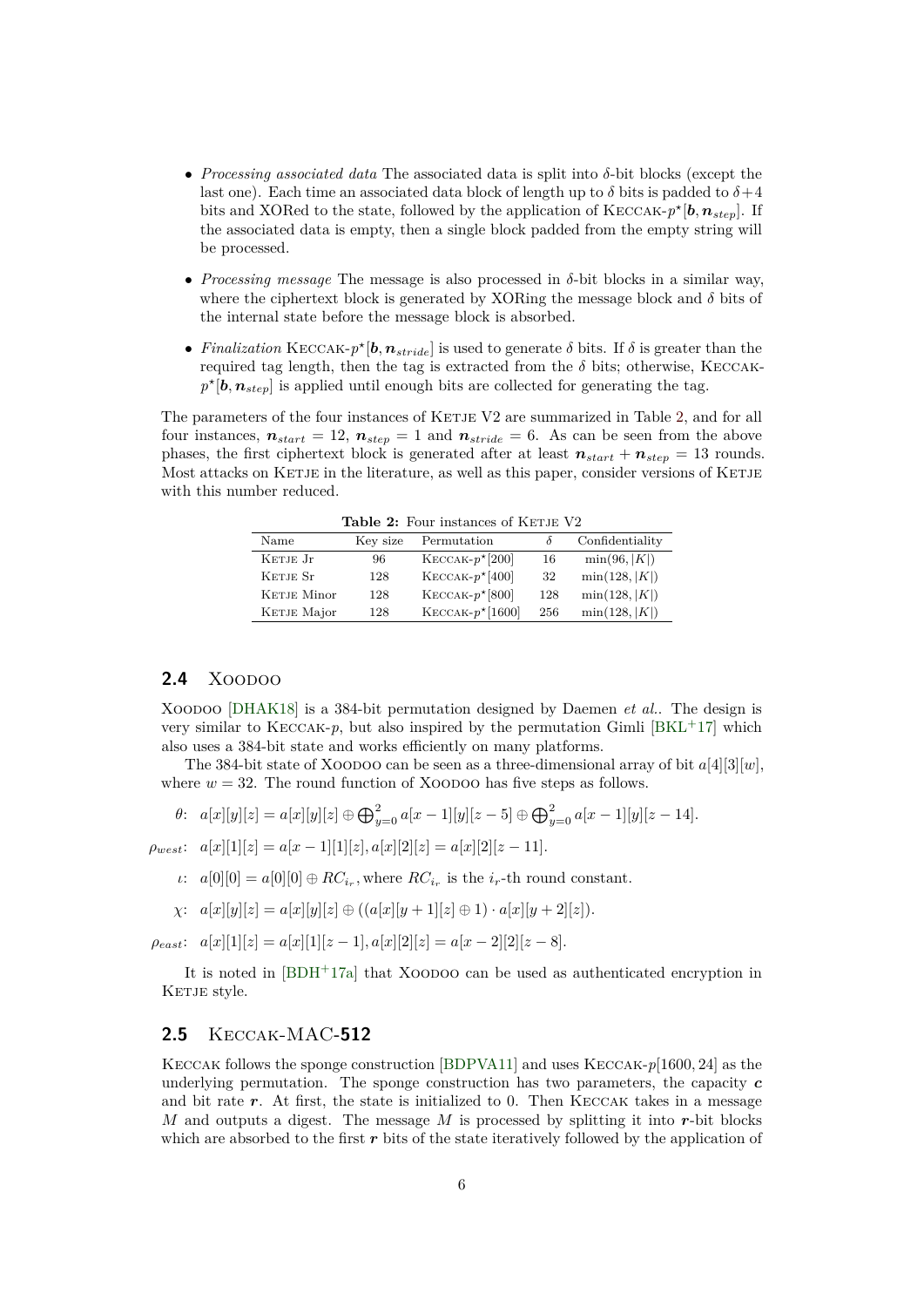Keccak-*p*[1600*,* 24]. In [BDPA11], it is proposed that Keccak can be used as MAC by taking  $K||M$  as input. Such a MAC was called KECCAK-MAC in  $[HWX^+17]$  for the first time and its round-reduced versions were analyzed in papers such as [DMP+15,LBDW17], where the key size is 128 bits no matter which instance of KECCAK is used. KMAC [The16] is the NIST recommendatio[n for cons](#page-19-8)tructing MAC from Keccak where the key is processed as an independent block before processing the message. In this p[aper, we o](#page-20-8)nly focus on Keccak-MAC-512, *i.e.*, the MAC based on Keccak-512.

## **3 Related Works**

### **3.1 Cube Attacks**

The cube attack, which can be seen as a variant of higher order differential attacks, was introduced by Dinur and Shamir [DS09] in 2009. It treats the output bit of a cipher as an unknown Boolean polynomial  $f(k_0, ..., k_{n-1}, v_0, ..., v_{m-1})$  where  $k_0, ..., k_{n-1}$  are secret input variables and  $v_0, \ldots, v_{m-1}$  are public input variables. Given any monomial  $t_I$  which is the product of variables in  $I = \{i_1, ..., i_d\}$ ,  $f$  can be represented as the sum of terms which are supersets of *I* and term[s whic](#page-20-5)h are not supersets of *I*:

 $f(k_0, ..., k_{n-1}, v_0, ..., v_{m-1}) = t_I \cdot p_{S_I} + q(k_0, ..., k_{n-1}, v_0, ..., v_{m-1}),$ 

where  $p_{S_I}$  is called the superpoly of *I* in *f*, and  $v_{i_1},...,v_{i_d}$  are called *cube variables*.

The idea behind cube attacks is that the sum of the Boolean polynomial  $f(k_0, ..., k_{n-1},$  $v_0, ..., v_{m-1}$ ) over the cube which contains all possible values for the cube variables is exactly  $p_{S_I}$ , while this is a random function for a random polynomial. In cube attacks, low-degree  $p_{S_I}$ s in secret variables are exploited to recovery the key, while cube testers [ADMS09] work by distinguishing  $p_{S_I}$  from a random function (e.g.,  $p_{S_I} = 0$ ).

Dynamic cube attacks [DS11] are an extension of cube testers where certain variables (called *dynamic variables*) are assigned a function that depends on some of the cube variables and some private variables (the key bits), so that the output polynomial can be simplifi[ed and the](#page-19-9) cube attack can be improved.

### **3.2 Cube-Attack-Like Cryptanalysis on Round-Reduced** Keccak

In [DMP+15], Dinur *et al.* proposed cube-attack-like cryptanalysis on round-reduced Keccak-MAC and Keyak, where the key is recovered in a divide-and-conquer manner. Specifically, the idea in the attack is to choose the cube variables in a way such that the superpoly involves only a small number of key bits, whose value can be recovered ind[ependently](#page-20-4) of the rest key using a cube attack separated into preprocessing and online phases. Once the cube is selected, then

- *•* in the *preprocessing phase*, one is to build a look-up table that stores cube sums under all possible values of the involved key bits;
- in the *online phase*, one queries the cipher and obtains the cube sum, with which the actual value of the involved key bits can be retrieved from the look-up table.

Suppose the dimension of the cube is  $d$  and the number of involved key bits is  $n<sub>i</sub>$ . Then the time complexities of the above two phases are  $2^{d+n_i}$  and  $2^d$ , respectively. As can be seen, the preprocessing phase is much more expensive than the online phase. In order to tradeoff the complexity of the preprocessing and online phases, auxiliary variables are introduced. Auxiliary variables are selected from public variables and supposed to be equal to certain key bits (the XOR of key bits in a column for Keccak), which help reduce the diffusion of key bits, and thus reduce the number of key bits  $n<sub>i</sub>$  the cube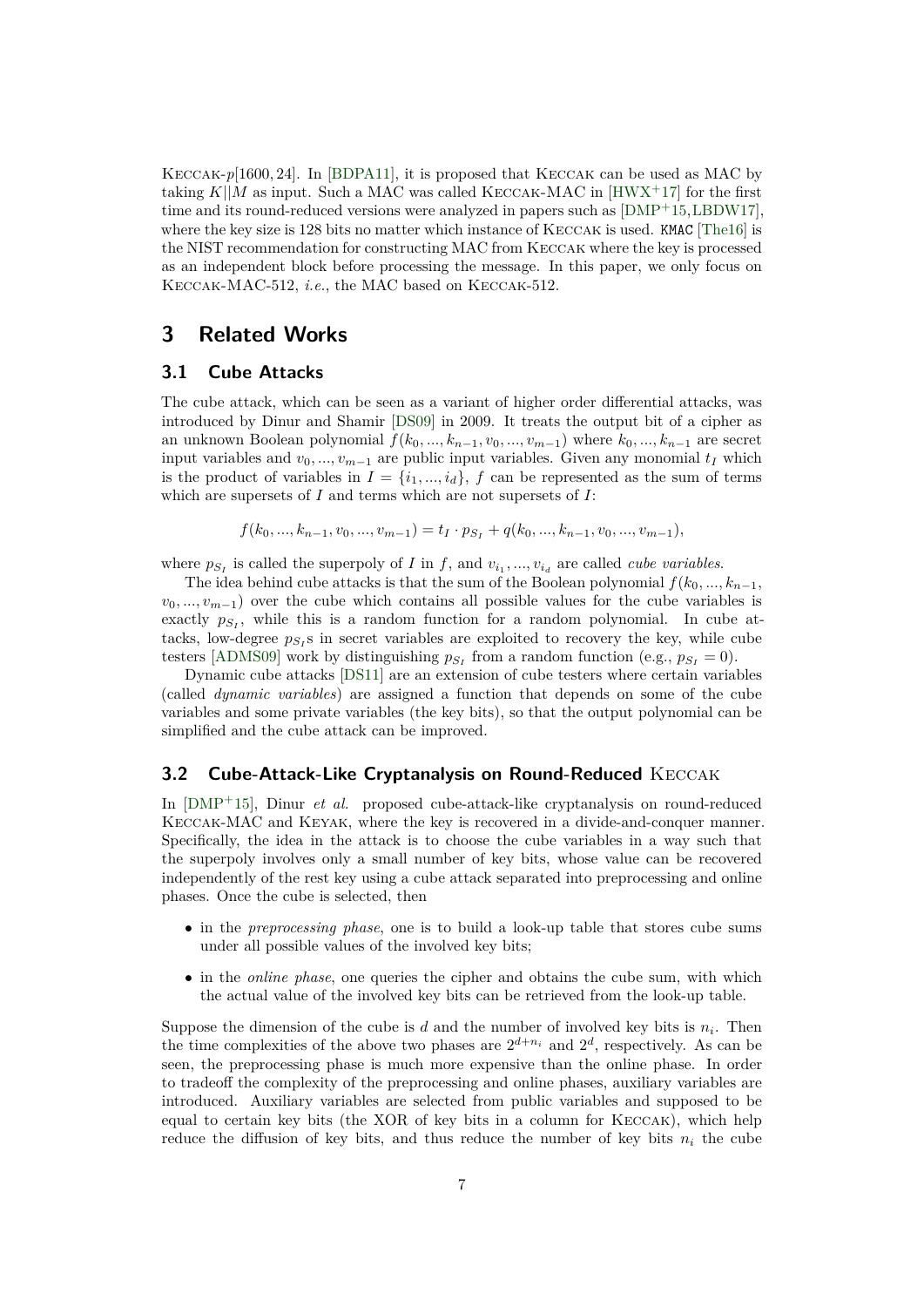sum involves. Suppose there are  $n_a$  auxiliary variables. Then in the online phase, one has to guess the key bits involved in the auxiliary variables and set the auxiliary variables accordingly. Under each setting of the auxiliary variables, one queries the cipher to obtain the cube sum. Consequently, the time complexity of the online phase is increased by a factor of  $2^{n_a}$ . However, balanced attacks become more efficient.

Following this line, Dong *et al.* [DLWQ17] studied the cube-attack-like cryptanalysis against round-reduced initialization of KETJE, where dynamic variables were used instead. They showed that dynamic variables are more effective than auxiliary variables since dynamic variables not only reduce the diffusion of key bits, but also reduce the diffusion of cube variables, potentially leading [to cubes w](#page-20-6)ith larger dimensions. As a demonstration, attacks on 7-round KETJE Sr and 5-round KETJE Jr can be mounted successfully using dynamic variables, while cube-attack-like cryptanalysis with auxiliary variables fails.

### **3.3 Conditional Cube Attacks on Round-Reduced KECCAK**

In [HWX+17], Huang *et al.* proposed conditional cube testers for keyed Keccak sponge function, in which the propagation of certain cube variables are controlled in the first few rounds if some conditions are satisfied. If the conditions involve the key information, such cube tester could be used to recover the key. Using conditional cube testers, key recovery att[acks were](#page-20-8) obtained for various instances of Keccak-MAC and Keyak in [HWX+17]. Later, the attacks on KECCAK-MAC and KETJE attacks were improved with better conditional cubes found by an MILP model by Li *et al.* in [LBDW17]. Inspired by [LBDW17], Song *et al.* [SGSL17] provided a new MILP model for searching conditional cubes of Keccak that fully describes the first two rounds, and the application of the new [model leads](#page-20-8) to a series of better attacks against KMAC [The16], KEYAK, KETJE and KECCAK-MAC.

### **3.4 Mo[tivation](#page-21-4)s**

As shown in Song *et al.*'s work, MILP wi[dely im](#page-21-5)proves conditional cube attacks on Keccak based constructions. However, there is no MILP modeling in the literature for cubeattack-like cryptanalysis on Keccak. Additionally, it is also noted from Song *et al.*'s work, that for Keccak constructions with small rate (or nonce length), conditional cube attacks become less powerful whereas cube-attack-like cryptanalysis still works as shown by [DLWQ17]. So the major motivation of this work is to investigate the application of MILP in cube-attack-like cryptanalysis and access its efficiency in Keccak constructions with relatively small rate, like KETJE Jr, KETJE Sr and KECCAK-MAC-512.

## **4 [MILP](#page-20-6) Model for Cube-Attack-Like Cryptanalysis**

<span id="page-7-0"></span>Mixed integer linear programming (MILP) is a general mathematical tool for optimization, which takes an objective function and a system of linear inequalities with respect to real numbers as input, and find solutions that optimize the objective function under the constraints of all inequalities. In [MWGP11], Mouha *et al.* firstly showed that searching differential trails can be converted to an MILP problem.

In this section, ideas and techniques are introduced for searching cubes with auxiliary/dynamic variables for Keccak-p based constructions.

### **4.1 Basic Idea**

In cube-attack-like cryptanalysis of Keccak-based constructions, cube variables are selected such that they do not multiply with each other in the first round, *i.e.*, the first round is linearized. Due to the fact that the algebraic degree of the round function is 2,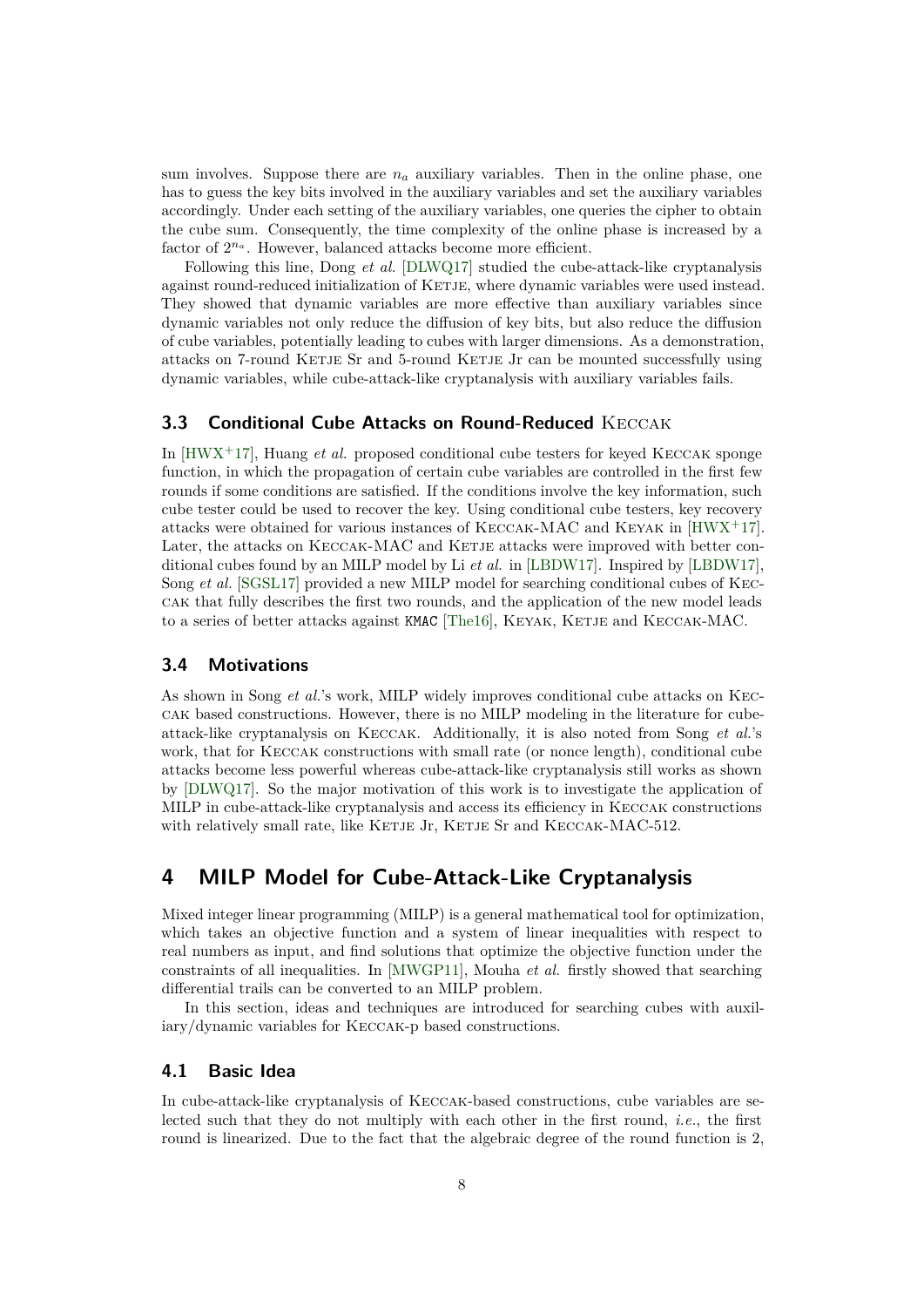the algebraic degree of the output after *n* rounds is  $2^{n-1}$  if the first round is linearized. Therefore, a 2<sup>*n*−1</sup>-dimensional cube can act as a cube tester for *n*-round KECCAK and be used to recover the key in cube-attack-like cryptanalysis. The time complexity of such cube attacks not only depends on the dimension (*d*) of the cube, but also depends on the number  $(n_i)$  of key bits which the cube sum depends on, and the number  $(n_a)$  of auxiliary/dynamic variables. As introduced in Section 3, the time complexities of cubeattack-like cryptanalysis are

- *•* Preprocessing phase: 2 *d*+*n<sup>i</sup>*
- Online phase:  $2^{d+n_a}$

Note that, in previous papers [DMP<sup>+</sup>15,DLWQ17] either auxiliary variables or dynamic variables are used, where auxiliary variables only contain some key bits while dynamic variables contain both cube variables and key bits. In this paper, we utilize both and call them *auxiliary variables* for simplicity since their impacts on the time complexity are the same.

With the basics of cube-attack-like cr[yptanalysi](#page-20-6)s in mind, the main goals of the MILP modeling are clear:

- 1. Find  $2^{n-1}$ -dimensional cubes where *n* is as large as possible;
- 2. Find balanced attacks where  $n_i$  and  $n_a$  are close and as small as possible.

The model for searching cubes of Keccak using auxiliary variables contains two lines: the propagation of cube variables through the linear layer and the propagation of key bits through the linear layer. At the nonlinear layer  $\chi$  in the first round, these two lines merge and interact. In the following subsections, the model will be introduced accordingly. For the sake of clarity, we take KETJE Jr V1 as an example.

### **4.2 Propagation of Cube Variables and the Dimension** *d*

Cube variables have to traverse all possible values, so they should be placed where the values are under control of the attacker, e.g., the nonce or message. For KETJE Jr V1, as shown in Figure 4 (a), cube variables can be set only in white lanes under the nonce respected setting.

<span id="page-8-0"></span>

**Figure 4:** Key pack of KETJE Jr and KETJE Sr, where gray lanes are the key, light gray lanes denote padded or encoded bits and white lanes are the nonce.

Suppose  $a[x][y][z], b[x][y][z], 0 \le x, y < 5, 0 \le z < w$ , are the input and output of *θ*. We introduce  $A[x][y][z], B[x][y][z], 0 \le x, y < 5, 0 \le z < w$ , where  $A[x][y][z] = 1$  $(B[x][y][z] = 1)$  if  $a[x][y][z]$   $(b[x][y][z])$  contains a cube variable; otherwise  $A[x][y][z] = 0$  $(B[x][y][z] = 0)$ . Each column of *a* may have 0, 1 or multiple cube variables. Namely, each column sum of *A* may be 0, 1, or more. For a column with multiple cube variables, the sum of these cube variables can be constrained to certain constant (usually 0) so that the cube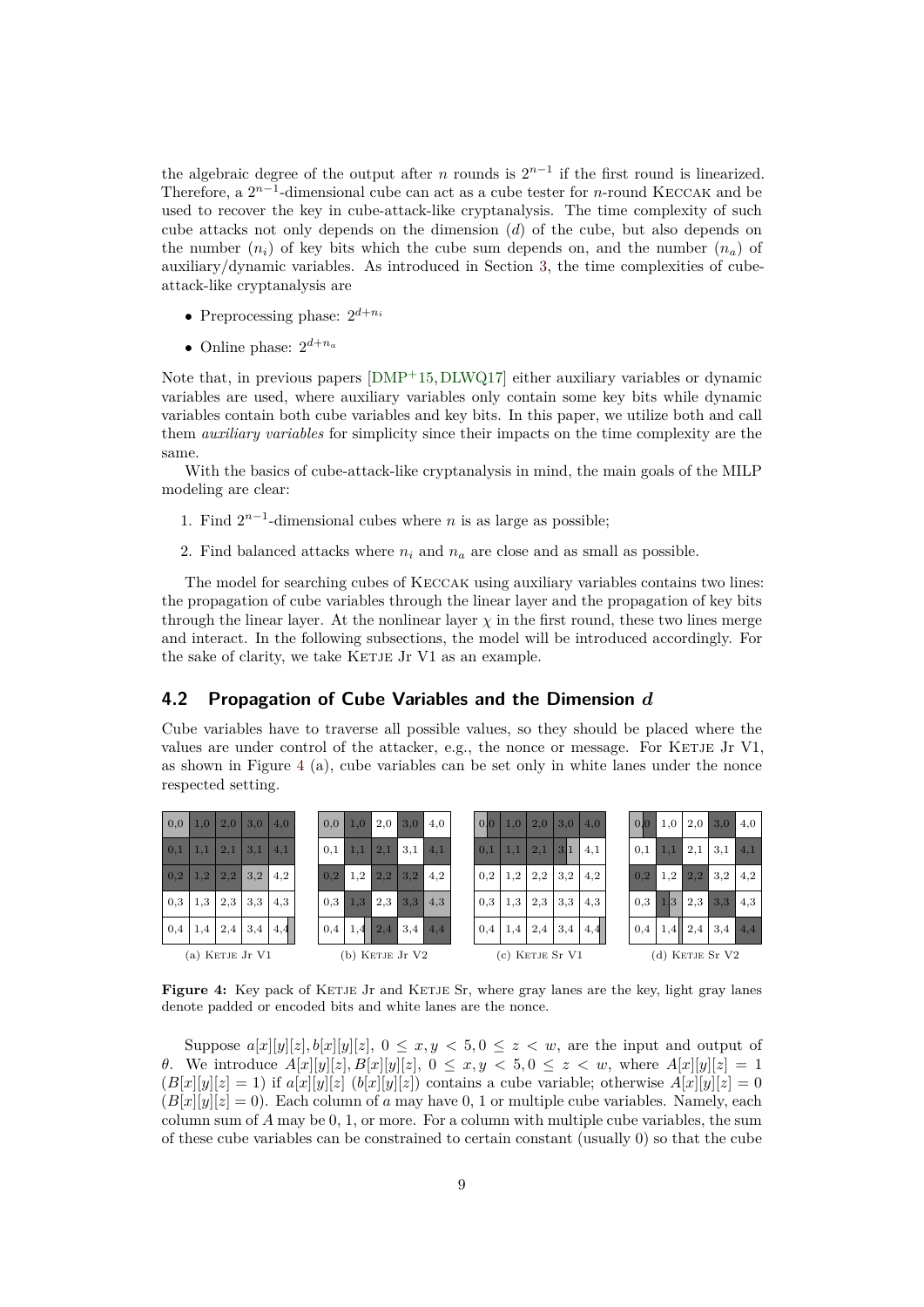variables in this column do not diffuse to other columns. If all column sums are constant, then the state *a* is in the column-parity-like kernel (*CP-like kernel*). In previous cubeattack-like cryptanalysis of Keccak-based constructions [DMP+15, DLWQ17], or even conditional cube attacks [HWX<sup>+</sup>17, LBDW17], cube variables are set in CP-like kernel. This is reasonable. If cube variables are set in CP-like kernel,  $A[x][y][z] = B[x][y][z]$  and  $\theta$  acts as the identity. In this way, the propagation of cube variables becomes simple. However, setting cube variables in CP-like kernel limits th[e dimensi](#page-20-4)[on of the](#page-20-6) cube that can be obtained, and this [drawback](#page-20-8) [becomes](#page-20-9) non-negligible when the nonce or message block length is short.

In our model, we do not add any additional constraint to cube variables and take all possible cases into consideration. To do this, we introduce  $G[x][z], D[x][z], 0 \leq x$  $5, 0 \leq z \leq w$ , where  $G[x][z] = 1$  if the sum of column  $(x, z)$  contains cube variables and 0 otherwise;  $D[x][z] = 1$  if the column  $(x, z)$  contains cube variables and the sum of these variables is a constant and 0 otherwise. For example, each column in the first four sheet of KETJE Jr V1 has only two bit positions, say  $(x, y_0, z)$  and  $(x, y_1, z)$  that can be chosen as cube variables, so  $G[x][z]$  and  $D[x][z]$  depend on  $A[x][y_0][z]$  and  $A[x][y_1][z]$ . The patterns  $A[x][y_0][z]$ ,  $A[x][y_1][z]$ ,  $G[x][z]$ ,  $D[x][z]$  follows are listed in Table 3, as well as the inequalities describing these patterns. The inequalities that confine the 0-1 patterns into a finite set can be obtained through the *inequality\_generator()* function in SageMath, as suggested in  $\text{SHW}^+14$ . After that, an additional algorithm from  $\text{ST17}$ , is used to select a minimal number of inequalities from the inequalities returned by *inequa[lit](#page-9-0)y\_generator()*.

<span id="page-9-0"></span>

|                | <b>rapic o.</b> I attend of cape variables through a and mequantities. |         |         |                                                            |  |  |  |  |
|----------------|------------------------------------------------------------------------|---------|---------|------------------------------------------------------------|--|--|--|--|
| $A[x][y_0][z]$ | $A[x][y_1][z]$                                                         | G[x][z] | D[x][z] | Inequalities                                               |  |  |  |  |
| O              |                                                                        |         |         |                                                            |  |  |  |  |
|                |                                                                        |         |         | $A[x][y_0][z] + A[x][y_1][z] - G[x][z] - 2D[x][z] \geq 0,$ |  |  |  |  |
|                |                                                                        |         |         | $-A[x][y_1][z] + G[x][z] + D[x][z] \geq 0,$                |  |  |  |  |
|                |                                                                        |         |         | $-A[x][y_0][z] + G[x][z] + D[x][z] \geq 0.$                |  |  |  |  |
|                |                                                                        |         |         |                                                            |  |  |  |  |

**Table 3:** Patterns of cube variables through *θ* and inequalities.

For columns with other numbers of bit positions that can be chosen as cube variables, inequalities can be generated in a similar way. When the full column is available for cube variables, inequalities in Table 9 in Appendix can be used.

According to the definition of  $\theta$ ,  $B[x][y][z] = 1$  if any of  $A[x][y][z]$ ,  $G[x-1][z]$  or  $G[x+1][z-1]$  is 1. This can be described by the following inequalities.

$$
B[x][y][z] - A[x][y][z] \ge 0,
$$
  
\n
$$
B[x][y][z] - G[x+1][z-1] \ge 0,
$$
  
\n
$$
B[x][y][z] - G[x-1][z] \ge 0,
$$
  
\n
$$
A[x][y][z] + G[x-1][z] + G[x+1][z-1] - B[x][y][z] \ge 0.
$$
\n(1)

Since  $\rho$  and  $\pi$  just change the bit positions of the state, we let  $c = \pi \circ \rho(b)$  and  $C = \pi \circ \rho(B)$ . Now the propagation of cube variables through the linear layer is modeled. To linearize the first round, cube variables in *c* should not be adjacent, which can be constrained by

$$
C[x][y][z] + C[x+1][y][z] \le 1.
$$

The dimension of the cube is determined by  $A[x][y][z]$  and  $D[x][y]$ , and

$$
d = \sum A[x][y][z] - \sum D[x][z].
$$

With these inequalities, the set of solutions is exactly the set of all possible cubes that linearize the first round.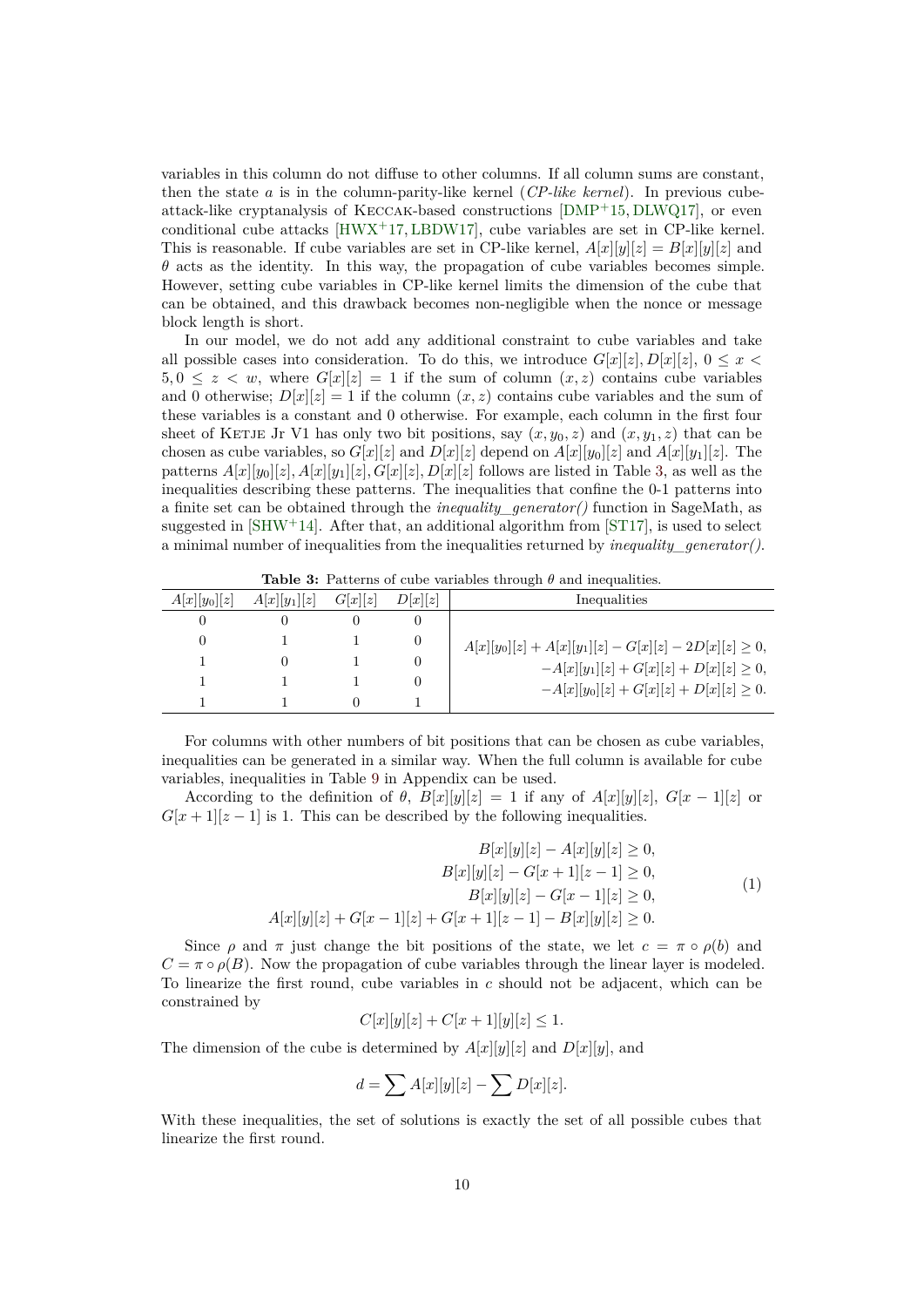### **4.3 Propagation of Key Bits and** *n<sup>a</sup>*

This subsection presents the model for the propagation of key bits, and the number of auxiliary variables *n<sup>a</sup>* is also calculated alongside.

First, let  $W[x][y][z] = 1$   $(Y[x][y][z] = 1)$  if  $a[x][y][z]$   $(b[x][y][z])$  contains a key bit; otherwise  $W[x][y][z] = 0$  ( $Y[x][y][z] = 0$ ). Additionally,  $Z = \pi \circ \rho(Y)$ . For KETJE Jr, the key pack is loaded into the gray and light gray lanes as depicted in Figure 4, so  $W[x][y][z] = 1$  for bits in gray and  $W[x][y][z] = 0$  for bits in light gray. Among the white lanes,  $W[x][y][z] = 1$  indicates an auxiliary variable at  $(x, y, z)$ .

Second, let  $X[x][z] = 1$  if the sum of column  $(x, z)$  contains key bits, otherwise  $X[x][z] = 0$  $X[x][z] = 0$  $X[x][z] = 0$ , meaning that no key bit in this column could diffuse to column  $(x-1, z+1)$ and  $(x + 1, z)$  through  $\theta$ . From Figure 4, it is known that each column of KETJE Jr contains key bits. Hence,  $X[x][z] = 0$  if and only if there is an auxiliary variable in that column. So  $X[x][z]$  depends on the bits that can be chosen as auxiliary variables and the sum of them should be 1. Suppose there are two bit positions  $(x, y_0, z)$  and  $(x, y_1, z)$  in column  $(x, z)$  that can be chosen as auxil[ia](#page-8-0)ry variables, then

$$
X[x][z] + W[x][y_0][z] + W[x][y_1][z] = 1.
$$

The relation of  $Y[x][y][z]$  and  $W[x][y][z]$  can be described with  $X[x][z]$ . Each  $Y[x][y][z]$ is calculated from  $W[x][y][z]$ ,  $X[x-1][z]$  and  $X[x+1][z-1]$ , and any one is 1 will lead to  $Y[x][y][z] = 1$ ; otherwise  $Y[x][y][z] = 0$ . The inequalities describing this relation are the same as (1).

At last, the number of auxiliary variables is the sum of  $W[x][y][z]$  in the white lanes. For KETJE Jr V1,

$$
n_a = \sum_{x,z, 3 \le y < 5} W[x][y][z] + \sum_z W[4][2][z].
$$

### **4.4 Interaction of Key Bits and Cube Variables, and** *n<sup>i</sup>*

Recall that  $Z = \pi \circ \rho(Y)$  and  $Z[x][y][z] = 1$  indicates that the input of  $\chi$  in the first round at  $(x, y, z)$  contains key information. If its neighbouring bits contain cube variables, *i.e.*,  $C[x-1][y][z] = 1$  or  $C[x+1][y][z] = 1$ , then the key bit propagated to position  $(x, y, z)$  affects the cube sum and thus it is an involved key bit. In order to calculate the number of involved key bits  $n_i$ ,  $U[x][y][z]$  is introduced, where  $U[x][y][z] = 1$  if the key bit at  $(x, y, z)$  is an involved key bit and 0 otherwise. All possible patterns of  $\left(C|x-\right)$  $1|y||z|, C[x|y||z], C[x+1]|y|z], Z[x|y||z], U[x|y||z]$  are listed in Table 4, which can be described with 5 inequalities, three of which are new and shown in the last line of Table 4.

<span id="page-10-0"></span>

| <b>Table 4:</b> Patterns of key bits and cube variables. Symbol <sup>**</sup> denotes arbitrary value. |  |
|--------------------------------------------------------------------------------------------------------|--|
|--------------------------------------------------------------------------------------------------------|--|

|                                            |        | $C x-1  y  z $ $C x  y  z $ $C x+1  y  z $ $Z x  y  z $ |  | U[x  y  z] |  |  |  |
|--------------------------------------------|--------|---------------------------------------------------------|--|------------|--|--|--|
|                                            | $\ast$ |                                                         |  |            |  |  |  |
|                                            | $\ast$ |                                                         |  | $^\ast$    |  |  |  |
|                                            | ∩      | $\ast$                                                  |  |            |  |  |  |
|                                            |        | $\ast$                                                  |  |            |  |  |  |
|                                            |        |                                                         |  |            |  |  |  |
|                                            |        |                                                         |  |            |  |  |  |
| $Z[x  y  z] - U[x  y  z] \geq 0$           |        |                                                         |  |            |  |  |  |
| $C[x-1][y][z]+Z[x][y][z]-U[x][y][z]\leq 1$ |        |                                                         |  |            |  |  |  |
|                                            |        | $C[x+1][y][z]+Z[x][y][z]-U[x][y][z]\leq 1$              |  |            |  |  |  |

To calculate the number of involved key bits  $n_i$ , we sum  $U[x][y][z]$  together. Namely,  $n_i = \sum U[x][y][z]$ . However, the same key bit may appear in multiple positions of *U*.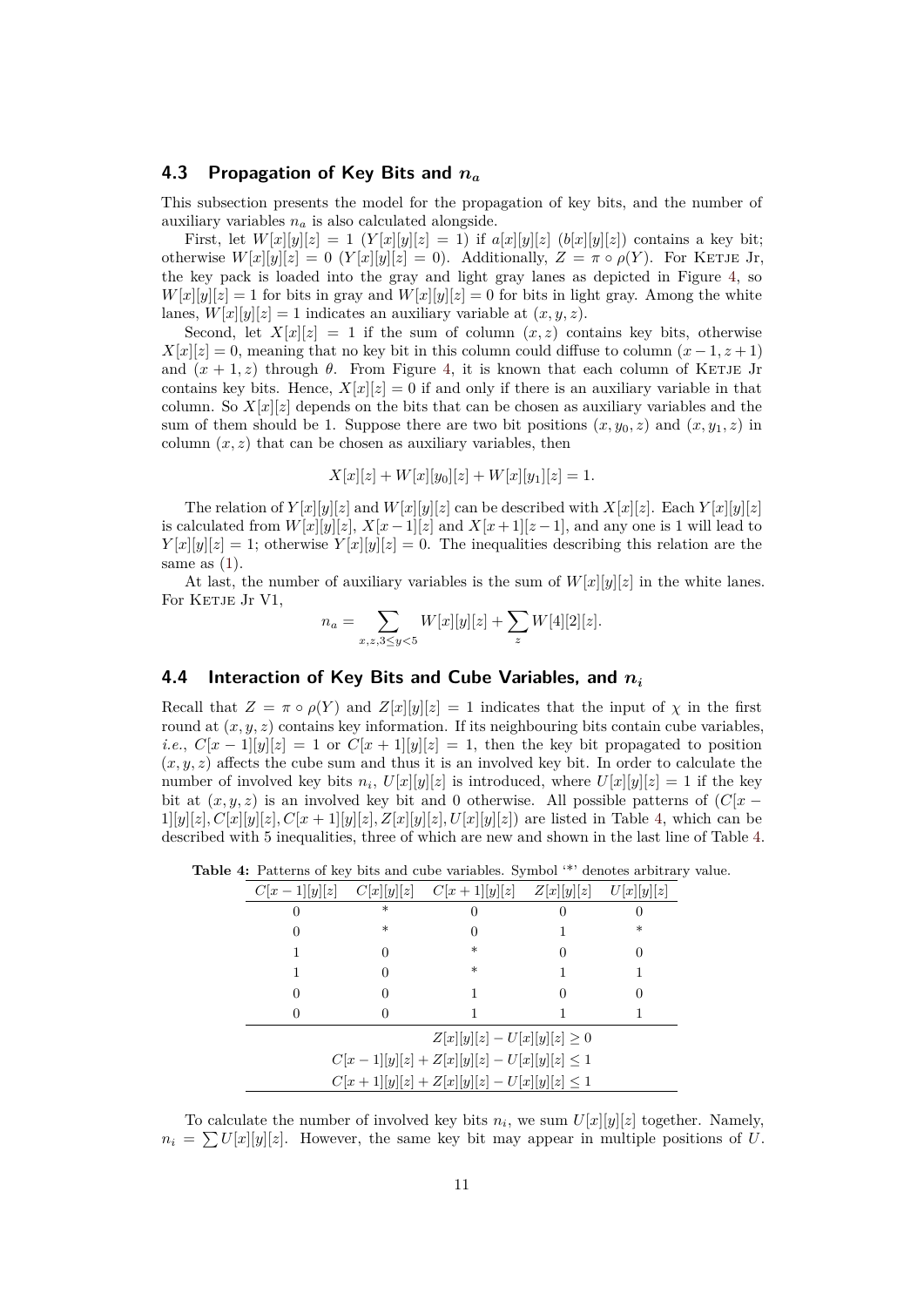Recall that  $\theta$  adds the XORs of bits in column  $(x-1, z)$  and  $(x+1, z-1)$  to each bit of column  $(x, z)$ . If at least two bits in column  $(x, z)$  do not contain key bits, then after *θ* these bits contain either the same key bits or none. So the same key bit appearing in multiple positions may be counted more than once with  $n_i = \sum U[x][y][z]$ , making  $n_i$ inaccurate.

To partially solve this, we introduce the key pattern  $V[x][y][z], 0 \le x, y < 5, 0 \le z < w$ , after  $\theta$ , where  $V[x][y][z]$ s in each column are equal if these bits do not contain key bit before  $\theta$ . For KETJE Jr V1,  $V[x][0][z] = V[x][3][z] = V[x][4][z]$  for columns in the first sheet  $(x = 0)$ ,  $V[x][3][z] = V[x][4][z]$  for the second and third sheet  $(x = 1, 2)$ , and  $V[x][2][z] = V[x][3][z] = V[x][4][z]$  for the fourth and fifth sheet  $(x = 4, 5)$ . Then, we let  $U = \pi \circ \rho(V)$ , and  $n_i$  is set to be the sum of all distinct variables in *U*.

The problem remained unsolved is the impact of auxiliary variables on the key pattern  $V[x][y][z]$  and the dependence of involved key bits. If  $W[0][3][z] = 1$  for KETJE Jr V1, *i.e.*,  $a[0][3][z]$  is an auxiliary variable, then  $V[0][3][z]$  should not be equal to  $V[0][0][z]$  and  $V[0][4][z]$  (but  $V[0][0][z] = V[0][4][z]$ ). In addition, the  $n_i$  involved key bits may be not fully independent and calculating the number of independent involved key bits is beyond the reach of MILP. Therefore,  $n_i$  may be still inaccurate. We leave this problem to be fixed with a postprocessing procedure.

Now, the whole model for searching cubes using auxiliary variables can be built using techniques introduced in this section. We additionally set  $d = 2^{n-1}$  and the objective function to be 'Minimize *n<sup>i</sup>* , *na*'. An MILP solver like Gurobi [Gur18] can then be invoked to find optimal solutions.

### **4.5 Postprocessing Procedure**

```
Algorithm 1: Postprocessing procedure for recalculating ni
.
```

```
Input: A, W of the solution, the cube dimension d and the key length |K|
Output: ni
rel = \emptyset;
BR = \text{BooleanPolynomialRing}(d + |K|, [k_0, ..., k_{|K|-1}, v_0, ..., v_{d-1}]);
a = \text{zeroState};
\text{loadKey}(a, [k_0, ..., k_{|K|-1}]);loadCubeVar(a,A, [v0, ..., vd−1]);
loadAux(a, W);\pi \circ \rho \circ \theta(a);for All a[x][y][z] do
   if a[x][y][z] contains v_0, ..., v_{d-1} then
        if a[x − 1][y][z] contains k0, ..., k|K|−1 then
            rel \leftarrow a[x-1][y][z];end
        if a[x + 1][y][z] contains k0, ..., k|K|−1 then
            rel \leftarrow a[x+1][y][z];end
   end
end
return rank(rel);
```
From the solution returned by MILP solvers, we recalculated the number of involved key bits using symbolic computations. First, key bits are loaded to the state, and cube variables and auxiliary variables are set according to the solution. Then pass the state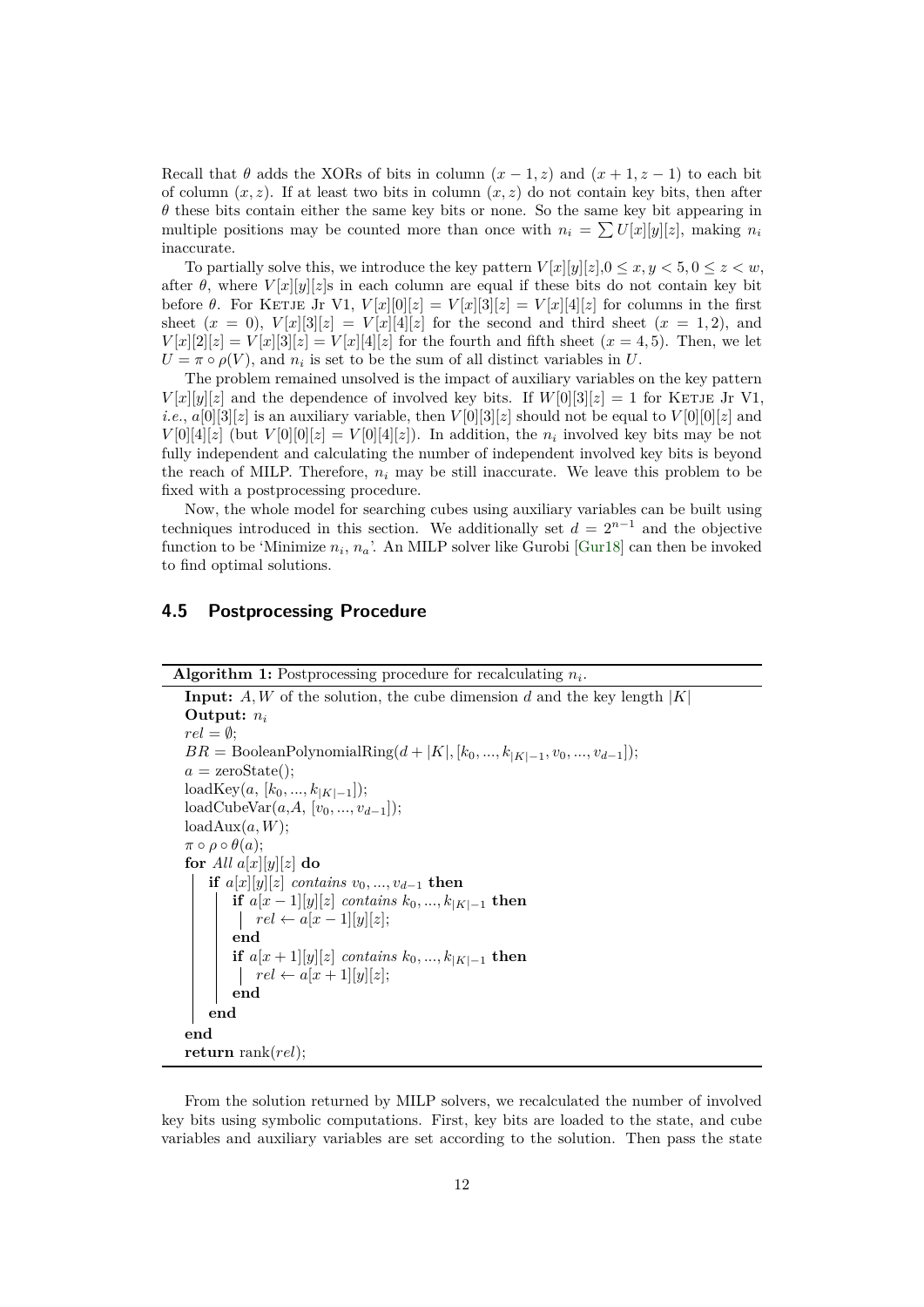through the linear layer, and collect key bits (linear expressions of key bits) that are adjacent to the cube variables. The denser the key bits are in the initial state, the more complex the relation of involved key bits will be, but only the number of independent involved key bits matters and is the actual *n<sup>i</sup>* . The detailed postprocessing procedure is described in Algorithm 1. Since the number of involved key bits optimized by our model may not be equal to the actual  $n_i$ , our model does not guarantee optimal solutions with respect to attack complexities, even though the dimension of cubes can be optimized. The experiments show that in most cases the actual  $n_i$  lies in  $[n_i^* - 2, n_i^* + 2]$ , where  $n_i^*$  is the claimed number of invo[lv](#page-11-0)ed key bits by the model. This means that our model still finds *almost optimal* solutions.

## **5 Application to** KETJE Jr, KETJE Sr, XOODOO and KECCAK-MAC**-512**

<span id="page-12-0"></span>In this section, we apply the model described in Section 4 to KETJE Jr, KETJE Sr, XOODOO-based AE in KETJE style and KECCAK-MAC-512, all of which have relatively small nonce or message block length. First, improved 5-round attacks of KETJE Jr are obtained, where the time complexity of the attack is reduced significantly. Then, we consider KETJE Jr with reduced key size. Namely, the key size is less t[ha](#page-7-0)n 96 bits, and the security goal of confidentiality becomes  $|K| = \min(96, |K|)$  according to the security claims of KETJE [BDP+16a]. As a result, one more round of KETJE Jr V1 (V2) can be attacked if the key size is reduced to 72 (80) bits. Also, we give an improved 7-round attack on KETJE Sr V2. Finally, a 6-round attack on the XOODOO-based AE and a 7-round attack of Keccak-MAC-512 are also achieved.

### **5.1 5-Round Attack against KETJE Jr V1 with Recommended Key Size**

The attack on 5-round KETJE V1 sequentially utilizes three 16-dimensional cubes as shown in Table 7 and 8. Each cube helps to recover part of the key and these three cubes work together to make the whole time complexity low.

The first cube has  $n_i = 18$  involved key bits (linear combination of key bits) and  $n_a = 17$  auxiliary variables which are listed in Table 5. The two phases of the attack proceed [as](#page-22-0) foll[ow](#page-23-0)s.

#### **Preprocessing phase:**

- 1. Set the 18 bits in light gray according to the enco[din](#page-13-0)g rule, as illustrated in Figure 4 (a). Set all key bits to zero except *k*2*, k*75*, k*15*, k*63*, k*12*, k*60*, k*93*, k*61*, k*5*, k*78*, k*20*, k*23*, k*3,  $k_{56}, k_{57}, k_{58}, k_{59}, k_{62}$ <sup>1</sup>. Set all other state bits to an arbitrary constant except the 16 cube variables, 9 out of the 17 auxiliary variables *a*[1][3][1], *a*[1][4][4]*, a*[4][2][0]*, a*[4][2][1], *a*[4][3][2]*, a*[4][2][5]*, a*[4][2][7]*, a*[3][4][0]*, a*[3][4][3], and *a*[0][3][0], *a*[0][3][1].
- 2. For the 2 <sup>18</sup> values of *k*2*, k*75*, k*15*, k*63*, k*12*, k*60*, k*93*, k*61*, k*5*, k*78*, k*20*, k*23*, k*3*, k*56*, k*57*, k*58*, k*59*, k*62:
	- (a) For each of the 4 values of  $a[0][3][0], a[0][3][1]$ , calculate the cube sum of the 16-bit output after 5 rounds.
	- (b) Store the four 16-bit cube sums in a sorted list *L*, next to the value of the corresponding  $k_2, k_2 + k_{75}, k_{15}, k_{15} + k_{63}, k_{12}, k_{12} + k_{60}, k_{93}, k_{93} + k_{61}, k_5, k_5 +$  $k_{78}, k_4 + k_{20} + k_{60}, k_{23} + k_{63}, k_3, k_{56}, k_{57}, k_{58}, k_{59}, k_{62}.$

<sup>&</sup>lt;sup>1</sup>This is not the only way to choose free key bits in the preprocessing phase.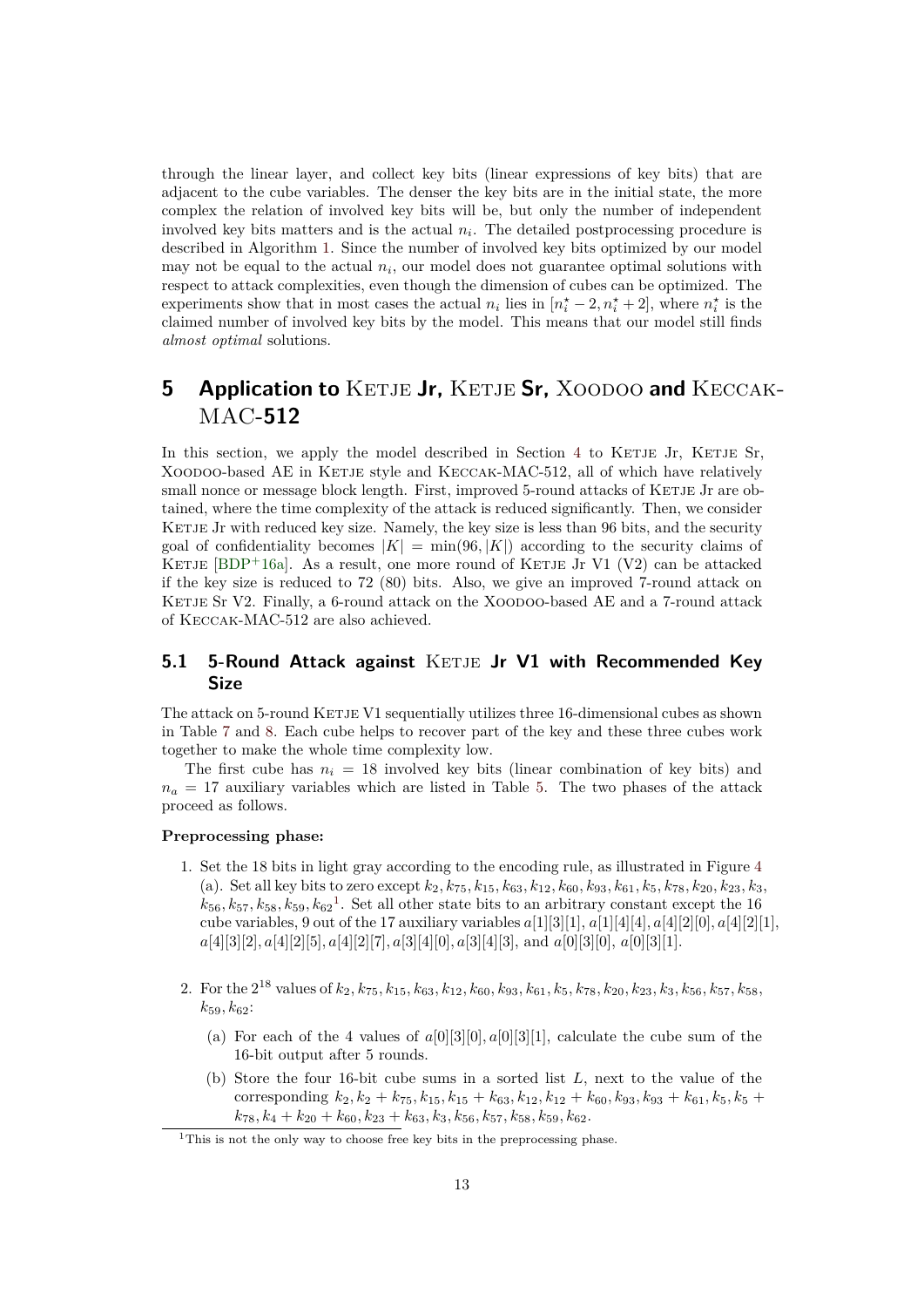<span id="page-13-0"></span>

| Auxiliary variables                        | Involved key bits                                     |
|--------------------------------------------|-------------------------------------------------------|
| $a[1  3  0] = k_0 + k_{40} + k_{80}$       | $k_2+k_{42}+k_{27}+k_{67}+k_{82}$                     |
| $a[1][3][1] = k_1 + k_{41} + k_{81} + v_0$ | $k_2+k_{42}+k_{27}+k_{67}+k_{82}+k_{75}$              |
| $a[1][4][4] = k_4 + k_{44} + k_{84} + v_1$ | $k_{15}+k_{30}+k_{55}+k_{70}+k_{95}$                  |
| $a[1][3][6] = k_6 + k_{46} + k_{86}$       | $k_{15}+k_{30}+k_{55}+k_{70}+k_{95}+k_{63}$           |
| $a[1][4][7] = k_7 + k_{47} + k_{87}$       | $k_{12}+k_{27}+k_{52}+k_{67}+k_{92}$                  |
| $a[2][3][0] = k_8 + k_{48} + k_{88}$       | $k_{12}+k_{27}+k_{52}+k_{67}+k_{92}+k_{60}$           |
| $a[2][3][1] = k_9 + k_{49} + k_{89}$       | $k_{13} + k_{28} + k_{53} + k_{68} + k_{93}$          |
| $a[2][3][2] = k_{10} + k_{50} + k_{90}$    | $k_{13} + k_{28} + k_{53} + k_{68} + k_{93} + k_{61}$ |
| $a[2][4][3] = k_{11} + k_{51} + k_{91}$    | $k_5+k_{30}+k_{45}+k_{70}+k_{85}$                     |
| $a[2][3][6] = k_{14} + k_{54} + k_{94}$    | $k_5+k_{30}+k_{45}+k_{70}+k_{85}+k_{78}$              |
| $a[3][4][0] = k_{16}+k_{56}$               | $k_5+k_{13}+k_{45}+k_{85}+k_{20}+k_{60}$              |
| $a[3][4][3] = k_{19}+k_{59}$               | $k_8+k_{23}+k_{63}$                                   |
| $a 4  2  0  = k_{24} + k_{64} + v_2$       | $k_3+k_{28}+k_{43}+k_{68}+k_{83}$                     |
| $a 4  2  1  = k_{25} + k_{65} + v_4$       | $k_{56}, k_{57}, k_{58}, k_{59}, k_{62}$              |
| $a 4  3  2  = k_{26} + k_{66} + v_7$       |                                                       |
| $a 4  2  5  = k_{29} + k_{69} + v_{12}$    |                                                       |
| $a 4  2  7  = k_{31} + k_{71} + v_{15}$    |                                                       |

Table 5: Auxiliary variables and involved key bits of the first cube for KETJE Jr V1 where the gray key bits are set to be zero in the preprocessing phase.

#### **Online phase:**

- 1. For all possible values of the 17 linear expressions of key bits in auxiliary variables:
	- (a) Set the auxiliary variables accordingly. For each of the 4 values of  $a[0][3][0]$ , *a*[0][3][1], request the 16-bit outputs for the cube and calculate the cube sums (setting the same constant values in the state as in the preprocessing).
	- (b) For each match in *L*, retrieve the 18-bit value for the involved key bits and record it and the current value of the 17 key bits in auxiliary variables as a candidate.

In the online phase, only one candidate for the 35-bit partial key will survive, since  $2^{18+17} \cdot 2^{-64}$  < 1. The time complexity of the preprocessing phase is  $2^{18+16+2} = 2^{36}$ , and the memory complexity is  $2^{18}$ . The time complexity of the online phase is  $2^{17+16+2} = 2^{35}$ . In the end,  $n_k = 35$  bits information of the key are obtained. However,  $96 - 35 = 51$  bits of the key are still unknown. Next, we use the second and the third cube to recover more key bits. Since the two phases of the attack using other cubes work similarly to those of the first cube for KETJE Jr V1, details of the attacks are omitted afterward, and only complexities are given.

The second cube has  $n_i = 22$  involved key bits and  $n_a = 21$  auxiliary variables, see Table 7 in the appendix. With 35 bits of the key known from the first cube, the number of unknown involved key bits is  $n'_i = 14$ , and the number of unknown key bits in the auxiliary variables is  $n'_a = 9$ . So the complexities are as follows.

- Preprocessing phase: the time complexity is  $2^{14+16+2} = 2^{32}$  and the memory com[pl](#page-22-0)exity is  $2^{14}$ ;
- Online phase: the time complexity is  $2^{9+16+2} = 2^{27}$ .

The accumulated number of key bits recovered from the first two cubes is  $n_k = 57$ .

The third cube has  $n_i = 27$  involved key bits and  $n_a = 26$  auxiliary variables, see Table 8. With 57 bits of the key known, the number of unknown involved key bits becomes  $n'_i = 16$ , and the number of unknown key bits in the auxiliary variables is  $n'_a = 4$ . So the complexities are as follows.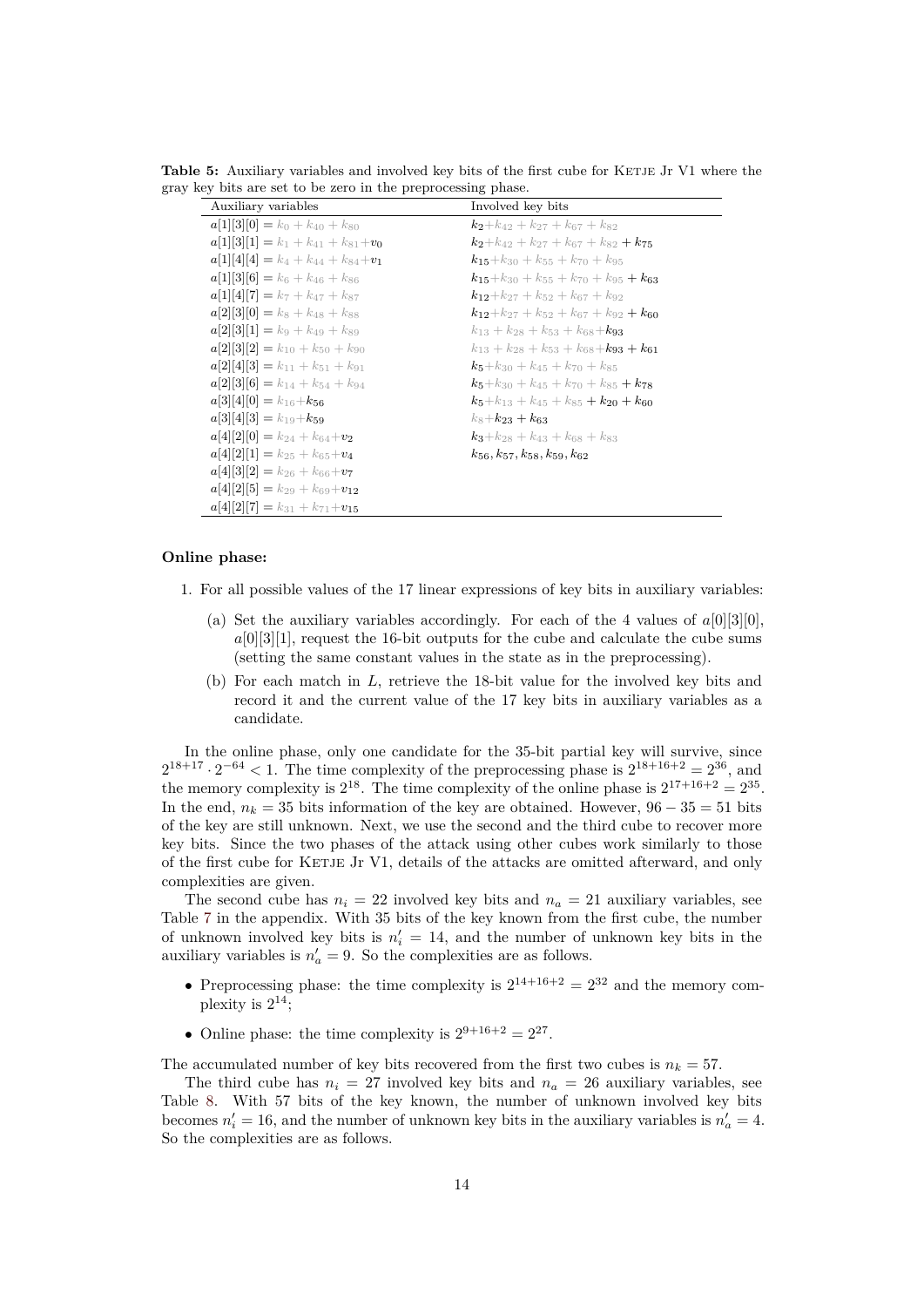- Preprocessing phase: the time complexity is  $2^{16+16+2} = 2^{34}$  and the memory complexity is  $2^{16}$ ;
- Online phase: the time complexity is  $2^{4+16+2} = 2^{22}$ .

The number of key bits recovered from the three cubes is  $n_k = 74$ .

In all, all key bits can be recovered with time complexity  $2^{36} + 2^{35} + 2^{32} + 2^{27} + 2^{34} +$  $2^{22} + 2^{96-74} = 2^{36.86}$  and the memory complexity  $2^{18}$ .

### **5.2 5-Round Attack against KETJE Jr V2 with Recommended Key Size**

<span id="page-14-1"></span>The attack on 5-round KETJE Jr V2 also uses three 16-dimensional cubes, shown in Table 10,11. The attack on KETJE Jr V2 proceeds the same as the attack on V1. Here, we just calculate the complexities.

The first cube has  $n_i = 14$  involved key bits and  $n_a = 15$  auxiliary variables (see Table 10). The complexities using the first cube are as follows.

- [Pre](#page-24-0)[pro](#page-25-0)cessing phase: the time complexity is  $2^{14+16+2} = 2^{32}$  and the memory complexity is  $2^{14}$ ;
- [On](#page-24-0)line phase: the time complexity is  $2^{15+16+2} = 2^{33}$ .

The number of key bits recovered from the first cube is  $n_k = 29$ .

The second cube has  $n_i = 18$  involved key bits and  $n_a = 15$  auxiliary variables (see Table 10). With 29 bits of the key known from the first cube, the number of unknown involved key bits is  $n'_i = 13$ , and the number of unknown key bits in the auxiliary variables is  $n'_a = 9$ . So the complexities are as follows.

- [Pre](#page-24-0)processing phase: the time complexity is  $2^{13+16+2} = 2^{31}$  and the memory complexity is  $2^{13}$ ;
- Online phase: the time complexity is  $2^{9+16+2} = 2^{27}$ .

The accumulated number of key bits recovered from the first two cubes is  $n_k = 47$ .

The third cube has  $n_i = 32$  involved key bits and  $n_a = 26$  auxiliary variables (see Table 11). With 47 bits of the key known, the number of unknown involved key bits becomes  $n'_i = 15$ , and the number of unknown key bits in the auxiliary variables is  $n'_a = 1$ . So the complexities are as follows.

- Preprocessing phase: the time complexity is  $2^{15+16+2} = 2^{33}$  and the memory com[plex](#page-25-0)ity is  $2^{15}$ ;
- Online phase: the time complexity is  $2^{1+16+2} = 2^{19}$ .

The number of key bits recovered from the three cubes is  $n_k = 63$ .

In all, the full key can be recovered with time complexity  $2^{32} + 2^{33} + 2^{31} + 2^{27} + 2^{33} +$  $2^{19} + 2^{96-63} = 2^{34.91}$  and the memory complexity  $2^{15}$ .

### **5.3 6-Round Attack against KETJE Jr V1 with Reduced Key Size**

<span id="page-14-0"></span>To extend our attack on KETJE Jr V1 by one round, we need 32-dimensional cubes. However, cubes that linearize the first round have dimension of 25 at most, as demonstrated by the experiment where we only focus on cube variables and set no constraint on the number of auxiliary variables or involved key bits. Recall that our model covers all possible cubes that linearize the first round. Therefore, 32-dimensional cubes that linearize the first round of KETJE Jr V1 do not exist.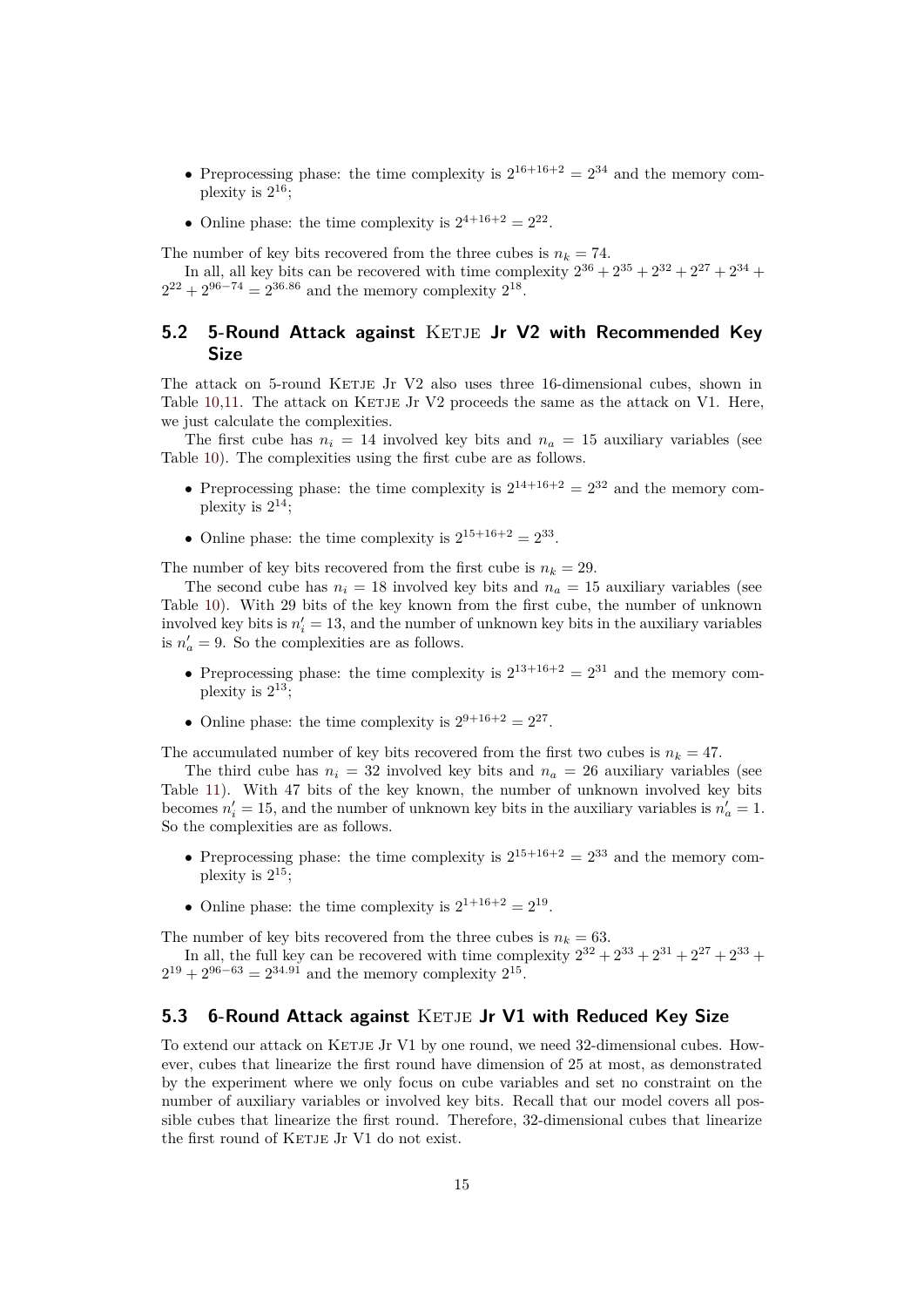When the key size of KETJE Jr V1 is reduced to  $72$  bits, i.e., the nonce size increases, 32-dimensional cubes can be found. Consequently, one more round can be attacked. The 32-dimensional cube used in our attack is presented in Table 12, and has 29 auxiliary variables and 34 involved key bits. The time complexities of the 6-round attack on KETJE Jr V1 with a 72-bit key are calculated as follows.

- Preprocessing phase: the time complexity is  $2^{34+32+2} = 2^{68}$  $2^{34+32+2} = 2^{68}$  $2^{34+32+2} = 2^{68}$  and the memory complexity is  $2^{34}$ ;
- Online phase: the time complexity is  $2^{29+32+2} = 2^{63}$ .

With this cube, 57 bits information of the key can be recovered. The remaining 72 *−*  $57 = 15$  key bits can be recovered by brute force. In total, the time complexity is  $2^{68} + 2^{63} + 2^{15} = 2^{68.04}$ , and the memory complexity is  $2^{34}$ .

### **5.4 6-Round Attack against KETJE Jr V2 with Reduced Key Size**

<span id="page-15-0"></span>The experiment shows that 32-dimensional cubes of KETJE Jr  $V2$  that linearize the first round do not exist and the maximal dimension of such cubes is 24. When the key size of KETJE Jr V2 is reduced to 80 bits,  $32$ -dimensional cubes can be found using our model, and the number of rounds attacked can be increased to 6. The 32-dimensional cube used in our attack is presented in Table 13 which has 22 auxiliary variables and 25 involved key bits. The time complexities of the 6-round attack on KETJE Jr  $V2$  with an 80-bit key are calculated as follows.

- Preprocessing phase: the time [co](#page-27-0)mplexity is  $2^{25+32+2} = 2^{59}$  and the memory complexity is  $2^{25}$ ;
- Online phase: the time complexity is  $2^{22+32+2} = 2^{56}$ .

With this cube, 40 bits information of the key can be recovered. The remaining 80*−*40 = 40 key bits can be recovered by brute force. In total, the time complexity is  $2^{59}+2^{56}+2^{40}$  $2^{59.17}$ , and the memory complexity is  $2^{25}$ .

### **5.5 7-Round Attack against KETJE Sr**

For KETJE Sr V1, the best 64-dimensional cube found by our model has 48 auxiliary variables and 48 involved key bits, leading to an attack on 7 rounds of KETJE Sr V1 with time complexity  $2^{114}$ , which is slightly better than the attack in [DLWQ17], but worse than the conditional attack in [SGSL17].

For KETJE Sr V2, the 64-dimensional cube used in our attack is presented in Table 14 which has 33 auxiliary variables and 33 involved key bits. The time complexities of the 7-round attack on KETJE Sr V2 are calculated as follows.

- Preprocessing phase: the time complexity is  $2^{33+64+1} = 2^{98}$  and the memory c[om](#page-28-0)plexity is  $2^{33}$ ;
- Online: the time complexity is  $2^{33+64+1} = 2^{98}$ .

With this cube, 60 bits information of the key can be recovered. The remaining 128 *−*  $60 = 68$  key bits can be recovered by brute force. In total, the time complexity is  $2^{98} + 2^{98} + 2^{68} \approx 2^{99}$ , and the memory complexity is  $2^{33}$ .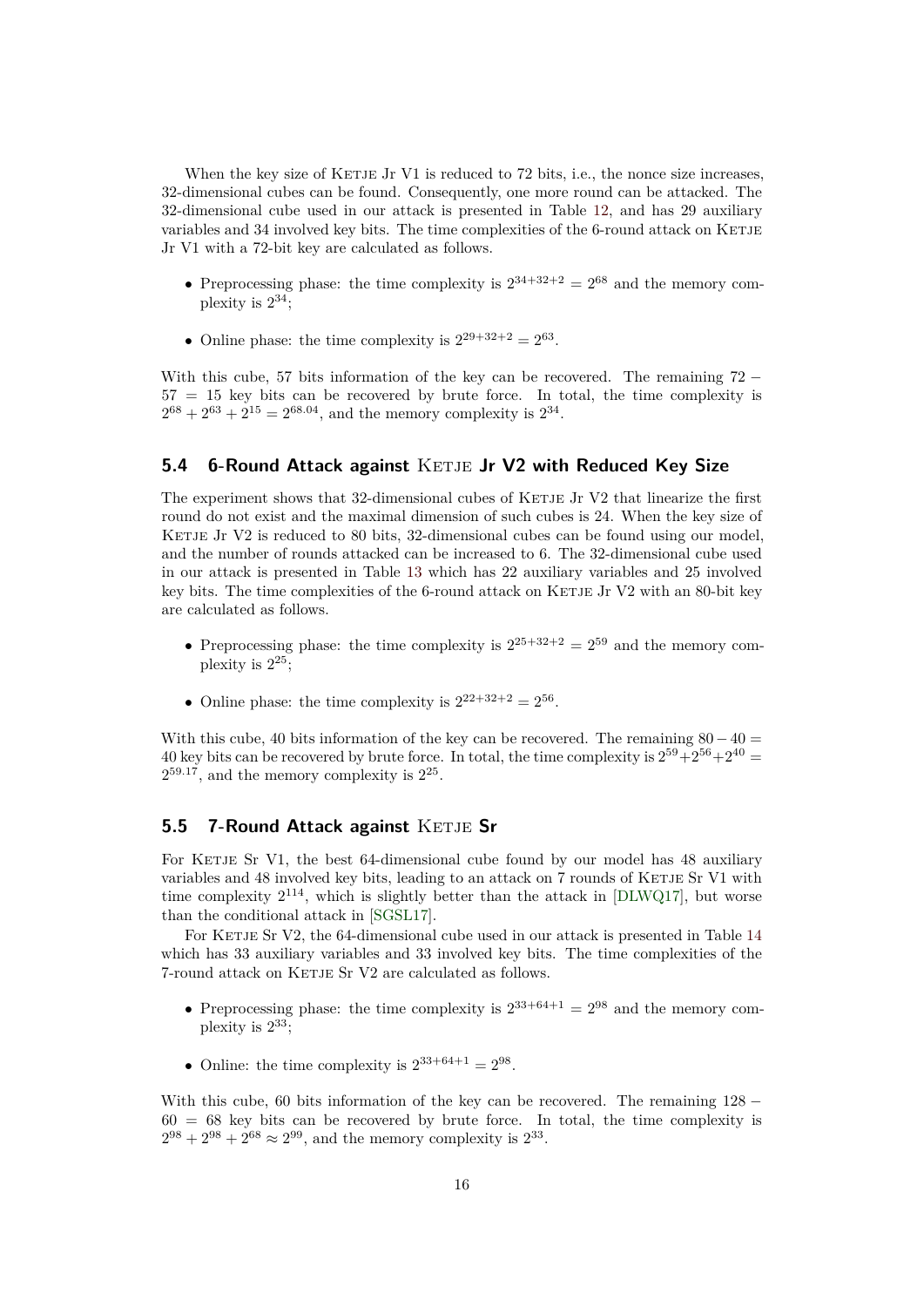

<span id="page-16-1"></span>**Figure 5:** Key pack of XOODOO in KETJE style and KECCAK-MAC-512, where gray lanes are the key, light gray lanes denote constants and white lanes are the nonce or message.

### **5.6 6-Round Attack against XOODOO-based AE**

Assume that the key of the XOODOO-based AE has 128 bits and follows the KETJE's packing, as shown in Figure 5 (a). Since the operations  $\theta$  and  $\chi$  of XOODOO are very similar to those of KECCAK- $p$  and  $\rho_{west}$  just reorders the state bits, the model described in Section 4 can be adapted to XOODOO easily.

<span id="page-16-0"></span>When we only focus on cube variables, the experiment shows that 64-dimensional cubes linearizing the first rou[nd](#page-16-1) do not exist and the maximal dimension of such cubes is 62. Therefore, we mount an attack on 6-round Xoodoo-based AE using a 32-dimensional cube.

The 32-dimensional cube used in our attack is presented in Table 15 which has 55 auxiliary variables and 55 involved key bits. The time complexities of the 6-round attack on the Xoodoo-based AE are calculated as follows under the assumption that the rate is 32.

- Preprocessing phase: the time complexity is  $2^{55+32+1} = 2^{88}$  and the memory complexity is  $2^{55}$ ;
- Online: the time complexity is  $2^{55+32+1} = 2^{88}$ .

With this cube, 106 bits information of the key can be recovered. The remaining 128 *−*  $106 = 22$  key bits can be recovered by brute force. In total, the time complexity is  $2^{88} + 2^{88} + 2^{22} \approx 2^{89}$ , and the memory complexity is  $2^{55}$ .

Note that such cubes with dimension 64 exist for KETJE Sr but it is not the case for XOODOO-based AE. One reason is that KETJE Sr has a slightly larger state which provides 16 more degrees of freedom. Another important reason lies in the differences of the underlying permutation as follows

- Columns in XOODOO are shorter than those in KECCAK-*p*. Note long columns (specifically, columns of more free bits) are advantageous to save degrees of freedom.
- The non-linear operation (S-box) is applied to every 3-bit column in XOODOO but to every 5-bit row in Keccak-*p*. More specifically, at most one bit in each column of Xoodoo contains cube variables while at most two bits in each row of Keccak-*p* contain cube variables.

Interestingly, if the non-linear operation is applied to every 4-bit row in XOODOO (even though such nonlinear operations on 4-bit rows are not invertible), the dimension of cubes that linearize the first round can reach 99, allowing 64-dimensional cubes that cover one more round. Therefore, short columns and narrow S-boxes which heavily limit the dimension of the cube are helpful for XOODOO-based AE in resisting cube-attack-like analysis.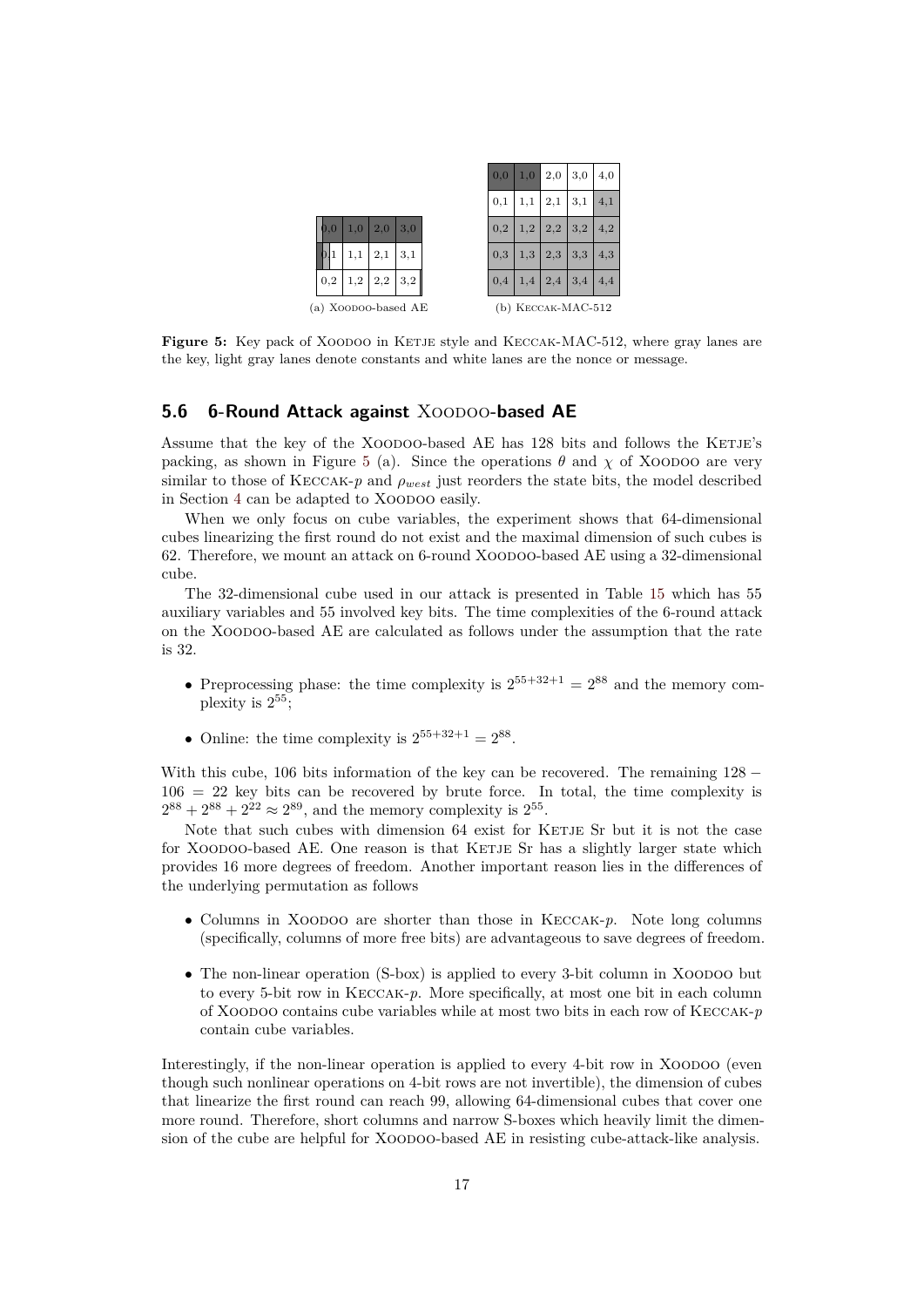### **5.7 7-Round Attack against** Keccak**-MAC-512**

The key pack of Keccak-MAC-512 is shown in Figure 5 (b). One of 64-dimensional cubes for Keccak-MAC-512 is shown in Table 16, which has 46 auxiliary variables and 46 involved key bits. The time complexities of the 7-round attack on Keccak-MAC-512 are calculated as follows.

- Preprocessing phase: the time complexity [is](#page-30-0)  $2^{46+64} = 2^{110}$  $2^{46+64} = 2^{110}$  $2^{46+64} = 2^{110}$  and the memory complexity is  $2^{46}$ ;
- Online: the time complexity is  $2^{46+64} = 2^{110}$ .

With this cube, 92 bits information of the key can be recovered. The remaining 128 *−*  $92 = 36$  key bits can be recovered by brute force. In total, the time complexity is  $2^{110} + 2^{110} + 2^{36} \approx 2^{111}$ , and the memory complexity is  $2^{46}$ .

### **5.8 Experiment and Verification**

In this paper, cubes are searched by feeding the generated inequalities to Gurobi Optimizer [Gur18]. The running time for searching cubes varies from seconds to hours. Specifically, it takes seconds on a PC to search cubes for KETJE Jr and KETJE Sr, minutes for Xoodoo and hours for Keccak-MAC-512.

To verify the correctness of the attacks in this section, we implemented the attack on 5-round KETJE Jr V1 using the first cube whose details are displayed in Table 7. The 18 involved key bits and 17 auxiliary variables are also presented in Table 5 for better understanding. The experiments show that the right value of the involved key bits and the key bits in auxiliary variables can be recovered successfully<sup>2</sup>.

## **6 Discussion and Comparison**

Our results of Section 5 are summarized in Table 1, along with a comparison with related works. Below, the comparison will be explained in more detail.

<span id="page-17-0"></span>**Cube-attack-like cryptanalysis with and without MILP.** In [DLWQ17], Dong *et al.* studied cube-attack-li[ke](#page-12-0) cryptanalysis of KETJE[,](#page-2-0) where cubes were constructed manually. Compared with Dong *et al.*'s work, our automated method using MILP helps to find better cubes and thus obtains better attacks. Moreover, using our model, it becomes easier to carry out cube-attack-like cryptanalysis of keyed Keccak [construc](#page-20-6)tions or prove that cubes of certain dimensions do not exist.

**Cube-attack-like cryptanalysis and conditional cube attacks.** In general, the most important factor in both types of attack is the number of degrees of freedom, *i.e.*, message block size or nonce size. Table 6 summarizes the numbers of degrees of freedom for keyed Keccak construction discussed in this paper. Recall that the first round of the Keccak permutation is linearized in both attacks, but in conditional cube attacks the propagation of some cube variables is controlled in the second round by consuming additional degrees of freedom. If there [are](#page-18-1) sufficient degrees of freedom in a keyed Keccak construction, only a few conditions are required to construct conditional cubes, resulting in a lower time complexity than cube-attack-like cryptanalysis. But on keyed Keccak constructions with small degrees of freedom, *i.e.*, small message block size or nonce size, conditional cube attacks do not perform as well as cube-attack-like cryptanalysis. For example, 16-dimensional conditional cubes do not exist for KETJE Jr [SGSL17], and thus

 $2$ The source code is available via http://team.crypto.sg/auxCube.zip.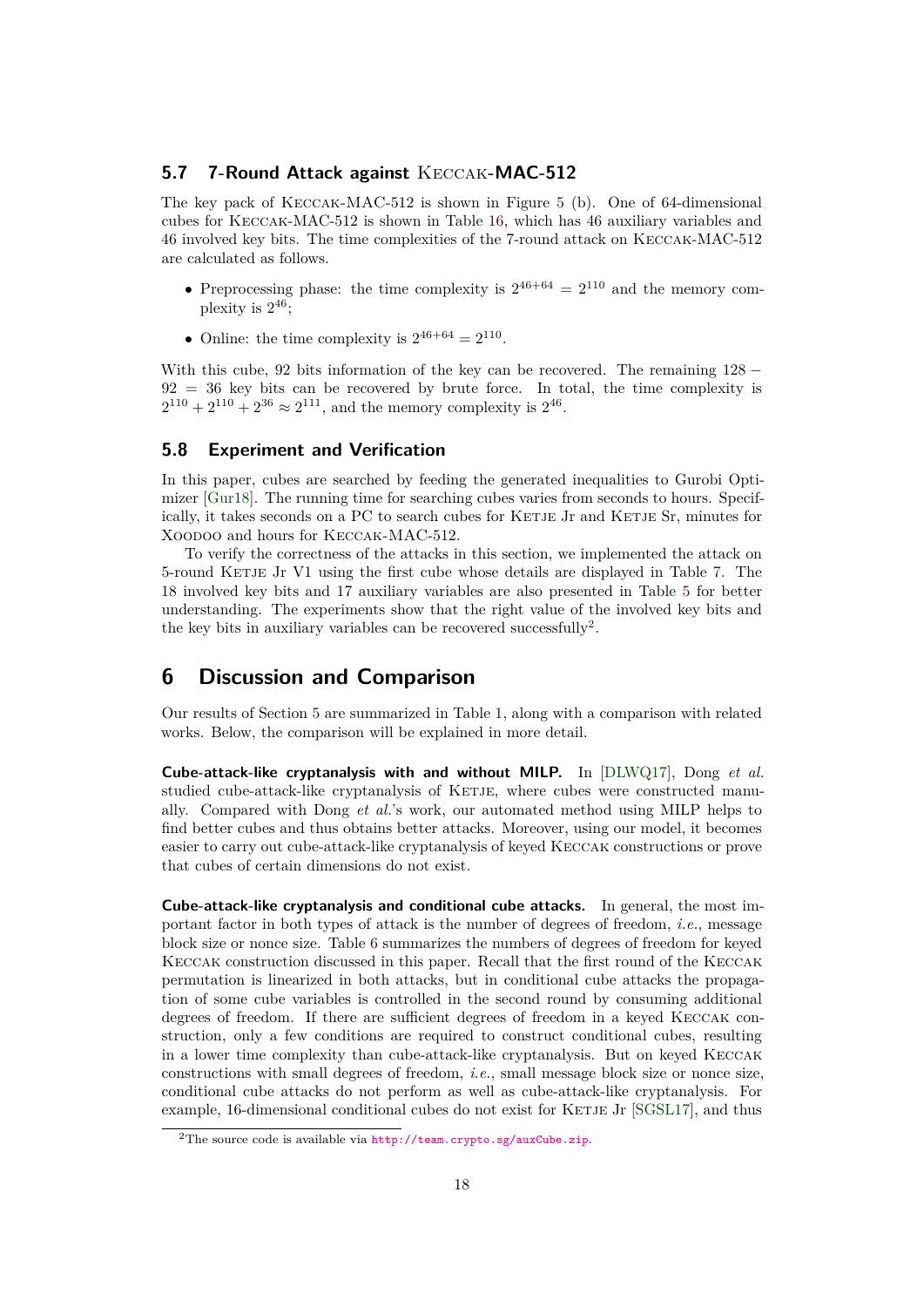**Table 6:** Keccak-*p*-based constructions and their available degrees of freedom and dimensions of cubes used in attacks. 'Type' refers to the attack which is more advantageous.

<span id="page-18-1"></span>

|      |            |       | <b>KETJE</b> |        |              |                |
|------|------------|-------|--------------|--------|--------------|----------------|
|      | Lake KEYAK | Major | Minor        | Sr     | Jr           | KECCAK-MAC-512 |
| b    | 1600       | 1600  | 800          | 400    | <b>200</b>   | 1600           |
| DF   | 1200       | 1454  | 654          | 254    | 86           | 447            |
| d    | 64         | 64    | 64           | 64     | 16           | 64             |
| Type | CC         | CC    | CC           | CC/CAL | $_{\rm CAL}$ | $_{\rm CAL}$   |

 $^{\rm CC}$  Conditional cube attacks

 $^{\mathrm{CAL}}$  Cube-attack-like cryptanalysis

5-round attacks are impossible using conditional cube attacks, but both [DLWQ17] and our work show that it is not the case for cube-attack-like cryptanalysis.

Apart from the number of degrees of freedom, another important factor in both attacks is the layout of the state, especially the layout of free bits. This can be seen from the analysis of KETJE Sr and KECCAK-MAC-512. KECCAK-MAC-512 has [447 degre](#page-20-6)es of freedom which is much larger than that of KETJE Sr, but the dimension of conditional cubes of Keccak-MAC-512 hardly reaches 64 while 64-dimensional conditional cubes of KETJE Sr can be found easily [SGSL17]. One reason is that each column in the initial state of KECCAK-MAC-512 has only one or two free bits while in that of KETJE Sr almost every column has at least three free bits. As discussed in Section 5.6, columns of more free bits are beneficial to save degrees of freedom.

Very recently, Bi *et al.* [BDL+[18\] als](#page-21-4)o provided an MILP model for cube-attack-like cryptanalysis of keyed Keccak and applied it to Lake Keyak, Ketje Major, Ketje Minor and Keccak-MAC which were also analyzed in [SGSL17]. [T](#page-16-0)he comparison between the results from  $[SGSL17]$  and  $[BDL<sup>+18</sup>]$  shows that for KEYAK, KETJE Major and KETJE Minor which have [relatively](#page-19-4) large degrees of freedom, conditional cube attacks outperform cube-attack-like cryptanalysis. Further, our work shows that for KETJE Sr V2, KETJE Jr, and KECCAK-MAC-512 with relatively s[mall deg](#page-21-4)rees of freedom, cubeattack-like cryptanalys[is is more](#page-21-4) effic[ient. To m](#page-19-4)ake sure we can stop at KETJE Sr safely, we add an experiment on KETJE Minor and obtain a 7-round attack with complexity  $2^{92}$ by finding the cube in Table 17. This attack is better than the attack of KETJE Minor in  $[BDL+18]$  which has a time complexity of  $2^{113}$ , but worse than the conditional cube attack in [SGSL17] whose time complexity is 2 <sup>73</sup>*.*03. Therefore, we do not apply our model to other targets with degrees of freedom larger than that of KETJE Sr, such as KETJE Major, and Keyak.

## **7 Co[nclusio](#page-21-4)n**

<span id="page-18-0"></span>Cube-attack-like cryptanalysis using auxiliary/dynamic variables are of special interest since they are efficient for  $KECCAK-p$  based constructions with a small message block size or nonce size. In this paper, we proposed a new MILP model for cube-attack-like cryptanalysis against Keccak-*p* based constructions, which particularly takes both auxiliary and dynamic variables into consideration and aims to find almost optimal attacks by balancing the two phases of the cube-attack-like cryptanalysis. Under the new model, the best 5-round attacks on KETJE Jr and 7-round attacks on KETJE Sr V2 were improved and 6-round attacks on KETJE Jr were achieved when the key size is reduced. The application of our model to the XOODOO-based AE in KETJE style brought out a 6-round attack and showed that the differences between the Keccak permutation and Xoodoo do affect the resistance against cube-attack-like cryptanalysis. Finally, a 7-round attack on Keccak-MAC-512 was also proposed.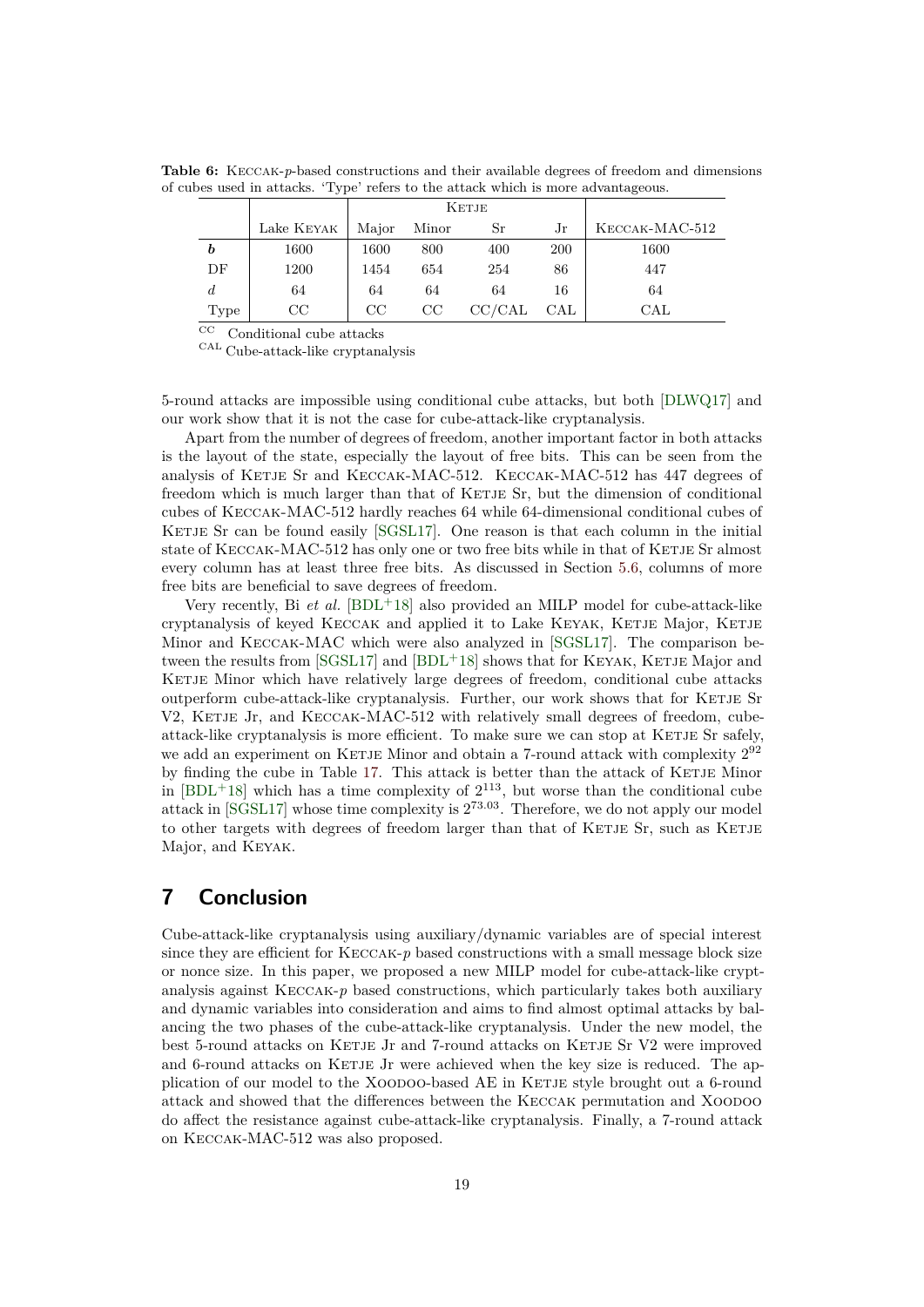## **Acknowledgements**

The first author is partially supported by the Fundamental Theory and Cutting Edge Technology Research Program of Institute of Information Engineering, CAS (Grant No. Y7Z0341103), Youth Innovation Promotion Association CAS, the National Natural Science Foundation of China (Grants No. 61802399, 61802400, 61732021, 61772519 and 61472415) and Chinese Major Program of National Cryptography Development Foundation (Grant No. MMJJ20180102).

## **References**

- [ADMS09] Jean-Philippe Aumasson, Itai Dinur, Willi Meier, and Adi Shamir. Cube Testers and Key Recovery Attacks On Reduced-Round MD6 and Trivium. In Helena Handschuh, Stefan Lucks, Bart Preneel, and Phillip Rogaway, editors, *Symmetric Cryptography 2009*, volume 09031 of *Dagstuhl Seminar Proceedings*. Schloss Dagstuhl - Leibniz-Zentrum für Informatik, Germany, 2009.
- <span id="page-19-9"></span>[BDH+17a] Guido Bertoni, Joan Daemen, Seth Hoffert, Johan De Meulder, Michaël Peeters, Gilles Van Assche, and Ronny Van Keer. Innovations in permutationbased crypto. 21st Workshop on Elliptic Curve Cryptography, 2017. https: //ecc2017.cs.ru.nl/slides/ecc2017-daemen.pdf.
- <span id="page-19-6"></span>[BDH+17b] Guido Bertoni, Joan Daemen, Seth Hoffert, Michaël Peeters, Gilles Van Assche, and Ronny Van Keer. Farfalle: parallel permutation-based crypto[graphy.](https://ecc2017.cs.ru.nl/slides/ecc2017-daemen.pdf) *[IACR Trans. Symmetric Cryptol.](https://ecc2017.cs.ru.nl/slides/ecc2017-daemen.pdf)*, 2017(4):1–38, 2017.
- <span id="page-19-3"></span>[BDL+18] Wenquan Bi, Xiaoyang Dong, Zheng Li, Rui Zong, and Xiaoyun Wang. Milpaided cube-attack-like cryptanalysis on keccak keyed modes. *Designs, Codes and Cryptography*, Aug 2018.
- <span id="page-19-4"></span>[BDP+16a] Guido Bertoni, Joan Daemen, Michaël Peeters, Gilles Van Assche, and Ronny Van Keer. CAESAR submission: Ketje v2. Candidate of CAESAR Competition, September 2016.
- <span id="page-19-2"></span>[BDP+16b] Guido Bertoni, Joan Daemen, Michaël Peeters, Gilles Van Assche, and Ronny Van Keer. CAESAR submission: Keyak v2. Candidate of CAESAR Competition, September 2016.
- <span id="page-19-1"></span>[BDPA11] Guido Bertoni, Joan Daemen, Michaël Peeters, and Gilles Van Assche. Duplexing the Sponge: Single-Pass Authenticated Encryption and Other Applications. In Ali Miri and Serge Vaudenay, editors, *SAC 2011*, volume 7118 of *LNCS*, pages 320–337. Springer, 2011.
- <span id="page-19-8"></span>[BDPV11] Guido Bertoni, Joan Daemen, Michaël Peeters, and Gilles Van Assche. The Keccak Reference. http://keccak.noekeon.org, January 2011. Version 3.0.
- <span id="page-19-0"></span>[BDPVA11] Guido Bertoni, Joan Daemen, Michaël Peeters, and Gilles Van Assche. Cryptographic Sponge functions. *Submission to NIST (Round 3)*, 2011.
- <span id="page-19-7"></span><span id="page-19-5"></span>[BKL<sup>+</sup>17] Daniel J. Bernstein[, Stefan Kölbl, Stefan Lucks, Pe](http://keccak.noekeon.org)dro Maat Costa Massolino, Florian Mendel, Kashif Nawaz, Tobias Schneider, Peter Schwabe, François-Xavier Standaert, Yosuke Todo, and Benoît Viguier. Gimli : A cross-platform permutation. In Wieland Fischer and Naofumi Homma, editors, *CHES 2017*, volume 10529 of *LNCS*, pages 299–320. Springer, 2017.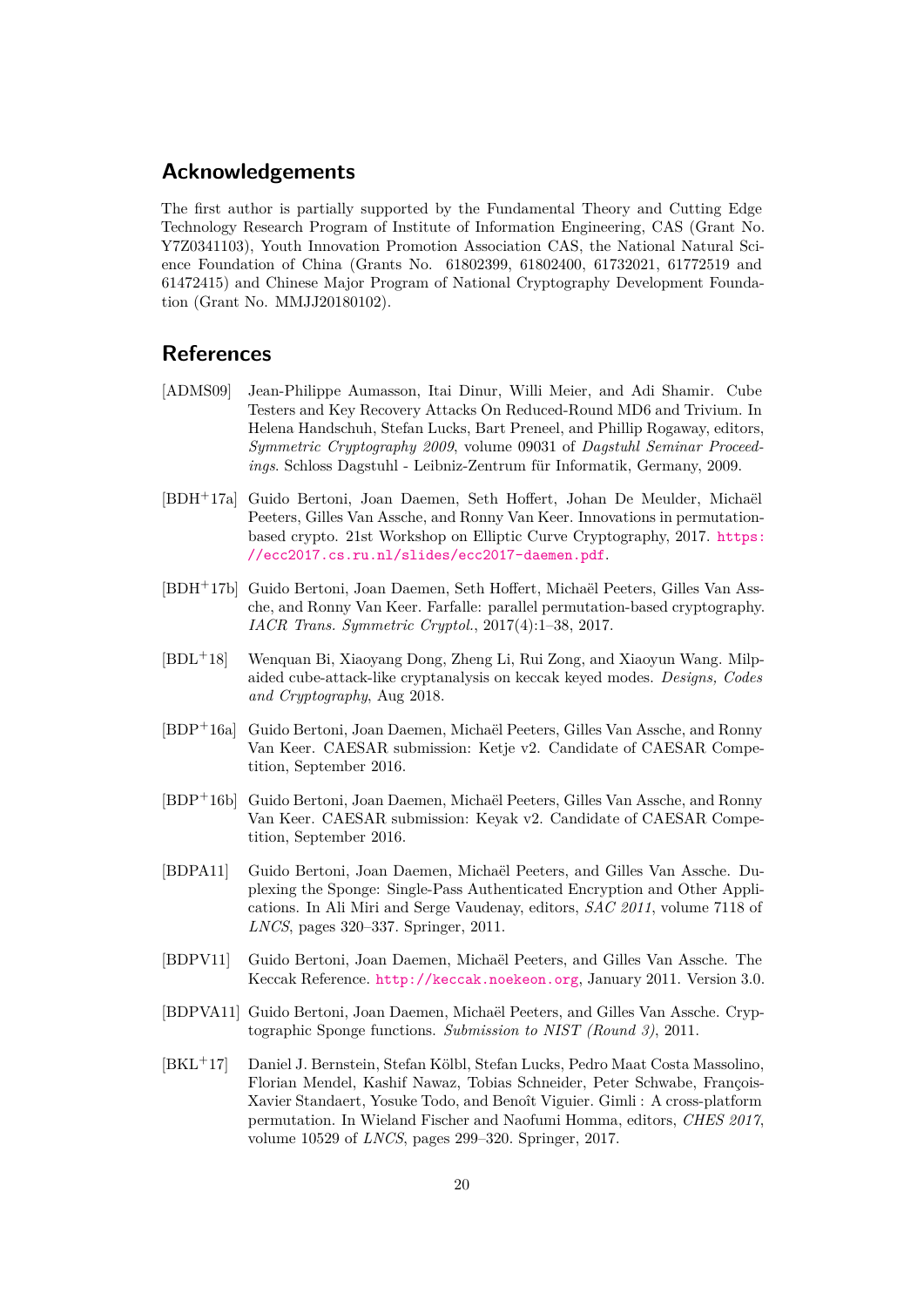- [CFG+18] Colin Chaigneau, Thomas Fuhr, Henri Gilbert, Jian Guo, Jérémy Jean, Jean-René Reinhard, and Ling Song. Key-recovery attacks on full kravatte. *IACR Trans. Symmetric Cryptol.*, 2018(1):5–28, 2018.
- <span id="page-20-11"></span>[DDS12] Itai Dinur, Orr Dunkelman, and Adi Shamir. New Attacks on Keccak-224 and Keccak-256. In Anne Canteaut, editor, *FSE 2012*, volume 7549 of *LNCS*, pages 442–461. Springer, 2012.
- <span id="page-20-1"></span>[DDS13] Itai Dinur, Orr Dunkelman, and Adi Shamir. Collision Attacks on Up to 5 Rounds of SHA-3 Using Generalized Internal Differentials. In Shiho Moriai, editor, *FSE 2013*, volume 8424 of *LNCS*, pages 219–240. Springer, 2013.
- <span id="page-20-2"></span>[DHAK18] Joan Daemen, Seth Hoffert, Gilles Van Assche, and Ronny Van Keer. Xoodoo cookbook. Cryptology ePrint Archive: Report 2018/767, 2018. https:// eprint.iacr.org/2018/767.
- <span id="page-20-12"></span>[DLWQ17] Xiaoyang Dong, Zheng Li, Xiaoyun Wang, and Ling Qin. Cube-like Attack on Round-Reduced Initialization of Ketje Sr. *IACR Trans. Symmetri[c Cryptol.](https://eprint.iacr.org/2018/767)*, [2017\(1\):259–280, 2017.](https://eprint.iacr.org/2018/767)
- <span id="page-20-6"></span>[DMP+15] Itai Dinur, Pawel Morawiecki, Josef Pieprzyk, Marian Srebrny, and Michal Straus. Cube Attacks and Cube-Attack-Like Cryptanalysis on the Round-Reduced Keccak Sponge Function. In Elisabeth Oswald and Marc Fischlin, editors, *EUROCRYPT 2015, Part I*, volume 9056 of *LNCS*, pages 733–761. Springer, 2015.
- <span id="page-20-4"></span>[DS09] Itai Dinur and Adi Shamir. Cube Attacks on Tweakable Black Box Polynomials. In Antoine Joux, editor, *EUROCRYPT 2009*, volume 5479 of *LNCS*, pages 278–299. Springer, 2009.
- <span id="page-20-5"></span>[DS11] Itai Dinur and Adi Shamir. Breaking Grain-128 with Dynamic Cube Attacks. In Antoine Joux, editor, *FSE 2011*, volume 6733 of *LNCS*, pages 167–187. Springer, 2011.
- <span id="page-20-7"></span>[FNR18] Thomas Fuhr, María Naya-Plasencia, and Yann Rotella. State-recovery attacks on modified ketje jr. *IACR Trans. Symmetric Cryptol.*, 2018(1):29–56, 2018.
- <span id="page-20-10"></span>[GLS16] Jian Guo, Meicheng Liu, and Ling Song. Linear Structures: Applications to Cryptanalysis of Round-Reduced Keccak. In Jung Hee Cheon and Tsuyoshi Takagi, editors, *ASIACRYPT 2016, Part I*, volume 10031 of *LNCS*, pages 249–274, 2016.
- <span id="page-20-3"></span>[Gur18] Gurobi. Gurobi. http://www.gurobi.com/, 2018.
- <span id="page-20-13"></span>[HWX<sup>+</sup>17] Senyang Huang, Xiaoyun Wang, Guangwu Xu, Meiqin Wang, and Jingyuan Zhao. Conditional Cube Attack on Reduced-Round Keccak Sponge Function. In Jean-Sébastie[n Coron and Jesper Buus](http://www.gurobi.com/) Nielsen, editors, *EUROCRYPT 2017, Part II*, volume 10211 of *LNCS*, pages 259–288, 2017.
- <span id="page-20-8"></span>[LBDW17] Zheng Li, Wenquan Bi, Xiaoyang Dong, and Xiaoyun Wang. Improved Conditional Cube Attacks on Keccak Keyed Modes with MILP Method. In Tsuyoshi Takagi and Thomas Peyrin, editors, *ASIACRYPT 2017, Part I*, volume 10624 of *LNCS*, pages 99–127. Springer, 2017.
- <span id="page-20-9"></span><span id="page-20-0"></span>[MS13] Pawel Morawiecki and Marian Srebrny. A SAT-based preimage analysis of reduced Keccak hash functions. *Inf. Process. Lett.*, 113(10-11):392–397, 2013.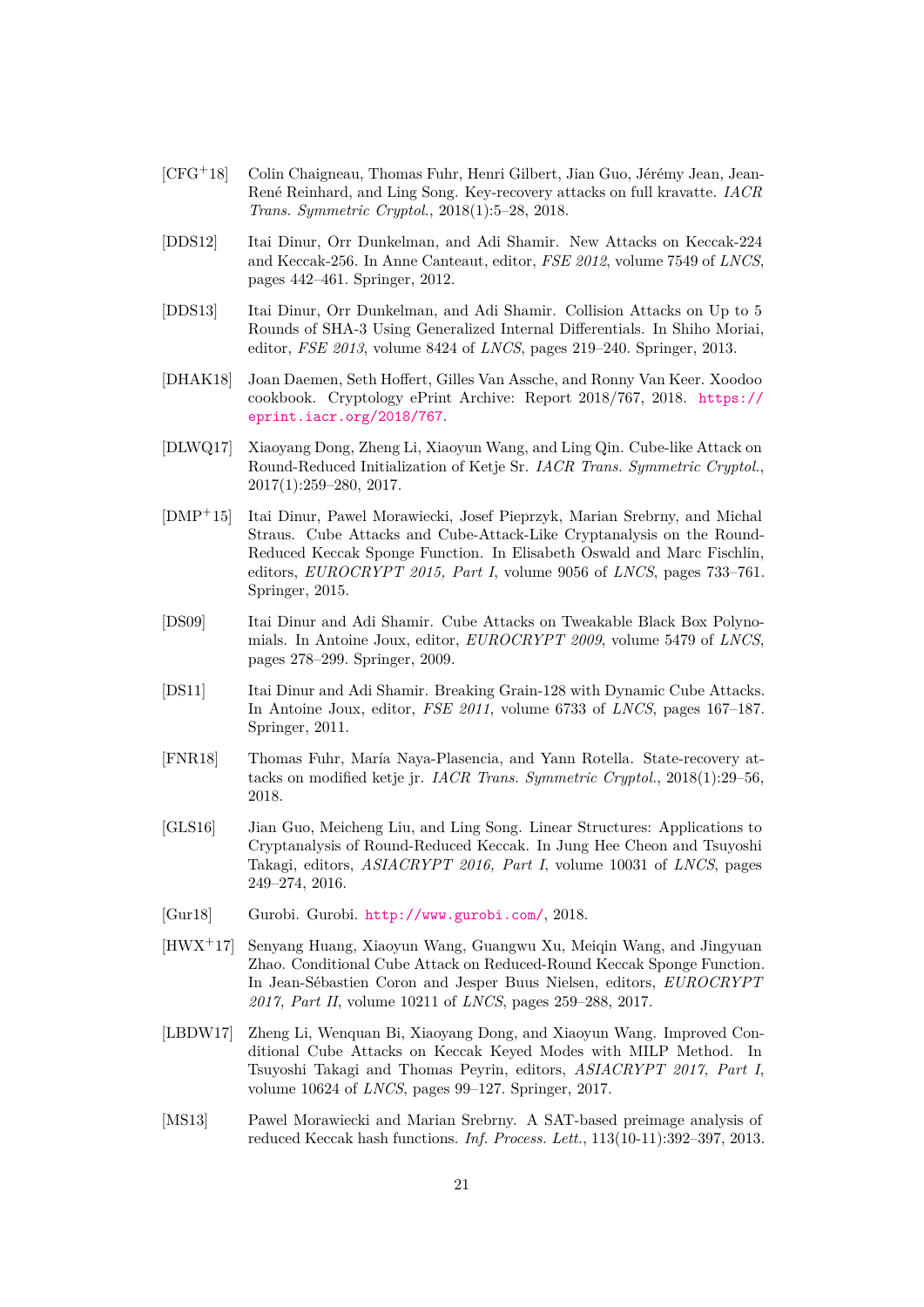- [MWGP11] Nicky Mouha, Qingju Wang, Dawu Gu, and Bart Preneel. Differential and Linear Cryptanalysis Using Mixed-Integer Linear Programming. In Chuankun Wu, Moti Yung, and Dongdai Lin, editors, *Inscrypt 2011*, volume 7537 of *LNCS*, pages 57–76. Springer, 2011.
- <span id="page-21-3"></span>[NRM11] María Naya-Plasencia, Andrea Röck, and Willi Meier. Practical Analysis of Reduced-Round Keccak. In Daniel J. Bernstein and Sanjit Chatterjee, editors, *INDOCRYPT 2011*, volume 7107 of *LNCS*, pages 236–254. Springer, 2011.
- <span id="page-21-0"></span>[QSLG17] Kexin Qiao, Ling Song, Meicheng Liu, and Jian Guo. New Collision Attacks on Round-Reduced Keccak. In Jean-Sébastien Coron and Jesper Buus Nielsen, editors, *EUROCRYPT 2017 Part III*, volume 10212 of *LNCS*, pages 216–243, 2017.
- <span id="page-21-1"></span>[SGSL17] Ling Song, Jian Guo, Danping Shi, and San Ling. New MILP Modeling: Improved Conditional Cube Attacks on Keccak-based Constructions. to appear in ASIACRYPT 2018, Cryptology ePrint Archive, Report 2017/1030, 2017. https://eprint.iacr.org/2017/1030.
- <span id="page-21-4"></span>[SHW+14] Siwei Sun, Lei Hu, Peng Wang, Kexin Qiao, Xiaoshuang Ma, and Ling Song. Automatic Security Evaluation and (Related-key) Differential Characteristic Search: Application to SIMON, PRESENT, LBlock, DES(L) and Other [Bit-Oriented Block Ciphers. In Palash S](https://eprint.iacr.org/2017/1030)arkar and Tetsu Iwata, editors, *ASI-ACRYPT 2014, Part I*, volume 8873 of *LNCS*, pages 158–178. Springer, 2014.
- <span id="page-21-6"></span>[SLG17] Ling Song, Guohong Liao, and Jian Guo. Non-full Sbox Linearization: Applications to Collision Attacks on Round-Reduced Keccak. In Jonathan Katz and Hovav Shacham, editors, *CRYPTO 2017, Part II*, volume 10402 of *LNCS*, pages 428–451. Springer, 2017.
- <span id="page-21-2"></span>[ST17] Yu Sasaki and Yosuke Todo. New Algorithm for Modeling S-box in MILP Based Differential and Division Trail Search. In Pooya Farshim and Emil Simion, editors, *SecITC 2017*, volume 10543 of *LNCS*, pages 150–165. Springer, 2017.
- <span id="page-21-7"></span>[The15] The U.S. National Institute of Standards and Technology. SHA-3 Standard: Permutation-Based Hash and Extendable-Output Functions . Federal Information Processing Standard, FIPS 202, 5th August 2015.
- [The16] The U.S. National Institute of Standards and Technology. SHA-3 Derived Functions: cSHAKE, KMAC, TupleHash and ParallelHash. NIST Special Publication 800-185, 21st December 2016.

## <span id="page-21-5"></span>**A Appendix**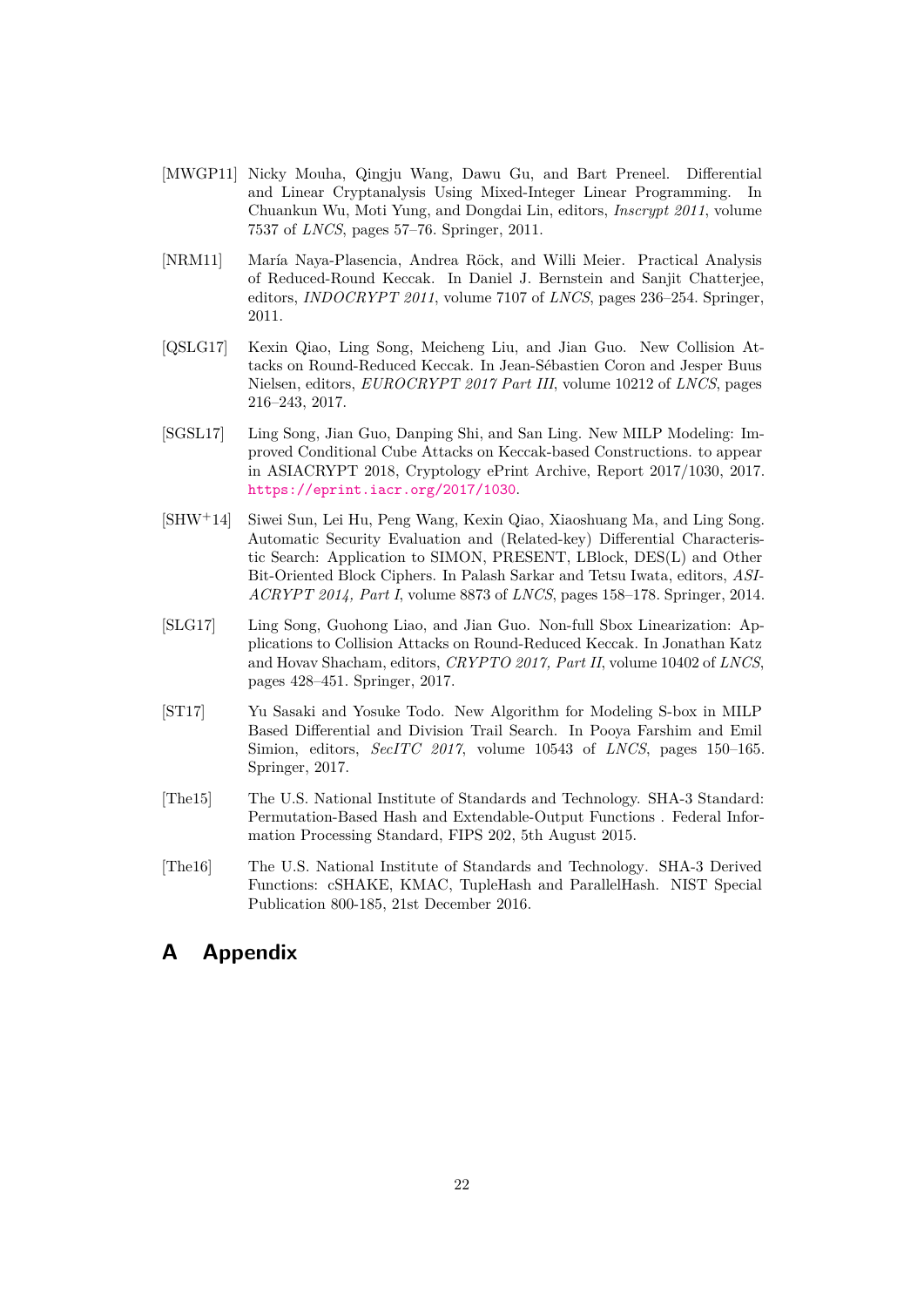<span id="page-22-0"></span>**Table 7:** The first two 16-dimensional cubes for KETJE Jr V1, where the corresponding  $(n_a, n_i)$ are  $(17, 18)$  and  $(21, 22)$ , and  $(n'_a, n'_i)$  are  $(17, 18)$  and  $(9, 14)$ , respectively. The accumulated numbers of key bits recovered are 35 and 57.

| Cube variables                                                                                                                                                                                                                                                                                                                                                                                                                                                                                                                                                                                                                                                                                                                                                                        |
|---------------------------------------------------------------------------------------------------------------------------------------------------------------------------------------------------------------------------------------------------------------------------------------------------------------------------------------------------------------------------------------------------------------------------------------------------------------------------------------------------------------------------------------------------------------------------------------------------------------------------------------------------------------------------------------------------------------------------------------------------------------------------------------|
| $a[1][3][1] = a[1][4][1] = v_0, a[1][3][4] = a[1][4][4] = v_1a[4][2][0] = v_2, a[4][3][0] = v_3,$<br>$a[4][4][0] = v_2 + v_3$ , $a[4][2][1] = v_4$ , $a[4][3][1] = v_5$ , $a[4][4][1] = v_4 + v_5$ , $a[4][2][2] = v_6$ ,<br>$a[4][3][2] = v_7, a[4][4][2] = v_6 + v_7, a[4][2][3] = v_8, a[4][3][3] = v_9, a[4][4][3] = v_8 + v_9,$<br>$a[4][2][4] = v_{10}, a[4][3][4] = v_{11}, a[4][4][4] = v_{10} + v_{11}, a[4][2][5] = v_{12}, a[4][3][5] = v_{13},$<br>$a[4][4][5] = v_{12} + v_{13}, a[4][2][6] = a[4][3][6] = v_{14}, a[4][2][7] = a[4][3][7] = v_{15}.$                                                                                                                                                                                                                    |
| Auxiliary variables                                                                                                                                                                                                                                                                                                                                                                                                                                                                                                                                                                                                                                                                                                                                                                   |
| $a[1][3][0] = k_0 + k_{40} + k_{80}, a[1][3][1] = k_1 + k_{41} + k_{81} + v_1, a[1][4][7] = k_7 + k_{47} + k_{87}$<br>$a[2][3][1] = k_9 + k_{49} + k_{89}, a[2][3][2] = k_{10} + k_{50} + k_{90}, a[2][4][3] = k_{11} + k_{51} + k_{91},$<br>$a[4][2][0] = k_{24} + k_{64} + v_2, a[4][2][1] = k_{25} + k_{65} + v_4, a[4][3][2] = k_{26} + k_{66} + v_7,$<br>$a[1][4][4] = k_4 + k_{44} + k_{84} + v_0, \\ a[1][3][6] = k_6 + k_{46} + k_{86}, \\ a[2][3][0] = k_8 + k_{48} + k_{88},$<br>$a[2][3][6] = k_{14} + k_{54} + k_{94}, a[3][4][0] = k_{16} + k_{56}, a[3][4][3] = k_{19} + k_{59},$<br>$a[4][2][5] = k_{29} + k_{69} + v_{12}, a[4][2][7] = k_{31} + k_{71} + v_{15}.$                                                                                                    |
| Involved key bits                                                                                                                                                                                                                                                                                                                                                                                                                                                                                                                                                                                                                                                                                                                                                                     |
| $k_{57}, k_{58}, k_{59}, k_{56}, k_{62}, k_8 + k_{23} + k_{63}, k_2 + k_{27} + k_{42} + k_{67} + k_{82}, k_2 + k_{27} + k_{42} + k_{67} + k_{82}$<br>$k_1 + k_{75}$ , $k_{15} + k_{30} + k_{55} + k_{70} + k_{95}$ , $k_{15} + k_{30} + k_{55} + k_{70} + k_{95} + k_{63}$ , $k_{12} + k_{27} + k_{52} + k_{67}$<br>$+ k_{92}, k_{12} + k_{27} + k_{52} + k_{67} + k_{92} + k_{60}, k_{13} + k_{28} + k_{53} + k_{68} + k_{93}, k_{13} + k_{28} + k_{53} + k_{68}$<br>$+ k_{93} + k_{61}, k_5 + k_{30} + k_{45} + k_{70} + k_{85}, k_5 + k_{30} + k_{45} + k_{70} + k_{85} + k_{78}, k_3 + k_{28} + k_{43}$<br>$+ k_{68} + k_{83}, k_5 + k_{13} + k_{20} + k_{45} + k_{60} + k_{85}.$                                                                                                 |
| Cube variables                                                                                                                                                                                                                                                                                                                                                                                                                                                                                                                                                                                                                                                                                                                                                                        |
| $a[0][3][5] = a[0][4][5] = v_0, a[2][3][4] = a[2][4][4] = v_1, a[2][3][5] = a[2][4][5] = v_2,$<br>$a[4][2][0] = v_3, a[4][3][0] = v_4, a[4][4][0] = v_3 + v_4, a[4][2][1] = v_5, a[4][3][1] = v_6,$<br>$a[4][4][1] = v_5 + v_6, a[4][2][2] = v_7, a[4][3][2] = v_8, a[4][4][2] = v_7 + v_8, a[4][2][3] = v_9,$<br>$a[4][3][3] = v_{10}, a[4][4][3] = v_9 + v_{10}, a[4][2][4] = v_{11}, a[4][3][4] = v_{12}, a[4][4][4] = v_{11} + v_{12},$<br>$a[4][2][5] = v_{13}, a[4][3][5] = v_{14}, a[4][4][5] = v_{13} + v_{14}, a[4][2][6] = a[4][3][6] = v_{15}.$                                                                                                                                                                                                                            |
| Auxiliary variables                                                                                                                                                                                                                                                                                                                                                                                                                                                                                                                                                                                                                                                                                                                                                                   |
| $a[0][4][4] = k_{36} + k_{76}, a[0][3][5] = k_{37} + k_{77} + v_0, a[1][4][0] = k_0 + k_{40} + k_{80},$<br>$a[1][3][1] = k_1 + k_{41} + k_{81}, a[1][3][2] = k_2 + k_{42} + k_{82}, a[1][4][5] = k_5 + k_{45} + k_{85}$<br>$a[1][4][6] = k_6 + k_{46} + k_{86}, a[1][3][7] = k_7 + k_{47} + k_{87}, a[2][4][1] = k_9 + k_{49} + k_{89},$<br>$a[2][4][2] = k_{10} + k_{50} + k_{90}, a[2][4][3] = k_{11} + k_{51} + k_{91}, a[2][4][4] = k_{12} + k_{52} + k_{92} + v_1,$<br>$a[4][2][0] = k_{24} + k_{64} + v_3$ , $a[4][3][1] = k_{25} + k_{65} + v_6$ , $a[4][4][2] = k_{26} + k_{66} + v_7 + v_8$ ,<br>$a[4][4][3] = k_{27} + k_{67} + v_9 + v_{10}, a[4][2][6] = k_{30} + k_{70} + v_{15}, a[4][3][7] = k_{31} + k_{71}.$                                                         |
| Involved key bits                                                                                                                                                                                                                                                                                                                                                                                                                                                                                                                                                                                                                                                                                                                                                                     |
| $k_{60}, k_{59}, k_{57}, k_{58}, k_{23} + k_{38} + k_{63} + k_{78}, k_{23} + k_{38} + k_{63} + k_{78} + k_{31} + k_{71}, k_{15} + k_{55} + k_{95}$<br>$k_3 + k_{28} + k_{68} + k_{43} + k_{83}, k_3 + k_{28} + k_{68} + k_{43} + k_{83} + k_{36} + k_{76}, k_8 + k_{48} + k_{88}$<br>$k_8 + k_{48} + k_{88} + k_{56}$ , $k_8 + k_{48} + k_{88} + k_{33} + k_{73} + k_{81}$ , $k_{13} + k_{53} + k_{93} + k_{28} + k_{68}$ ,<br>$k_{13} + k_{53} + k_{93} + k_{28} + k_{68} + k_{21}, k_{13} + k_{53} + k_{93} + k_{28} + k_{68} + k_{61}$<br>$k_{14} + k_{54} + k_{94} + k_{29} + k_{69}, k_{14} + k_{54} + k_{94} + k_{29} + k_{69} + k_{22},$<br>$k_{14} + k_{54} + k_{94} + k_{29} + k_{69} + k_{62}, k_{34} + k_{74} + k_{82}, k_6 + k_{13} + k_{38} + k_{53} + k_{78} + k_{93}.$ |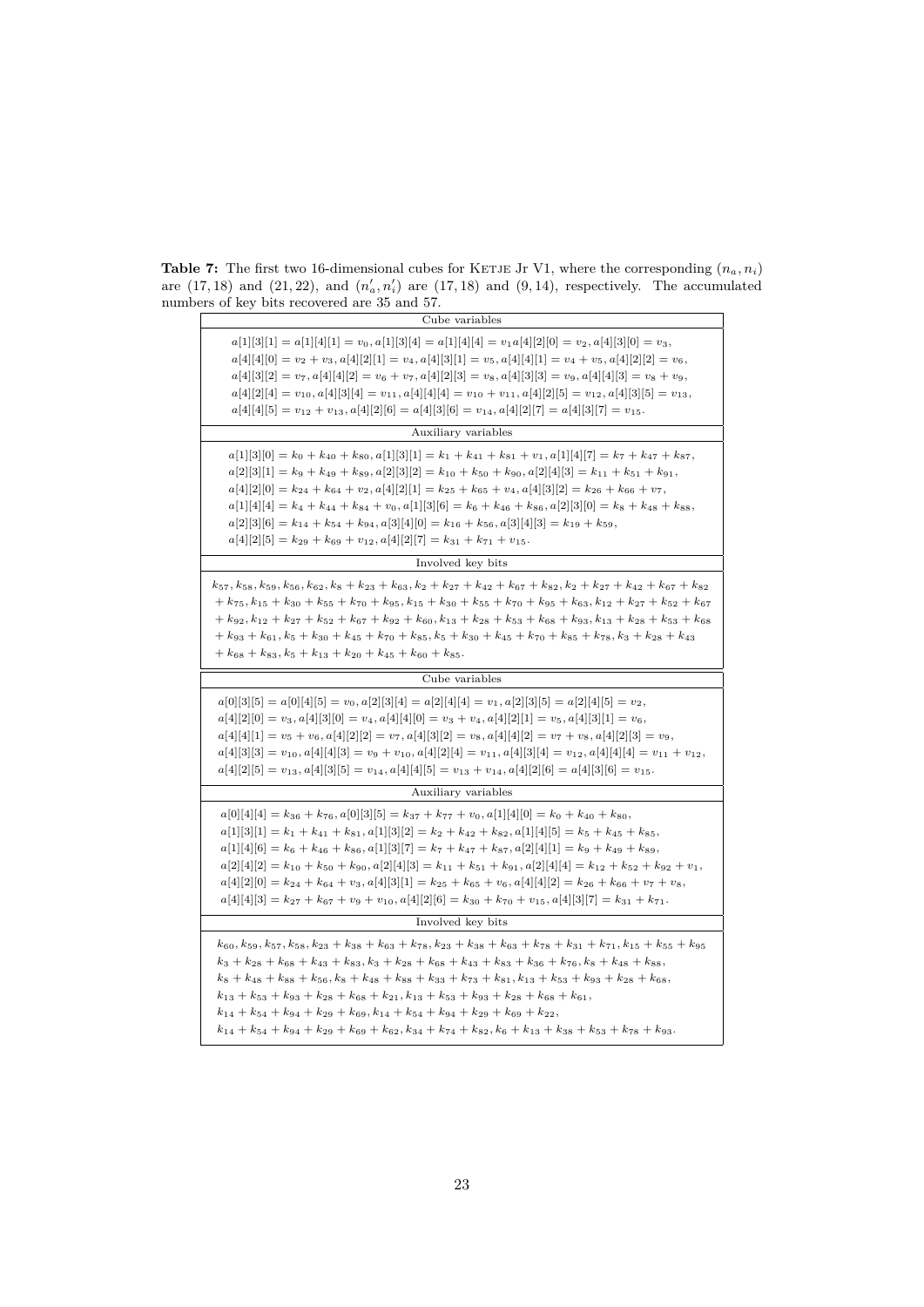<span id="page-23-0"></span>**Table 8:** The third 16-dimensional cubes for KETJE Jr V1, where the corresponding  $(n_a, n_i)$  is  $(26, 27)$  and  $(n'_a, n'_i)$  is  $(4, 16)$ . The accumulated number of key bits recovered is 74.

| Cube variables                                                                                                                                                                                                                                                                                                                                                                                                                                                                                                                                                                                                                                                                                                                                                                                                                                                                                                                                                                                                                                                         |
|------------------------------------------------------------------------------------------------------------------------------------------------------------------------------------------------------------------------------------------------------------------------------------------------------------------------------------------------------------------------------------------------------------------------------------------------------------------------------------------------------------------------------------------------------------------------------------------------------------------------------------------------------------------------------------------------------------------------------------------------------------------------------------------------------------------------------------------------------------------------------------------------------------------------------------------------------------------------------------------------------------------------------------------------------------------------|
| $a[0][3][0] = a[0][4][0] = v_0, a[0][3][3] = a[0][4][3] = v_1, a[0][3][4] = a[0][4][4] = v_2,$<br>$a[0][3][5] = a[0][4][5] = v_3, a[0][3][6] = a[0][4][6] = v_4, a[0][3][7] = a[0][4][7] = v_5,$<br>$a[1][3][0] = a[1][4][0] = v_6, a[1][3][1] = a[1][4][1] = v_7, a[2][3][3] = a[2][4][3] = v_8,$<br>$a[2][3][4] = a[2][4][4] = v_9, a[2][3][5] = a[2][4][5] = v_{10}, a[2][3][6] = a[2][4][6] = v_{11},$<br>$a[2][3][7] = a[2][4][7] = v_{12}, a[3][3][0] = a[3][4][0] = v_{13}, a[3][3][1] = a[3][4][1] = v_{14}.$<br>$a[3][3][7] = a[3][4][7] = v_{15}.$                                                                                                                                                                                                                                                                                                                                                                                                                                                                                                           |
| Auxiliary variables                                                                                                                                                                                                                                                                                                                                                                                                                                                                                                                                                                                                                                                                                                                                                                                                                                                                                                                                                                                                                                                    |
| $a[0][3][0] = k_{32} + k_{72} + v_0, a[0][4][1] = k_{33} + k_{73}, a[0][3][3] = k_{35} + k_{75} + v_1,$<br>$a[0][3][4] = k_{36} + k_{76} + v_2$ , $a[0][3][5] = k_{37} + k_{77} + v_3$ , $a[0][4][6] = k_{38} + k_{78} + v_4$ ,<br>$a[0][3][7] = k_{39} + k_{79} + v_5$ , $a[1][3][0] = k_0 + k_{40} + k_{80} + v_6$ , $a[1][3][1] = k_1 + k_{41} + k_{81} + v_7$ ,<br>$a[1][3][2] = k_2 + k_{42} + k_{82}, a[2][4][2] = k_{10} + k_{50} + k_{90}, a[2][4][3] = k_{11} + k_{51} + k_{91} + v_8,$<br>$a[2][4][4] = k_{12} + k_{52} + k_{92} + v_9$ , $a[2][4][5] = k_{13} + k_{53} + k_{93} + v_{10}$ , $a[4][4][5] = k_{29} + k_{69}$<br>$a[2][4][6] = k_{14} + k_{54} + k_{94} + v_{11}$ , $a[3][3][0] = k_{16} + k_{56} + v_{13}$ , $a[3][3][1] = k_{17} + k_{57} + v_{14}$ ,<br>$a[3][3][2] = k_{18} + k_{58}$ , $a[3][3][5] = k_{21} + k_{61}$ , $a[3][3][6] = k_{22} + k_{62}$ , $a[3][3][7] = k_{23} + k_{63} + v_{15}$ ,<br>$a[4][4][1] = k_{25} + k_{65}$ , $a[4][4][2] = k_{26} + k_{66}$ , $a[4][2][3] = k_{27} + k_{67}$ , $a[4][3][4] = k_{28} + k_{68}$ . |
| Involved key bits                                                                                                                                                                                                                                                                                                                                                                                                                                                                                                                                                                                                                                                                                                                                                                                                                                                                                                                                                                                                                                                      |
| $k_{30}, k_{29}, k_{22}, k_{21}, k_7, k_4, k_6, k_5, k_{74}, k_{75}, k_{20}, k_{89}, k_{90}, k_{84}, k_{83}$<br>$k_3 + k_{43} + k_{83} + k_{91}, k_{15} + k_{55} + k_{95} + k_0, k_{15} + k_{55} + k_{95} + k_{80},$<br>$k_{15} + k_{55} + k_{95} + k_{23} + k_{30} + k_{70}$ , $k_4 + k_{12} + k_{19} + k_{44} + k_{59} + k_{84}$ ,<br>$k_9 + k_{49} + k_{89} + k_{34} + k_{74}, k_9 + k_{49} + k_{89} + k_{34} + k_{74} + k_{82}, k_{20} + k_{28} + k_{60}$<br>$k_5 + k_{13} + k_{20} + k_{45} + k_{60} + k_{85}$ , $k_8 + k_{48} + k_{88} + k_{11}$ , $k_8 + k_{48} + k_{88} + k_{81}$<br>$k_8 + k_{48} + k_{88} + k_{71} + k_{16} + k_{31}$ .                                                                                                                                                                                                                                                                                                                                                                                                                      |

**Table 9:** Inequalities describing the column parity if the whole column can be placed with cube variables.

| $-D x  z  - G x  z  \ge -1,$                                                                 |
|----------------------------------------------------------------------------------------------|
| $-A x  0  z  + D x  z  + G x  z  \geq 0,$                                                    |
| $-A x  1  z  + D x  z  + G x  z  \geq 0,$                                                    |
| $-A[x][2][z]+D[x][z]+G[x][z]\geq 0,$                                                         |
| $-A[x][3][z]+D[x][z]+G[x][z]>0,$                                                             |
| $-A x  4  z  + D x  z  + G x  z  \geq 0,$                                                    |
| $A[x][0][z] + A[x][1][z] + A[x][2][z] + A[x][3][z] + A[x][4][z] - 2D[x][z] - G[x][z] \ge 0.$ |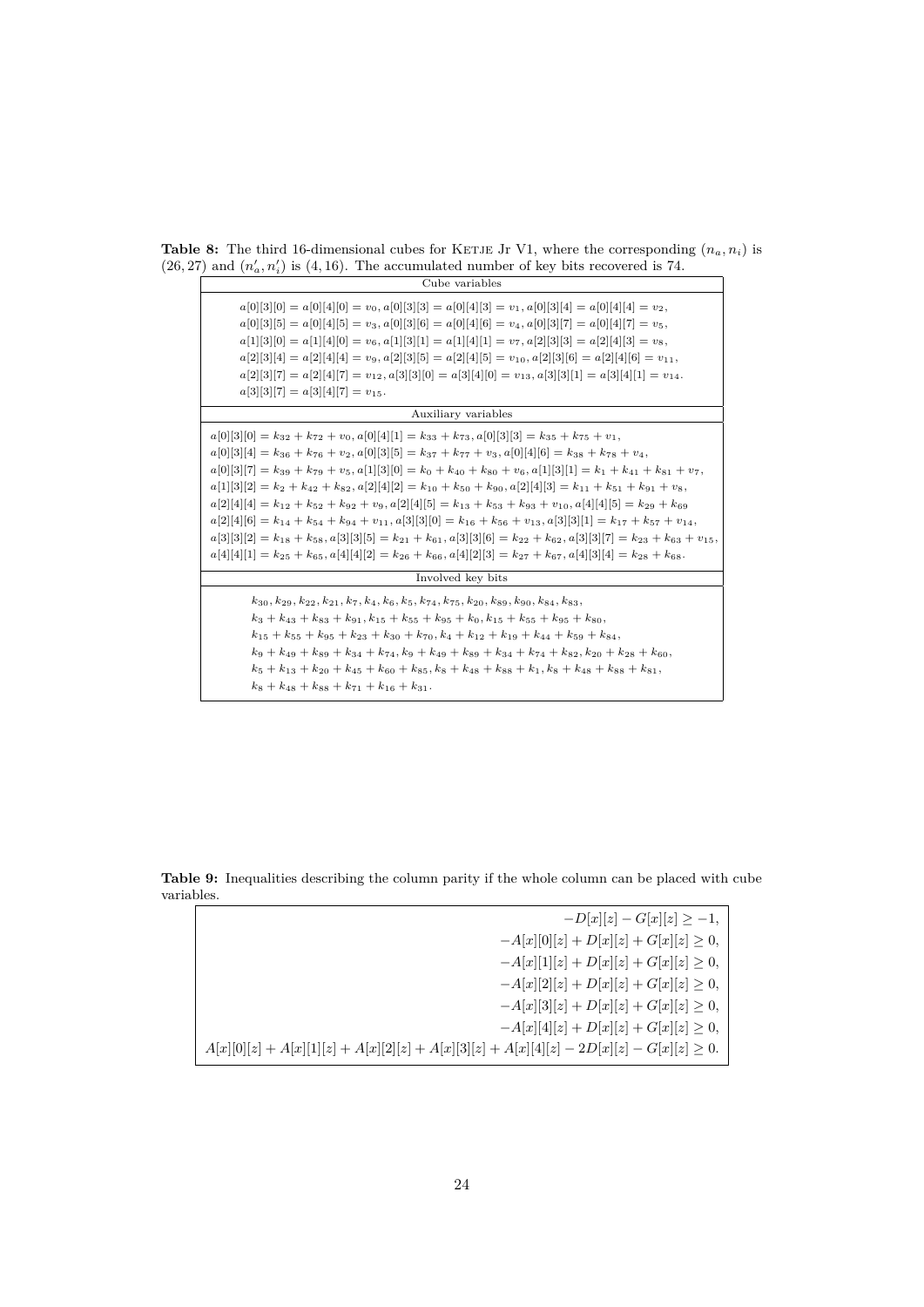<span id="page-24-0"></span>**Table 10:** The first two 16-dimensional cubes for KETJE Jr V2, where the corresponding  $(n_a, n_i)$ are  $(15, 14)$  and  $(15, 18)$ , and  $(n'_a, n'_i)$  are  $(15, 14)$  and  $(9, 13)$ , respectively. The accumulated numbers of key bits recovered are 29 and 47.

| Cube variables                                                                                                                                                                                                                                                                                                                                                                                                                                                                                                                                                                                                                                                                                                              |
|-----------------------------------------------------------------------------------------------------------------------------------------------------------------------------------------------------------------------------------------------------------------------------------------------------------------------------------------------------------------------------------------------------------------------------------------------------------------------------------------------------------------------------------------------------------------------------------------------------------------------------------------------------------------------------------------------------------------------------|
| $a[0][1][0] = v_0, a[0][3][0] = v_1, a[0][4][0] = v_0 + v_1, a[0][1][1] = v_2, a[0][3][1] = v_3,$<br>$a[0][4][1] = v_2 + v_3$ , $a[0][1][2] = v_4$ , $a[0][3][2] = v_5$ , $a[0][4][2] = v_4 + v_5$ , $a[0][1][3] = v_6$ ,<br>$a[0][3][3] = v_7, a[0][4][3] = v_6 + v_7, a[0][1][4] = v_8, a[0][3][4] = v_9, a[0][4][4] = v_8 + v_9,$<br>$a[0][1][5] = v_{10}, a[0][3][5] = v_{11}, a[0][4][5] = v_{10} + v_{11}, a[0][1][6] = v_{12}, a[0][3][6] = v_{13},$<br>$a[0][4][6] = v_{12} + v_{13}, a[0][1][7] = v_{14}, a[0][3][7] = v_{15}, a[0][4][7] = v_{14} + v_{15}.$                                                                                                                                                      |
| Auxiliary variables                                                                                                                                                                                                                                                                                                                                                                                                                                                                                                                                                                                                                                                                                                         |
| $a[0][4][3] = k_{51} + v_6 + v_7$ , $a[0][4][4] = k_{52} + v_8 + v_9$ , $a[0][4][5] = k_{53} + v_{10} + v_{11}$ ,<br>$a[0][4][6] = k_{54} + v_{12} + v_{13}, a[0][4][7] = k_{55} + v_{14} + v_{15}, a[2][3][2] = k_{10} + k_{66} + k_{82},$<br>$a[2][3][3] = k_{11} + k_{67} + k_{83}, a[2][3][4] = k_{12} + k_{68} + k_{84}, a[2][3][5] = k_{13} + k_{69} + k_{85}$<br>$a[2][3][6] = k_{14} + k_{70} + k_{86}, a[3][4][0] = k_{16} + k_{32} + k_{88}, a[3][4][4] = k_{20} + k_{36} + k_{92},$<br>$a[3][4][5] = k_{21} + k_{37} + k_{93}, a[3][4][6] = k_{22} + k_{38} + k_{94}, a[3][4][7] = k_{23} + k_{39} + k_{95}.$                                                                                                    |
| Involved key bits                                                                                                                                                                                                                                                                                                                                                                                                                                                                                                                                                                                                                                                                                                           |
| $k_{75}$ , $k_{76}$ , $k_{77}$ , $k_{78}$ , $k_{79}$ , $k_{8}$ + $k_{49}$ + $k_{64}$ + $k_{80}$ , $k_{8}$ + $k_{64}$ + $k_{73}$ + $k_{80}$ , $k_{9}$ + $k_{50}$ + $k_{65}$ + $k_{81}$ ,<br>$k_9 + k_{50} + k_{65} + k_{74} + k_{81}, k_{15} + k_{48} + k_{71} + k_{87}, k_{15} + k_{48} + k_{71} + k_{72} + k_{87}$<br>$k_{17} + k_{33} + k_{48} + k_{89}, k_{18} + k_{34} + k_{49} + k_{90}, k_{19} + k_{35} + k_{50} + k_{91}.$                                                                                                                                                                                                                                                                                           |
| Cube variables                                                                                                                                                                                                                                                                                                                                                                                                                                                                                                                                                                                                                                                                                                              |
| $a[2][0][0] = a[2][3][0] = v_0, a[2][0][1] = a[2][3][1] = v_1, a[2][0][2] = a[2][3][2] = v_2,$<br>$a[2][0][3] = a[2][3][3] = v_3, a[2][0][4] = a[2][3][4] = v_4, a[2][0][5] = a[2][3][5] = v_5,$<br>$a[2][0][6] = a[2][3][6] = v_6, a[2][0][7] = a[2][3][7] = v_7, a[4][0][0] = a[4][2][0] = v_8,$<br>$a[4][0][1] = a[4][2][1] = v_9$ , $a[4][0][2] = a[4][2][2] = v_{10}$ , $a[4][0][3] = a[4][2][3] = v_{11}$ ,<br>$a[4][0][4] = a[4][2][4] = v_{12}, a[4][0][5] = a[4][2][5] = v_{13}, a[4][0][6] = a[4][2][6] = v_{14},$<br>$a[4][0][7] = a[4][2][7] = v_{15}.$                                                                                                                                                         |
| Auxiliary variables                                                                                                                                                                                                                                                                                                                                                                                                                                                                                                                                                                                                                                                                                                         |
| $a[0][1][2] = k_{50}, a[0][4][6] = k_{54}, a[0][4][7] = k_{55}, a[1][2][5] = k_5 + k_{61} + k_{77}$<br>$a[1][4][0] = k_0 + k_{56} + k_{72}, a[1][4][3] = k_3 + k_{59} + k_{75}, a[2][3][1] = k_9 + k_{65} + k_{81} + v_1,$<br>$a[2][3][2] = k_{10} + k_{66} + k_{82} + v_2, a[2][3][5] = k_{13} + k_{69} + k_{85} + v_5,$<br>$a[2][3][6] = k_{14} + k_{70} + k_{86} + v_6, a[4][2][0] = k_{24} + k_{40} + v_8, a[4][2][1] = k_{25} + k_{41} + v_9,$<br>$a[4][2][4] = k_{28} + k_{44} + v_{12}, a[4][2][5] = k_{29} + k_{45} + v_{13}, a[4][2][6] = k_{30} + k_{46} + v_{14}.$                                                                                                                                               |
| Involved key bits                                                                                                                                                                                                                                                                                                                                                                                                                                                                                                                                                                                                                                                                                                           |
| $k_{51}, k_0 + k_{15} + k_{48} + k_{56} + k_{71} + k_{72} + k_{87}, k_1 + k_{26} + k_{42} + k_{57} + k_{73}$<br>$k_1 + k_{26} + k_{42} + k_{57} + k_{73} + k_{50}$ , $k_2 + k_{27} + k_{43} + k_{58} + k_{74}$ , $k_3 + k_{51} + k_{59} + k_{75}$ ,<br>$k_4 + k_{60} + k_{76}, k_5 + k_{12} + k_{53} + k_{61} + k_{68} + k_{77} + k_{84}, k_6 + k_{31} + k_{47} + k_{62} + k_{78},$<br>$k_7 + k_{63} + k_{79}, k_8 + k_{64} + k_{80} + k_{49}, k_8 + k_{64} + k_{80} + k_{31} + k_{47}$<br>$k_{11} + k_{67} + k_{83} + k_{52}, k_{11} + k_{67} + k_{83} + k_{26} + k_{42}, k_{12} + k_{68} + k_{84} + k_{53}$<br>$k_{12} + k_{68} + k_{84} + k_{27} + k_{43}, k_{15} + k_{71} + k_{87}, k_{15} + k_{71} + k_{87} + k_{48}.$ |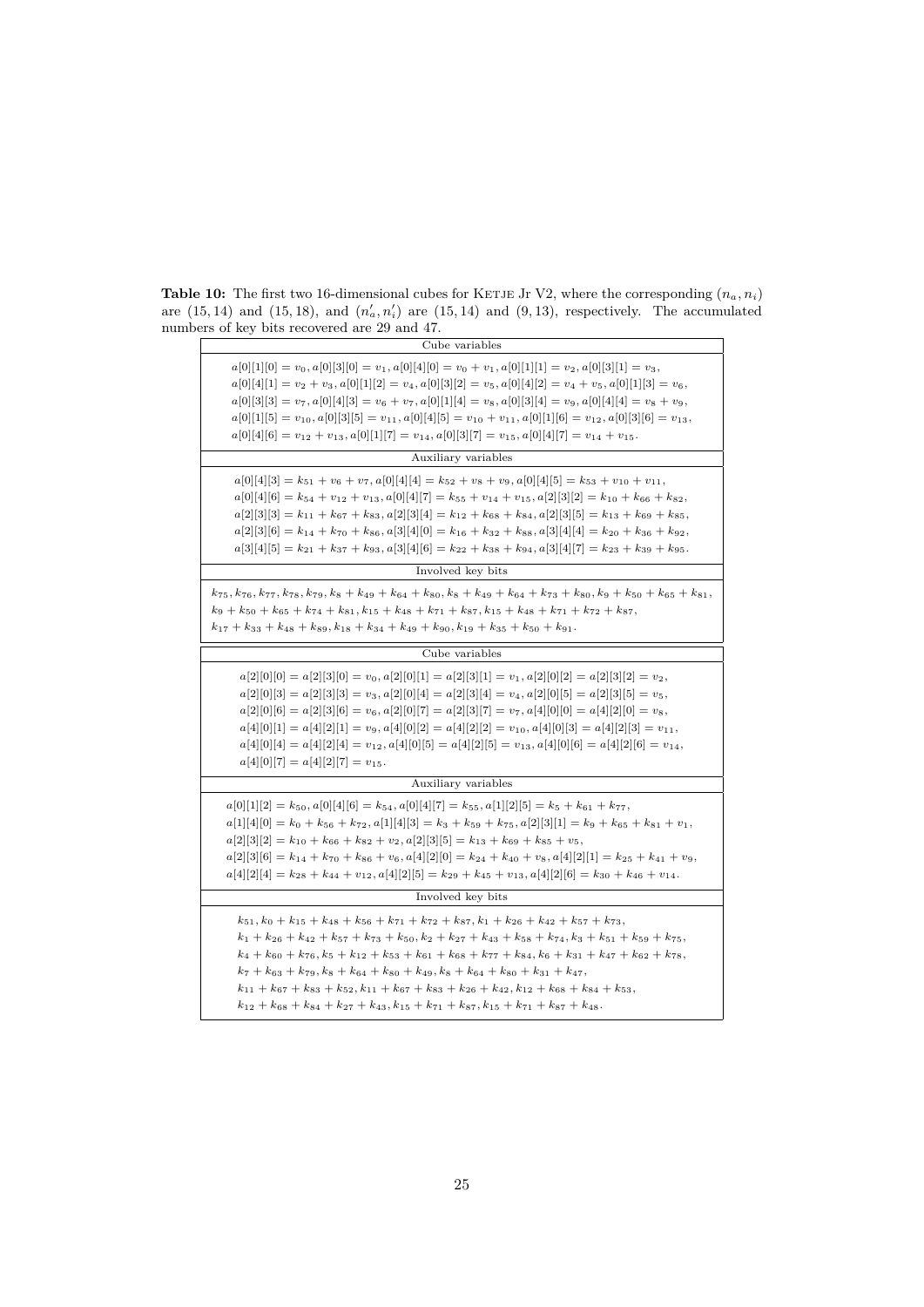<span id="page-25-0"></span>**Table 11:** The third 16-dimensional cubes for KETJE Jr V2, where the corresponding  $(n_a, n_i)$  is  $(26, 32)$  and  $(n'_a, n'_i)$  is  $(1, 15)$ . The accumulated number of key bits recovered is 63.

| Cube variables                                                                                                                                                                                                                                                                                                                                                                                                                                                                                                                                                                                                                                                                                                                                                                                                                                                                                                                                                                                                                |
|-------------------------------------------------------------------------------------------------------------------------------------------------------------------------------------------------------------------------------------------------------------------------------------------------------------------------------------------------------------------------------------------------------------------------------------------------------------------------------------------------------------------------------------------------------------------------------------------------------------------------------------------------------------------------------------------------------------------------------------------------------------------------------------------------------------------------------------------------------------------------------------------------------------------------------------------------------------------------------------------------------------------------------|
| $a[0][1][0] = v_0, a[0][3][0] = v_1, a[0][4][0] = v_0 + v_1, a[0][1][1] = v_2, a[0][3][1] = v_3,$<br>$a[0][4][1] = v_2 + v_3, a[0][1][2] = v_4, a[0][3][2] = v_5, a[0][4][2] = v_4 + v_5, a[0][1][3] = v_6,$<br>$a[0][3][3] = v_7, a[0][4][3] = v_6 + v_7, a[0][1][4] = v_8, a[0][3][4] = v_9, a[0][4][4] = v_8 + v_9,$<br>$a[0][1][5] = v_{10}, a[0][3][5] = v_{11}, a[0][4][5] = v_{10} + v_{11}, a[0][3][6] = a[0][4][6] = v_{12},$<br>$a[0][3][7] = a[0][4][7] = v_{13}, a[1][2][0] = v_{14}, a[4][0][7] = v_{15}.$                                                                                                                                                                                                                                                                                                                                                                                                                                                                                                       |
| Auxiliary variables                                                                                                                                                                                                                                                                                                                                                                                                                                                                                                                                                                                                                                                                                                                                                                                                                                                                                                                                                                                                           |
| $a[0][3][0] = k_{48} + v_1, a[0][3][2] = k_{50} + v_5, a[0][3][5] = k_{53} + v_{11}, a[0][4][1] = k_{49} + v_2 + v_3,$<br>$a[0][4][3] = k_{51} + v_6 + v_7$ , $a[0][4][4] = k_{52} + v_8 + v_9$ , $a[0][4][6] = k_{54} + v_{12}$ ,<br>$a[0][4][7] = k_{55} + v_{13}, a[1][2][0] = k_0 + k_{56} + k_{72} + v_{14}, a[2][0][2] = k_{10} + k_{66} + k_{82},$<br>$a[2][0][3] = k_{11} + k_{67} + k_{83}, a[2][0][4] = k_{12} + k_{68} + k_{84}, a[2][0][5] = k_{13} + k_{69} + k_{85}$<br>$a[2][3][0] = k_8 + k_{64} + k_{80}, a[2][3][1] = k_9 + k_{65} + k_{81}, a[2][3][6] = k_{14} + k_{70} + k_{86},$<br>$a[2][3][7] = k_{15} + k_{71} + k_{87}$ , $a[3][1][2] = k_{18} + k_{34} + k_{90}$ , $a[3][1][3] = k_{19} + k_{35} + k_{91}$ ,<br>$a[3][1][6] = k_{22} + k_{38} + k_{94}, a[3][1][7] = k_{23} + k_{39} + k_{95}, a[3][4][0] = k_{16} + k_{32} + k_{88},$<br>$a[3][4][4] = k_{20} + k_{36} + k_{92}, a[3][4][5] = k_{21} + k_{37} + k_{93}, a[4][0][7] = k_{31} + k_{47} + v_{15}$<br>$a[4][2][1] = k_{25} + k_{41}.$ |
| Involved key bits                                                                                                                                                                                                                                                                                                                                                                                                                                                                                                                                                                                                                                                                                                                                                                                                                                                                                                                                                                                                             |
| $k_3, k_5, k_7, k_{27}, k_{31}, k_{40}, k_{46}, k_{56}, k_{61}, k_{63}, k_{72}, k_{73}, k_{74}, k_{75}, k_{76}, k_{77}, k_{78}, k_{79}$<br>$k_1 + k_5$ $\tau$ + $k_{73}$ , $k_1 + k_{57} + k_{73} + k_9 + k_{65} + k_{81}$ , $k_2 + k_{10} + k_{17} + k_{33} + k_{58} + k_{74} + k_{89}$ ,<br>$k_3 + k_{59} + k_{75}$ , $k_3 + k_{59} + k_{75} + k_{83}$ , $k_5 + k_{30} + k_{46} + k_{61} + k_{77}$ , $k_7 + k_{63} + k_{71} + k_{79}$ ,<br>$k_{17} + k_{33} + k_{89}, k_{17} + k_{33} + k_{89} + k_{25}, k_{17} + k_{33} + k_{89} + k_{25} + k_{41}, k_{22} + k_{29} + k_{45}$<br>$k_{23} + k_{30} + k_{39} + k_{46} + k_{95}$ , $k_{24} + k_{33} + k_{40}$ , $k_{28} + k_{44} + k_{93}$ , $k_{30} + k_{46}$ .                                                                                                                                                                                                                                                                                                              |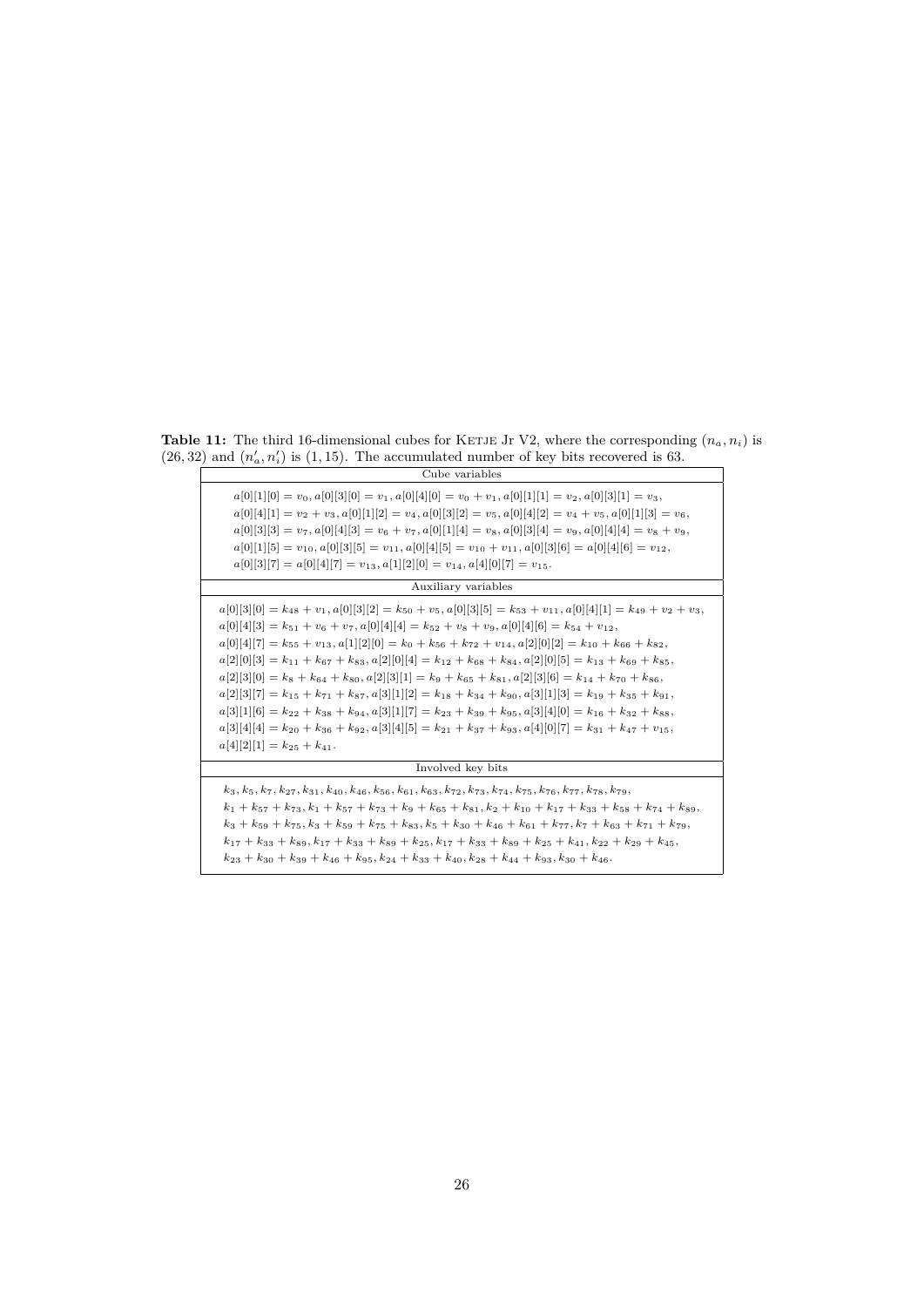<span id="page-26-0"></span>**Table 12:** A 32-dimensional cube for KETJE Jr V1 with 72-bit keys, where  $(n_a, n_i) = (29, 34)$ . In total, there are 57 bits key information involved in both auxiliary variables and involved key bits.

| Cube varaibles                                                                                                                                                                                                                                                                                                                                                                                                                                                                                                                                                                                                                                                                                                                                                                                                                                                                                                                                                                                                                                                                                                                                                                                      |
|-----------------------------------------------------------------------------------------------------------------------------------------------------------------------------------------------------------------------------------------------------------------------------------------------------------------------------------------------------------------------------------------------------------------------------------------------------------------------------------------------------------------------------------------------------------------------------------------------------------------------------------------------------------------------------------------------------------------------------------------------------------------------------------------------------------------------------------------------------------------------------------------------------------------------------------------------------------------------------------------------------------------------------------------------------------------------------------------------------------------------------------------------------------------------------------------------------|
| $a[1][2][0] = v_0, a[1][3][0] = v_1, a[1][4][0] = v_0 + v_1, a[1][2][1] = v_2, a[1][3][1] = v_3,$<br>$a[1][4][1] = v_2 + v_3$ , $a[1][2][2] = v_4$ , $a[1][3][2] = v_5$ , $a[1][4][2] = v_4 + v_5$ , $a[1][2][3] = v_6$ ,<br>$a[1][3][3] = v_7, a[1][4][3] = v_6 + v_7, a[1][2][4] = v_8, a[1][3][4] = v_9, a[1][4][4] = v_8 + v_9,$<br>$a[1][2][5] = v_{10}, a[1][3][5] = v_{11}, a[1][4][5] = v_{10} + v_{11}, a[1][2][6] = v_{12}, a[1][3][6] = v_{13},$<br>$a[1][4][6] = v_{12} + v_{13}, a[1][2][7] = v_{14}, a[1][3][7] = v_{15}, a[1][4][7] = v_{14} + v_{15},$<br>$a[3][3][0] = a[3][4][0] = v_{16}, a[3][2][7] = v_{17}, a[3][3][7] = v_{18}, a[3][4][7] = v_{17} + v_{18}$<br>$a[4][2][0] = a[4][4][0] = v_{19}, a[4][2][1] = v_{20}, a[4][3][1] = v_{21}, a[4][4][1] = v_{20} + v_{21},$<br>$a[4][2][2] = v_{22}, a[4][3][2] = v_{23}, a[4][4][2] = v_{22} + v_{23}, a[4][2][3] = v_{24}, a[4][3][3] = v_{25},$<br>$a[4][4][3] = v_{24} + v_{25}$ , $a[4][2][4] = v_{26}$ , $a[4][3][4] = v_{27}$ , $a[4][4][4] = v_{26} + v_{27}$ , $a[4][2][5] = v_{28}$ ,<br>$a[4][3][5] = v_{29}, a[4][4][5] = v_{28} + v_{29}, a[4][2][6] = a[4][3][6] = v_{30}, a[4][2][7] = a[4][3][7] = v_{31}.$ |
| Auxiliary variables                                                                                                                                                                                                                                                                                                                                                                                                                                                                                                                                                                                                                                                                                                                                                                                                                                                                                                                                                                                                                                                                                                                                                                                 |
| $a[0][3][3] = k_{35}, a[3][4][5] = k_{21} + k_{61}, a[2][2][0] = k_8 + k_{48}, a[2][2][2] = k_{10} + k_{50},$<br>$a[2][4][4] = k_{12} + k_{52}, a[0][4][5] = k_{37}, a[2][4][1] = k_9 + k_{49}, a[2][2][3] = k_{11} + k_{51},$<br>$a[2][2][5] = k_{13} + k_{53}, a[2][2][6] = k_{14} + k_{54}, a[3][4][1] = k_{17} + k_{57}, a[3][4][2] = k_{18} + k_{58},$<br>$a[3][4][3] = k_{19} + k_{59}, a[3][2][4] = k_{20} + k_{60}, a[3][4][6] = k_{22} + k_{62}, a[1][2][1] = k_1 + k_{41} + v_2,$<br>$a[1][4][0] = k_0 + k_{40} + v_0 + v_1$ , $a[1][2][3] = k_3 + k_{43} + v_6$ , $a[1][4][5] = k_5 + k_{45} + v_{10} + v_{11}$ ,<br>$a[1][3][6] = k_6 + k_{46} + v_{13}, a[1][4][7] = k_7 + k_{47} + v_{14} + v_{15}, a[4][2][0] = k_{24} + k_{64} + v_{19},$<br>$a[3][4][7] = k_{23} + k_{63} + v_{17} + v_{18}, a[4][3][1] = k_{25} + k_{65} + v_{21}, a[4][3][5] = k_{29} + k_{69} + v_{29},$<br>$a[4][4][2] = k_{26} + k_{66} + v_{22} + v_{23}, a[4][4][4] = k_{28} + k_{68} + v_{26} + v_{27}$<br>$a[4][2][6] = k_{30} + k_{70} + v_{30}, a[4][3][7] = k_{31} + k_{71} + v_{31}.$                                                                                                                 |
| Involved key bits                                                                                                                                                                                                                                                                                                                                                                                                                                                                                                                                                                                                                                                                                                                                                                                                                                                                                                                                                                                                                                                                                                                                                                                   |
| $k_8, k_{11}, k_{13}, k_{14}, k_{15}, k_{28}, k_{32}, k_{33}, k_{34}, k_{36}, k_{38}, k_{39}, k_{56}, k_{57}, k_{58}, k_{59}, k_{61}$<br>$k_{62}, k_{16} + k_{56}, k_{16} + k_{56} + k_{39}, k_{16} + k_{56} + k_{9}, k_{16} + k_{56} + k_{9} + k_{49}, k_{4} + k_{37} + k_{44}$<br>$k_2 + k_{42}$ , $k_2 + k_{42} + k_{10}$ , $k_2 + k_{42} + k_{50}$ , $k_2 + k_{42} + k_{10} + k_{50}$ , $k_2 + k_{42} + k_{27} + k_{67}$ ,<br>$k_2 + k_{42} + k_{27} + k_{67} + k_{35}$ , $k_{27} + k_{67}$ , $k_{27} + k_{67} + k_{60}$ , $k_{27} + k_{67} + k_{60} + k_{20}$ ,<br>$k_4 + k_{44}, k_4 + k_{44} + k_{12}, k_4 + k_{44} + k_{12} + k_{52}, k_{29} + k_{36}, k_{15} + k_{55} + k_{63}$                                                                                                                                                                                                                                                                                                                                                                                                                                                                                                            |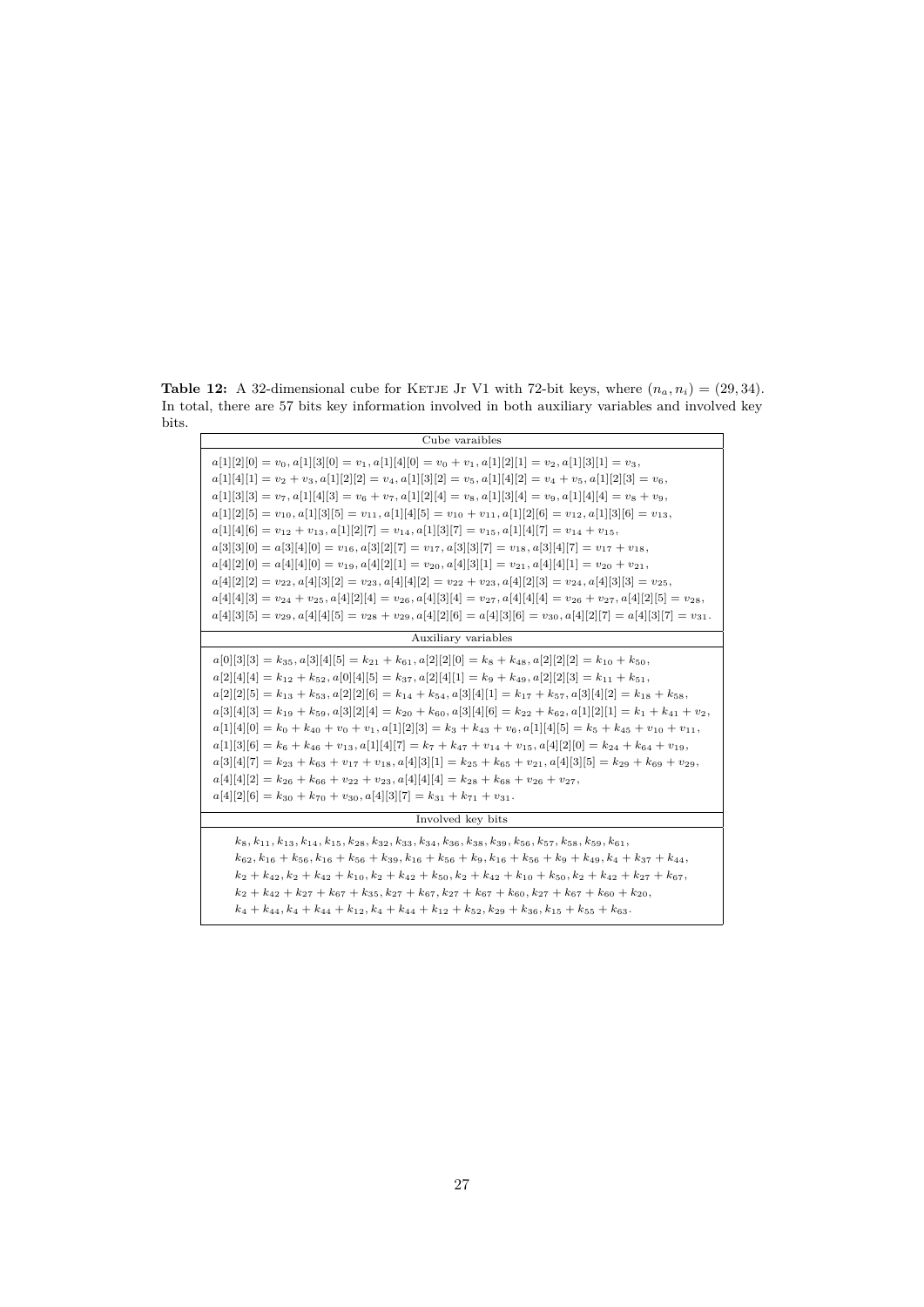<span id="page-27-0"></span>**Table 13:** A 32-dimensional cube for KETJE Jr V2 with 80-bit keys, where  $(n_a, n_i) = (22, 25)$ . In total, there are 40 bits key information involved in both auxiliary variables and involved key bits.

| Cube varaibles                                                                                                                                                                                                                                                                                                                                                                                                                                                                                                                                                                                                                                                                                                                                                                                                                                                                                                                                                                                       |
|------------------------------------------------------------------------------------------------------------------------------------------------------------------------------------------------------------------------------------------------------------------------------------------------------------------------------------------------------------------------------------------------------------------------------------------------------------------------------------------------------------------------------------------------------------------------------------------------------------------------------------------------------------------------------------------------------------------------------------------------------------------------------------------------------------------------------------------------------------------------------------------------------------------------------------------------------------------------------------------------------|
| $a[0][1][0] = v_0, a[0][1][1] = v_2, a[0][1][2] = v_4, a[0][1][3] = v_6,$<br>$a[0][3][0] = v_1, a[0][3][1] = v_3, a[0][3][2] = v_5, a[0][3][3] = v_7,$<br>$a[0][4][0] = v_0 + v_1$ , $a[0][4][1] = v_2 + v_3$ , $a[0][4][2] = v_4 + v_5$ , $a[0][4][3] = v_6 + v_7$ ,<br>$a[0][1][4] = v_8, a[0][1][5] = v_{10}, a[0][1][6] = v_{12}, a[0][1][7] = v_{14},$<br>$a[0][3][4] = v_9, a[0][3][5] = v_{11}, a[0][3][6] = v_{13}, a[0][3][7] = v_{15},$<br>$a[0][4][4] = v_8 + v_9$ , $a[0][4][5] = v_{10} + v_{11}$ , $a[0][4][6] = v_{12} + v_{13}$ , $a[0][4][7] = v_{14} + v_{15}$ ,<br>$a[3][1][0] = v_{16}, a[3][1][1] = v_{18}, a[3][1][2] = v_{20}, a[3][1][3] = v_{22},$<br>$a[3][2][0] = v_{17}, a[3][2][1] = v_{19}, a[3][2][2] = v_{21}, a[3][2][3] = v_{23},$<br>$a[3][4][0] = v_{16} + v_{17}$ , $a[3][4][1] = v_{18} + v_{19}$ , $a[3][4][2] = v_{20} + v_{21}$ , $a[3][4][3] = v_{22} + v_{23}$ ,<br>$a[3][1][4] = v_{24}, a[3][1][5] = v_{26}, a[3][1][6] = v_{28}, a[3][1][7] = v_{30},$ |
| $a[3][2][4] = v_{25}, a[3][2][5] = v_{27}, a[3][2][6] = v_{29}, a[3][2][7] = v_{31},$<br>$a[3][4][4] = v_{24} + v_{25}, a[3][4][5] = v_{26} + v_{27}, a[3][4][6] = v_{28} + v_{29}, a[3][4][7] = v_{30} + v_{31}.$                                                                                                                                                                                                                                                                                                                                                                                                                                                                                                                                                                                                                                                                                                                                                                                   |
| Auxiliary variables                                                                                                                                                                                                                                                                                                                                                                                                                                                                                                                                                                                                                                                                                                                                                                                                                                                                                                                                                                                  |
| $a[0][1][1] = k_{49} + v_2, a[0][3][7] = k_{55} + v_{15}, a[0][4][4] = k_{52} + v_8 + v_9,$<br>$a[0][1][3] = k_{51} + v_6$ , $a[0][3][2] = k_{50} + v_5$ , $a[0][4][0] = k_{48} + v_0 + v_1$ , $a[0][1][6] = k_{54} + v_{12}$ ,<br>$a[1][2][0] = k_0 + k_{56} + k_{72}, a[1][2][1] = k_1 + k_{57} + k_{73}, a[1][2][2] = k_2 + k_{58} + k_{74},$<br>$a[1][2][6] = k_6 + k_{62} + k_{78}, a[1][2][7] = k_7 + k_{63} + k_{79}, a[1][4][4] = k_4 + k_{60} + k_{76},$<br>$a[3][1][0] = k_{16} + k_{32} + v_{16}$ , $a[3][1][4] = k_{20} + k_{36} + v_{24}$ , $a[3][1][7] = k_{23} + k_{39} + v_{30}$ ,<br>$a[3][2][1] = k_{17} + k_{33} + v_{19}, a[3][2][2] = k_{18} + k_{34} + v_{21}, a[3][2][5] = k_{21} + k_{37} + v_{27}$<br>$a[3][4][3] = k_{19} + k_{35} + v_{22} + v_{23}, a[0][4][5] = k_{53} + v_{10} + v_{11}, a[2][3][5] = k_{13} + k_{69}.$                                                                                                                                                |
| Involved key bits                                                                                                                                                                                                                                                                                                                                                                                                                                                                                                                                                                                                                                                                                                                                                                                                                                                                                                                                                                                    |
| $k_{78}, k_{10} + k_{66}, k_{10} + k_{66} + k_{75}, k_{3} + k_{59} + k_{75}, k_{9} + k_{65}, k_{9} + k_{65} + k_{74},$<br>$k_9 + k_{65} + k_{74} + k_2 + k_{58}$ , $k_{15} + k_{71}$ , $k_{15} + k_{71} + k_{72}$ , $k_{15} + k_{71} + k_{72} + k_0 + k_{56}$<br>$k_{14} + k_{70}, k_{14} + k_{70} + k_{79}, k_{14} + k_{70} + k_{79} + k_{7} + k_{63}, k_{11} + k_{67}, k_{11} + k_{67} + k_{76}$<br>$k_{11} + k_{67} + k_{76} + k_{60} + k_{4}$ , $k_{12} + k_{68}$ , $k_{12} + k_{68} + k_{77}$ , $k_{8} + k_{64}$ , $k_{8} + k_{64} + k_{73}$ ,<br>$k_8 + k_{64} + k_{73} + k_{57} + k_{1}, k_5 + k_{61} + k_{77}, k_5 + k_{61} + k_{77} + k_{13} + k_{69}, k_{22} + k_{38}$<br>$k_6 + k_{54} + k_{62} + k_{78}$ .                                                                                                                                                                                                                                                                               |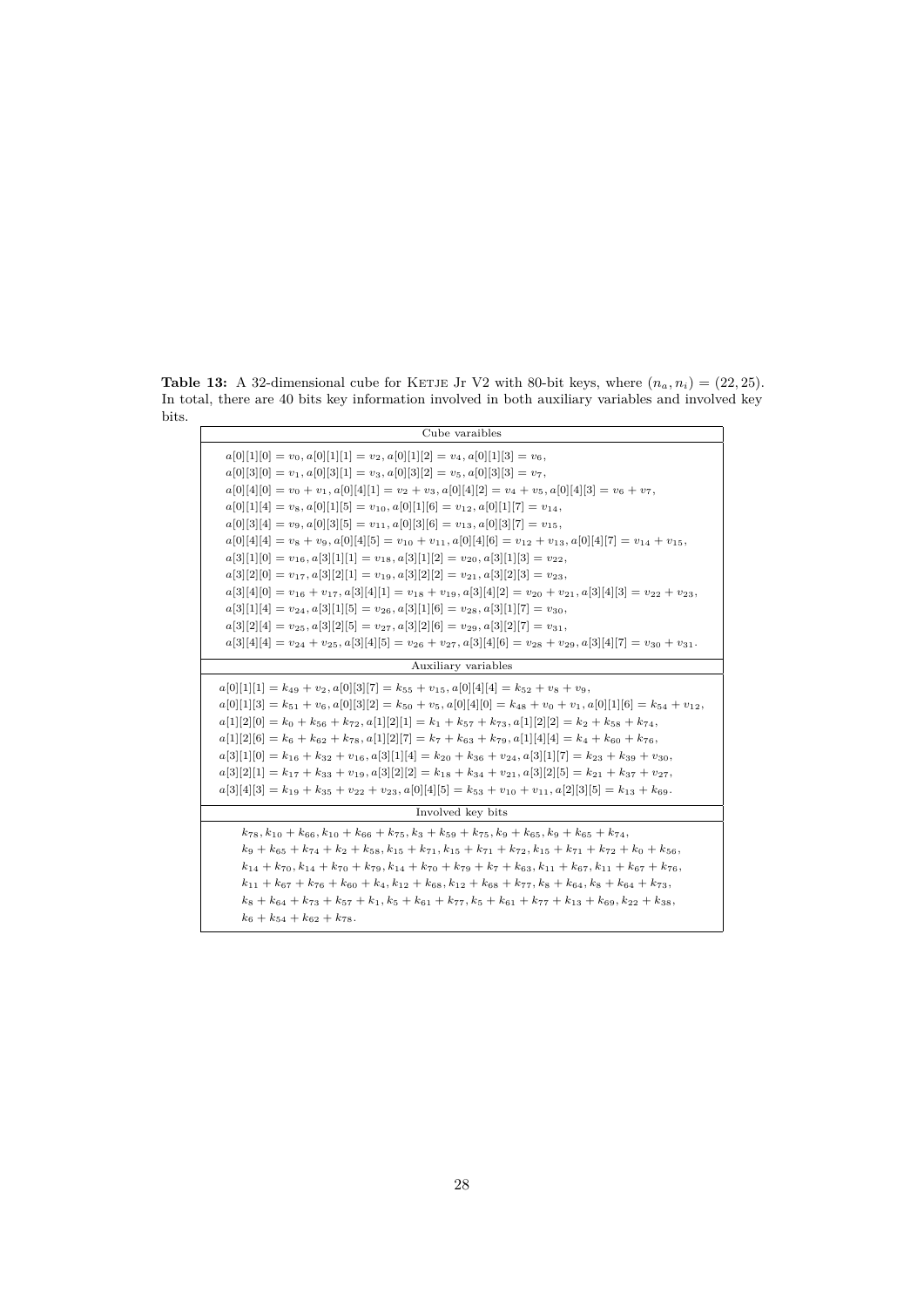Cube varaibles  $a[0][1][0] = v_0, a[0][1][8] = v_{16}, a[3][1][0] = v_{32}, a[3][1][8] = v_{48},$  $a[0][3][0] = v_1, a[0][3][8] = v_17, a[3][2][0] = v_{33}, a[3][2][8] = v_{49},$  $a[0][4][0] = v_0 + v_1, a[0][4][8] = v_{16} + v_{17}, a[3][4][0] = v_{32} + v_{33}, a[3][4][8] = v_{48} + v_{49},$  $a[0][1][1] = v_2, a[0][1][9] = v_{18}, a[3][1][1] = v_{34}, a[3][1][9] = v_{50},$  $a[0][3][1] = v_3$ ,  $a[0][3][9] = v_{19}$ ,  $a[3][2][1] = v_{35}$ ,  $a[3][2][9] = v_{51}$ ,  $a[0][4][1] = v_2 + v_3, a[0][4][9] = v_{18} + v_{19}, a[3][4][1] = v_{34} + v_{35}, a[3][4][9] = v_{50} + v_{51},$  $a[0][1][2] = v_4$ ,  $a[0][1][10] = v_{20}$ ,  $a[3][1][2] = v_{36}$ ,  $a[3][1][10] = v_{52}$ ,  $a[0][3][2] = v_5$ ,  $a[0][3][10] = v_{21}$ ,  $a[3][2][2] = v_{37}$ ,  $a[3][2][10] = v_{53}$ ,  $a[0][4][2] = v_4 + v_5, a[0][4][10] = v_{20} + v_{21}, a[3][4][2] = v_{36} + v_{37}, a[3][4][10] = v_{52} + v_{53},$  $a[0][1][3] = v_6, a[0][1][11] = v_{22}, a[3][1][3] = v_{38}, a[3][1][11] = v_{54},$  $a[0][3][3] = v_7$ ,  $a[0][3][11] = v_{23}$ ,  $a[3][2][3] = v_{39}$ ,  $a[3][2][11] = v_{55}$ ,  $a[0][4][3] = v_6 + v_7$ ,  $a[0][4][11] = v_{22} + v_{23}$ ,  $a[3][4][3] = v_{38} + v_{39}$ ,  $a[3][4][11] = v_{54} + v_{55}$ ,  $a[0][1][4] = v_8$ ,  $a[0][1][12] = v_{24}$ ,  $a[3][1][4] = v_{40}$ ,  $a[3][1][12] = v_{56}$ ,  $a[0][3][4] = v_9$ ,  $a[0][3][12] = v_{25}$ ,  $a[3][2][4] = v_{41}$ ,  $a[3][2][12] = v_{57}$ ,  $a[0][4][4] = v_8 + v_9, a[0][4][12] = v_{24} + v_{25}, a[3][4][4] = v_{40} + v_{41}, a[3][4][12] = v_{56} + v_{57},$  $a[0][1][5] = v_{10}, a[0][1][13] = v_{26}, a[3][1][5] = v_{42}, a[3][1][13] = v_{58},$  $a[0][3][5] = v_{11}, a[0][3][13] = v_{27}, a[3][2][5] = v_{43}, a[3][2][13] = v_{59},$  $a[0][4][5] = v_{10} + v_{11}$ ,  $a[0][4][13] = v_{26} + v_{27}$ ,  $a[3][4][5] = v_{42} + v_{43}$ ,  $a[3][4][13] = v_{58} + v_{59}$ ,  $a[0][1][6] = v_{12}, a[0][1][14] = v_{28}, a[3][1][6] = v_{44}, a[3][1][14] = v_{60},$  $a[0][3][6] = v_{13}, a[0][3][14] = v_{29}, a[3][2][6] = v_{45}, a[3][2][14] = v_{61},$  $a[0][4][6] = v_{12} + v_{13}, a[0][4][14] = v_{28} + v_{29}, a[3][4][6] = v_{44} + v_{45}, a[3][4][14] = v_{60} + v_{61},$  $a[0][1][7] = v_{14}, a[0][1][15] = v_{30}, a[3][1][7] = v_{46}, a[3][1][15] = v_{62},$  $a[0][3][7] = v_{15}, a[0][3][15] = v_{31}, a[3][2][7] = v_{47}, a[3][2][15] = v_{63},$  $a[0][4][7] = v_{14} + v_{15}, a[0][4][15] = v_{30} + v_{31}, a[3][4][7] = v_{46} + v_{47}, a[3][4][15] = v_{62} + v_{63}.$ Auxiliary variables  $a[0][1][2] = k_{106} + v_4, a[0][1][5] = k_{109} + v_{10}, a[0][1][8] = k_0 + k_{112} + v_{16}, a[0][1][12] = k_4 +$  $k_{116} + v_{24}$ ,  $a[0][1][14] = k_6 + k_{118} + v_{28}$ ,  $a[0][1][15] = k_7 + k_{119} + v_{30}$ ,  $a[0][3][3] = k_{107} +$  $v_7$ ,  $a[0][3][7] = k_{111} + v_{15}$ ,  $a[0][3][9] = k_1 + k_{113} + v_{19}$ ,  $a[0][3][10] = k_2 + k_{114} + v_{21}$ ,  $a[0][4][4] = k_{108} + v_8 + v_9, a[0][4][11] = k_3 + k_{115} + v_{22} + v_{23}, a[1][0][0] = k_8 + k_{120}$  $a[1][0][1] = k_9 + k_{121}, a[1][0][5] = k_{13} + k_{125}, a[1][0][6] = k_{14} + k_{126}, a[1][2][7] = k_{15} + k_{127}$  $a[1][4][4] = k_{12} + k_{124}$ ,  $a[2][4][1] = k_{25}$ ,  $a[2][4][7] = k_{31}$ ,  $a[2][4][13] = k_{37}$ ,  $a[3][1][4] = k_{44} + k_{76}$  $+v_{40}, a[3][1][5] = k_{45} + k_{77} + v_{42}, a[3][1][6] = k_{46} + k_{78} + v_{44}, a[3][1][15] = k_{55} + k_{87} +$  $v_{62}, a[3][2][8] = k_{48} + k_{80} + v_{49}, a[3][2][9] = k_{49} + k_{81} + v_{51}, a[3][2][11] = k_{51} + k_{83} +$  $v_{55}$ ,  $a[3][2][12] = k_{52} + k_{84} + v_{57}$ ,  $a[3][4][0] = k_{40} + k_{72} + v_{32} + v_{33}$ ,  $a[3][4][3] = k_{43} +$  $k_{75} + v_{38} + v_{39}$ ,  $a[3][4][10] = k_{50} + k_{82} + v_{52} + v_{53}$ ,  $a[3][4][13] = k_{53} + k_{85} + v_{58} + v_{59}$ . Involved key bits *k*17*, k*18*, k*19*, k*20*, k*21*, k*22*, k*26*, k*27*, k*28*, k*30*, k*32*, k*33*, k*34*, k*35*, k*38*,*  $k_5 + k_{36} + k_{117}$ ,  $k_5 + k_{54} + k_{86} + k_{117}$ ,  $k_8 + k_{39} + k_{104} + k_{120}$ ,  $k_9 + k_{24} + k_{105} + k_{121}$ ,  $k_{10} + k_{41} + k_{73} + k_{122}$ ,  $k_{11} + k_{42} + k_{74} + k_{123}$ ,  $k_{12} + k_{27} + k_{124}$ ,  $k_{13} + k_{28} + k_{125}$ ,  $k_{14} + k_{29} + k_{110} + k_{126}$ ,  $k_{15} + k_{30} + k_{127}$ ,  $k_{16} + k_{47} + k_{79}$ ,  $k_{24} + k_{105}$ ,  $k_{29} + k_{110}$ ,

<span id="page-28-0"></span>**Table 14:** A 64-dimensional cube for KETJE Sr V2, where  $(n_a, n_i) = (33, 33)$ . In total, there are 60 bits key information involved in both auxiliary variables and involved key bits.

 $k_{39} + k_{104}$ ,  $k_{41} + k_{73} + k_{104}$ ,  $k_{42} + k_{74} + k_{105}$ ,  $k_{47} + k_{79} + k_{110}$ ,  $k_{23} + k_{54} + k_{86}$ .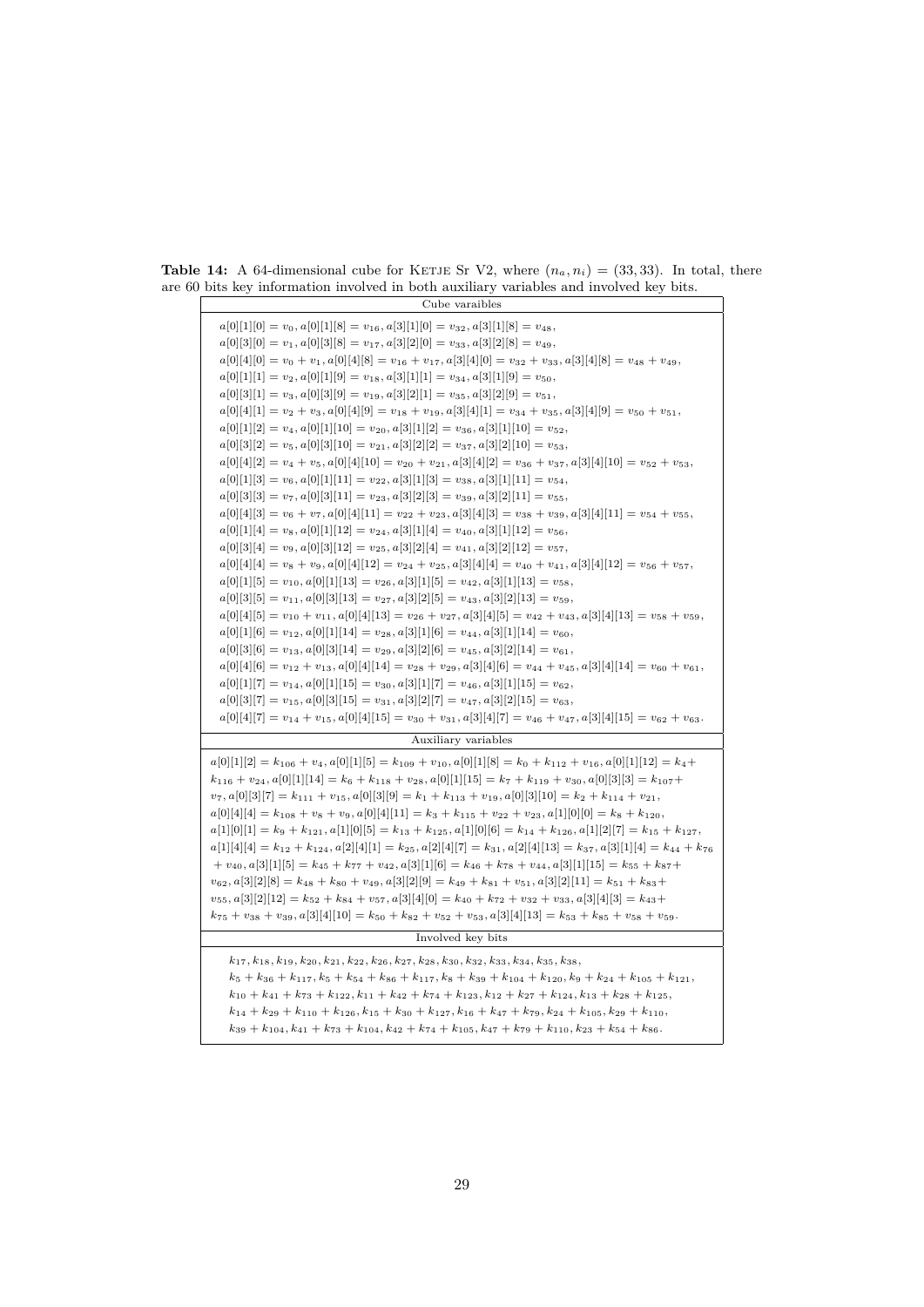| Cube varaibles                                                                                                                                                                                                                                                                                                                                                                                                                                                                                                                                                                                                                                                                                                                                                                                                                                                                                                                                                                                                                                                                                                                                                                                                                                                                                                                                                                                                                                                                 |
|--------------------------------------------------------------------------------------------------------------------------------------------------------------------------------------------------------------------------------------------------------------------------------------------------------------------------------------------------------------------------------------------------------------------------------------------------------------------------------------------------------------------------------------------------------------------------------------------------------------------------------------------------------------------------------------------------------------------------------------------------------------------------------------------------------------------------------------------------------------------------------------------------------------------------------------------------------------------------------------------------------------------------------------------------------------------------------------------------------------------------------------------------------------------------------------------------------------------------------------------------------------------------------------------------------------------------------------------------------------------------------------------------------------------------------------------------------------------------------|
| $a[0][1][24] = a[0][2][24] = v_0, a[1][1][1] = a[1][2][1] = v_1, a[1][1][2] = a[1][2][2] = v_2,$<br>$a[1][1][3] = a[1][2][3] = v_3$ , $a[1][1][5] = a[1][2][5] = v_4$ , $a[1][1][10] = a[1][2][10] = v_5$ ,<br>$a[1][1][14] = a[1][2][14] = v_6, a[1][1][15] = a[1][2][15] = v_7, a[1][1][16] = a[1][2][16] = v_8,$<br>$a[1][1][17] = a[1][2][17] = v_9, a[2][1][0] = v_{10}, a[2][2][0] = v_{11}, a[2][1][9] = v_{12}, a[2][2][9] = v_{13},$<br>$a[3][1][0] = a[3][2][0] = v_{14}, a[3][1][2] = a[3][2][2] = v_{15}, a[3][1][4] = a[3][2][4] = v_{16}$<br>$a[3][1][5] = a[3][2][5] = v_{17}, a[3][1][6] = a[3][2][6] = v_{18}, a[3][1][7] = a[3][2][7] = v_{19},$<br>$a[3][1][9] = a[3][2][9] = v_{20}, a[3][1][11] = a[3][2][11] = v_{21}, a[3][1][13] = a[3][2][13] = v_{22},$<br>$a[3][1][14] = a[3][2][14] = v_{23}, a[3][1][15] = a[3][2][15] = v_{24}, a[3][1][16] = a[3][2][16] = v_{25}$<br>$a[3][1][17] = a[3][2][17] = v_{26}, a[3][1][18] = a[3][2][18] = v_{27}, a[3][1][23] = a[3][2][23] = v_{28},$<br>$a[3][1][24] = a[3][2][24] = v_{29}, a[3][1][25] = a[3][2][25] = v_{30}, a[3][1][27] = a[3][2][27] = v_{31}.$                                                                                                                                                                                                                                                                                                                                            |
| Auxiliary variables                                                                                                                                                                                                                                                                                                                                                                                                                                                                                                                                                                                                                                                                                                                                                                                                                                                                                                                                                                                                                                                                                                                                                                                                                                                                                                                                                                                                                                                            |
| $a[0][1][31] = k_{23}, a[0][2][6] = k_{126}, a[0][2][8] = k_0, a[0][2][15] = k_7, a[0][2][29] = k_{21}$<br>$a[1][1][1] = k_{25} + v_1, a[1][1][2] = k_{26} + v_2, a[1][1][6] = k_{30}, a[1][1][9] = k_{33}, a[1][1][12] = k_{36},$<br>$a[1][1][14] = k_{38} + v_6, a[1][1][15] = k_{39} + v_7, a[1][1][18] = k_{42}, a[1][1][19] = k_{43},$<br>$a[1][1][21] = k_{45}, a[1][1][22] = k_{46}, a[1][1][24] = k_{48}, a[1][1][26] = k_{50}, a[1][1][29] = k_{53},$<br>$a[1][2][0] = k_{24}, a[1][2][3] = k_{27} + v_3, a[1][2][4] = k_{28}, a[1][2][8] = k_{32}, a[1][2][10] = k_{34} + v_5,$<br>$a[1][2][11] = k_{35}, a[1][2][17] = k_{41} + v_9, a[1][2][20] = k_{44}, a[1][2][23] = k_{47}, a[1][2][30] = k_{54}$<br>$a[1][2][31] = k_{55}, a[2][1][7] = k_{63}, a[2][2][12] = k_{68}, a[2][2][21] = k_{77}, a[2][2][25] = k_{81},$<br>$a[2][2][30] = k_{86}, a[3][1][0] = k_{88} + v_{14}, a[3][1][2] = k_{90} + v_{15}, a[3][1][7] = k_{95} + v_{19},$<br>$a[3][1][8] = k_{96}, a[3][1][11] = k_{99} + v_{21}, a[3][1][12] = k_{100}, a[3][1][14] = k_{102} + v_{23},$<br>$a[3][1][16] = k_{104} + v_{25}$ , $a[3][1][21] = k_{109}$ , $a[3][1][22] = k_{110}$ , $a[3][1][23] = k_{111} + v_{28}$ ,<br>$a[3][1][25] = k_{113} + v_{30}, a[3][1][27] = k_{115} + v_{31}, a[3][1][30] = k_{118}, a[3][1][31] = k_{119},$<br>$a[3][2][9] = k_{97} + v_{20}, a[3][2][13] = k_{101} + v_{22}, a[3][2][18] = k_{106} + v_{27}, a[3][2][20] = k_{108},$<br>$a[3][2][29] = k_{117}.$ |
| Involved key bits                                                                                                                                                                                                                                                                                                                                                                                                                                                                                                                                                                                                                                                                                                                                                                                                                                                                                                                                                                                                                                                                                                                                                                                                                                                                                                                                                                                                                                                              |
| $k_{64} + k_{73} + k_{110}$ , $k_{52} + k_{57}$ , $k_6 + k_{15} + k_{52}$ , $k_{71} + k_{80} + k_{117}$ , $k_1 + k_{92}$ , $k_8 + k_{45} + k_{127}$ , $k_8$ ,<br>$k_{89} + k_{112}$ , $k_{67} + k_{76} + k_{113}$ , $k_1 + k_{38} + k_{120}$ , $k_{76} + k_{85} + k_{90}$ , $k_{71}$ , $k_{73}$ , $k_{62} + k_{85} + k_{99}$ ,<br>$k_{60} + k_{69} + k_{106}$ , $k_{29} + k_{52} + k_{66}$ , $k_{3} + k_{40} + k_{122}$ , $k_{58}$ , $k_{70}$ , $k_{66} + k_{75} + k_{112}$ , $k_{59} + k_{105}$ ,<br>$k_{89} + k_{112} + k_{126}$ , $k_{10} + k_{92}$ , $k_{91}$ , $k_{5}$ , $k_{64} + k_{87} + k_{101}$ , $k_{17}$ , $k_{5} + k_{14} + k_{51}$ , $k_{15}$ , $k_{9} + k_{91}$ ,<br>$k_{19}, k_{114}, k_{58} + k_{67} + k_{104}, k_{22} + k_{36} + k_{127}, k_{37}, k_{3} + k_{12} + k_{49}, k_{3} + k_{94}, k_{72}, k_{76},$<br>$k_{69} + k_{78} + k_{115}$ , $k_{60} + k_{83} + k_{97}$ , $k_{59}$ , $k_{61}$ , $k_4 + k_{13} + k_{50}$ , $k_7 + k_{89} + k_{98}$ , $k_{67}$ ,<br>$k_{70} + k_{79} + k_{116}$ , $k_{78} + k_{87} + k_{92}$ , $k_{74} + k_{83} + k_{88}$ , $k_{57} + k_{66} + k_{103}$ , $k_6$ , $k_{62} + k_{71} + k_{108}$ ,<br>$k_2 + k_{11} + k_{48}, k_{57} + k_{80} + k_{94}, k_{16} + k_{98} + k_{107}.$                                                                                                                                                                                                                                               |

**Table 15:** A 32-dimensional cube for the XOODOO AE, where  $(n_a, n_i) = (55, 55)$ . In total, there are 106 bits key information involved in both auxiliary variables and involved key bits.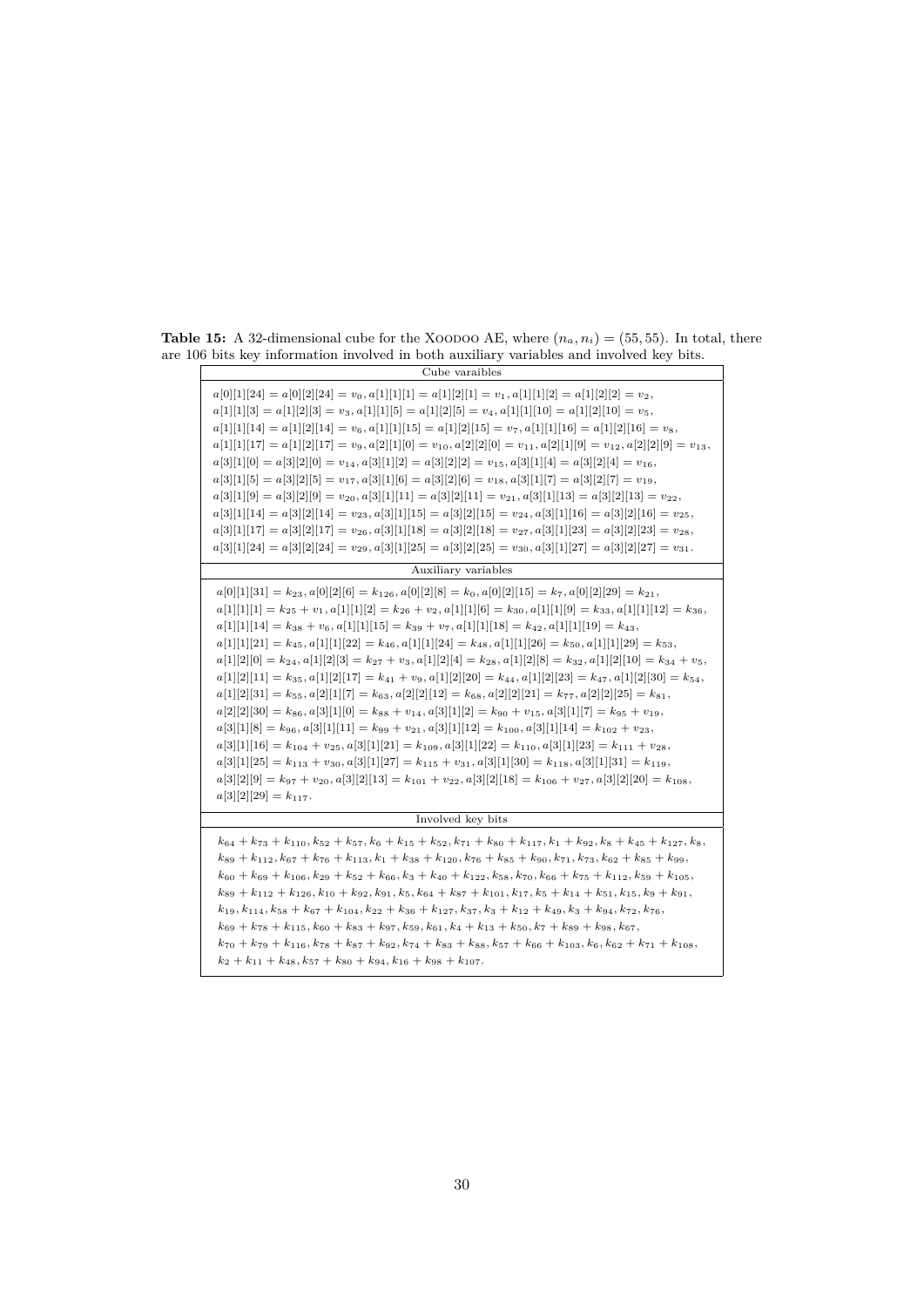| Cube varaibles                                                                                                                                                                                                                                                                                                                                                                                                                                                                                                                                                                                                                                                                                                                                                                                                                                                                                                                                                                                                                                                                                                                                                                                                                                                                                                                                                                                                                                                                                                                                                                                                                                                                                                                                                                                                                                                                                                                                                                                                                                                                                                                                                                                                                                                                                         |
|--------------------------------------------------------------------------------------------------------------------------------------------------------------------------------------------------------------------------------------------------------------------------------------------------------------------------------------------------------------------------------------------------------------------------------------------------------------------------------------------------------------------------------------------------------------------------------------------------------------------------------------------------------------------------------------------------------------------------------------------------------------------------------------------------------------------------------------------------------------------------------------------------------------------------------------------------------------------------------------------------------------------------------------------------------------------------------------------------------------------------------------------------------------------------------------------------------------------------------------------------------------------------------------------------------------------------------------------------------------------------------------------------------------------------------------------------------------------------------------------------------------------------------------------------------------------------------------------------------------------------------------------------------------------------------------------------------------------------------------------------------------------------------------------------------------------------------------------------------------------------------------------------------------------------------------------------------------------------------------------------------------------------------------------------------------------------------------------------------------------------------------------------------------------------------------------------------------------------------------------------------------------------------------------------------|
| $a[1][1][29] = v_0, a[1][1][35] = v_1, a[1][1][42] = v_2, a[1][1][45] = v_3, a[1][1][58] = v_4,$<br>$a[2][0][0] = a[2][1][0] = v_5, a[2][0][2] = a[2][1][2] = v_6, a[2][0][3] = a[2][1][3] = v_7,$<br>$a[2][0][5] = a[2][1][5] = v_8, a[2][0][6] = a[2][1][6] = v_9, a[2][0][7] = a[2][1][7] = v_{10},$<br>$a[2][0][9] = a[2][1][9] = v_{11}, a[2][0][12] = a[2][1][12] = v_{12}, a[2][0][13] = a[2][1][13] = v_{13},$<br>$a[2][0][15] = a[2][1][15] = v_{14}, a[2][0][16] = a[2][1][16] = v_{15}, a[2][0][18] = v_{16}, a[2][1][18] = v_{17}$<br>$a[2][0][19] = a[2][1][19] = v_{18}, a[2][0][21] = a[2][1][21] = v_{19}, a[2][0][22] = a[2][1][22] = v_{20},$<br>$a[2][0][25] = a[2][1][25] = v_{21}, a[2][0][26] = a[2][1][26] = v_{22}, a[2][0][28] = a[2][1][28] = v_{23},$<br>$a[2][0][29] = a[2][1][29] = v_{24}, a[2][0][32] = a[2][1][32] = v_{25}, a[2][0][34] = a[2][1][34] = v_{26},$<br>$a[2][0][35] = a[2][1][35] = v_{27}, a[2][0][38] = a[2][1][38] = v_{28}, a[2][0][41] = a[2][1][41] = v_{29}$<br>$a[2][0][42] = a[2][1][42] = v_{30}, a[2][0][44] = a[2][1][44] = v_{31}, a[2][0][45] = a[2][1][45] = v_{32},$<br>$a[2][0][48] = a[2][1][48] = v_{33}, a[2][0][50] = a[2][1][50] = v_{34}, a[2][0][51] = a[2][1][51] = v_{35},$<br>$a[2][0][54] = a[2][1][54] = v_{36}, a[2][0][55] = a[2][1][55] = v_{37}, a[2][0][56] = a[2][1][56] = v_{38},$<br>$a[2][0][57] = a[2][1][57] = v_{39}, a[2][0][58] = a[2][1][58] = v_{40}, a[2][0][60] = a[2][1][60] = v_{41},$<br>$a[2][0][61] = a[2][1][61] = v_{42}, a[2][0][62] = a[2][1][62] = v_{43}, a[2][0][63] = a[2][1][63] = v_{44},$<br>$a[3][0][2] = a[3][1][2] = v_{45}, a[3][0][8] = a[3][1][8] = v_{46}, a[3][0][15] = a[3][1][15] = v_{47}$<br>$a[3][0][18] = a[3][1][18] = v_{48}, a[3][0][24] = a[3][1][24] = v_{49}, a[3][0][30] = a[3][1][30] = v_{50},$<br>$a[3][0][31] = a[3][1][31] = v_{51}, a[3][0][34] = a[3][1][34] = v_{52}, a[3][0][37] = a[3][1][37] = v_{53},$<br>$a[3][0][38] = a[3][1][38] = v_{54}, a[3][0][40] = a[3][1][40] = v_{55}, a[3][0][43] = a[3][1][43] = v_{56}$<br>$a[3][0][44] = a[3][1][44] = v_{57}, a[3][0][47] = a[3][1][47] = v_{58}, a[3][0][50] = a[3][1][50] = v_{59},$<br>$a[3][0][53] = a[3][1][53] = v_{60}, a[3][0][54] = a[3][1][54] = v_{61}, a[3][0][56] = a[3][1][56] = v_{62},$ |
| $a[3][0][60] = a[3][1][60] = v_{63}.$                                                                                                                                                                                                                                                                                                                                                                                                                                                                                                                                                                                                                                                                                                                                                                                                                                                                                                                                                                                                                                                                                                                                                                                                                                                                                                                                                                                                                                                                                                                                                                                                                                                                                                                                                                                                                                                                                                                                                                                                                                                                                                                                                                                                                                                                  |
| Auxiliary variables                                                                                                                                                                                                                                                                                                                                                                                                                                                                                                                                                                                                                                                                                                                                                                                                                                                                                                                                                                                                                                                                                                                                                                                                                                                                                                                                                                                                                                                                                                                                                                                                                                                                                                                                                                                                                                                                                                                                                                                                                                                                                                                                                                                                                                                                                    |
| $a[0][1][1] = k_1, a[0][1][2] = k_2, a[0][1][3] = k_3, a[0][1][4] = k_4, a[0][1][5] = k_5, a[0][1][7] = k_7,$<br>$a[0][1][8] = k_8$ , $a[0][1][10] = k_{10}$ , $a[0][1][11] = k_{11}$ , $a[0][1][12] = k_{12}$ , $a[0][1][14] = k_{14}$ ,<br>$a[0][1][17] = k_17, a[0][1][18] = k_{18}, a[0][1][20] = k_{20}, a[0][1][21] = k_{21}, a[0][1][23] = k_{23},$<br>$a[0][1][24] = k_{24}, a[0][1][28] = k_{28}, a[0][1][30] = k_{30}, a[0][1][31] = k_{31}, a[0][1][33] = k_{33},$<br>$a[0][1][34] = k_{34}, a[0][1][37] = k_{37}, a[0][1][39] = k_{39}, a[0][1][40] = k_{40}, a[0][1][41] = k_{41},$<br>$a[0][1][43] = k_{43}, a[0][1][44] = k_{44}, a[0][1][45] = k_{45}, a[0][1][46] = k_{46}, a[0][1][47] = k_{47}$<br>$a[0][1][49] = k_{49}, a[0][1][50] = k_{50}, a[0][1][51] = k_{51}, a[0][1][52] = k_{52}, a[0][1][53] = k_{53},$<br>$a[0][1][54] = k_{54}, a[0][1][55] = k_{55}, a[0][1][56] = k_{56}, a[0][1][58] = k_{58}, a[0][1][59] = k_{59},$<br>$a[0][1][60] = k_{60}, a[0][1][61] = k_{61}, a[0][1][62] = k_{62}, a[1][1][27] = k_{91}, a[1][1][36] = k_{100}.$                                                                                                                                                                                                                                                                                                                                                                                                                                                                                                                                                                                                                                                                                                                                                                                                                                                                                                                                                                                                                                                                                                                                                                                                                           |
| Involved key bits                                                                                                                                                                                                                                                                                                                                                                                                                                                                                                                                                                                                                                                                                                                                                                                                                                                                                                                                                                                                                                                                                                                                                                                                                                                                                                                                                                                                                                                                                                                                                                                                                                                                                                                                                                                                                                                                                                                                                                                                                                                                                                                                                                                                                                                                                      |
| $k_{81}, k_{98}, k_{85}, k_{71}, k_{27} + k_{91}, k_{75}, k_{101}, k_{97}, k_{95}, k_{68}, k_{87}, k_{9} + k_{72}, k_{123}, k_{125}, k_{119}, k_{26} + k_{90}$<br>$k_{103}, k_{63} + k_{126}, k_{107}, k_{113}, k_{111}, k_{117}, k_{82}, k_{84}, k_{72}, k_{74}, k_{76}, k_{57} + k_{120}, k_{78}, k_{114}, k_{94}, k_{88}, k_{69},$                                                                                                                                                                                                                                                                                                                                                                                                                                                                                                                                                                                                                                                                                                                                                                                                                                                                                                                                                                                                                                                                                                                                                                                                                                                                                                                                                                                                                                                                                                                                                                                                                                                                                                                                                                                                                                                                                                                                                                  |

<span id="page-30-0"></span>**Table 16:** A 64-dimensional cube for KECCAK-MAC-512, where  $(n_a, n_i) = (46, 46)$ . In total, there are 92 bits key information involved in both auxiliary variables and involved key bits.

 $k_{124}, k_{126}, k_{38} + k_{101}, k_{120}, k_{25} + k_{88}, k_{66}, k_{104}, k_{63} + k_{127}, k_{110}, k_{22} + k_{85}, k_{15} + k_{78}, k_{67}, k_{65}$